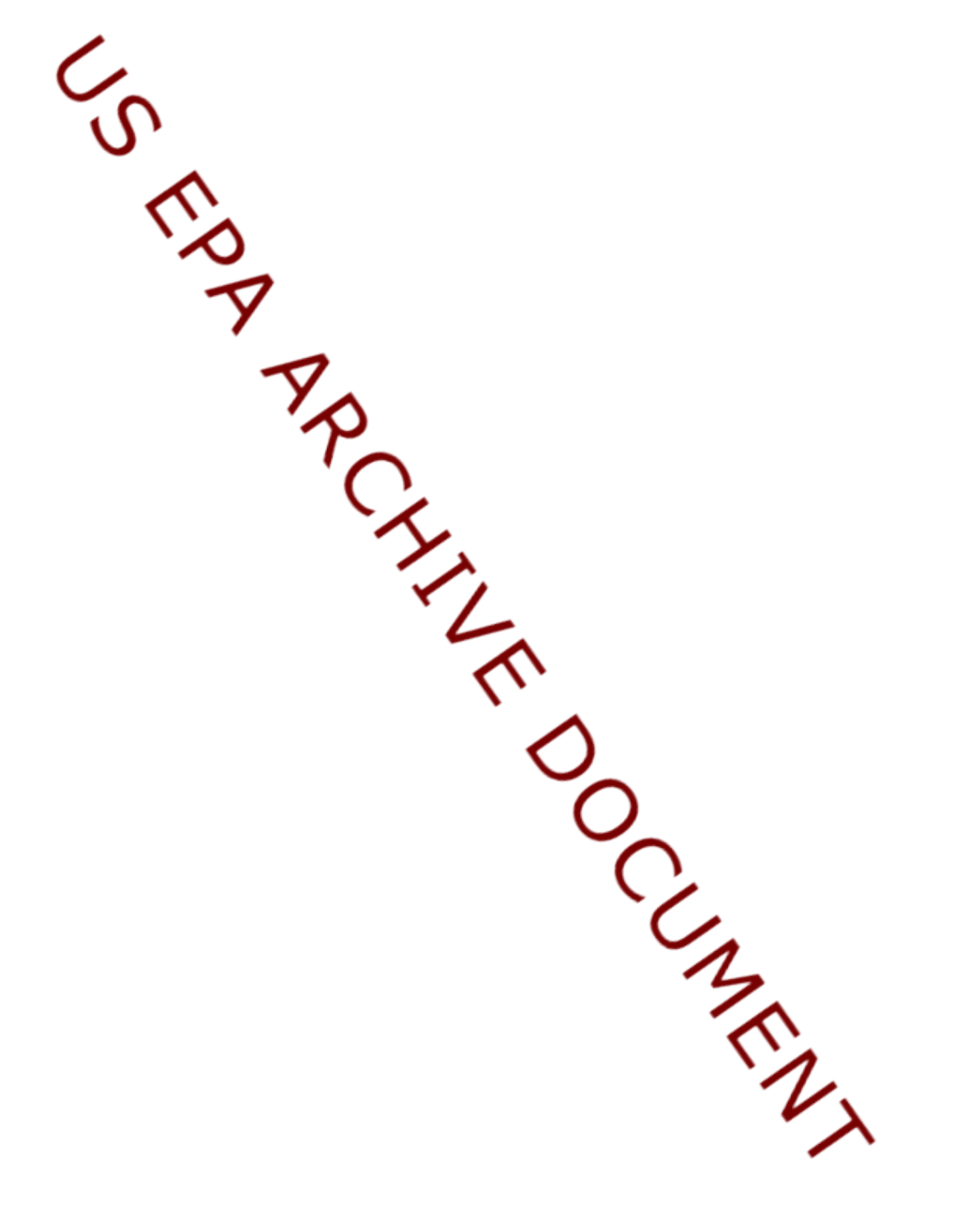

**September 1998** 

# **Technology Demonstration Plan**

# **Evaluation of Polychlorinated Biphenyl (PCB) Field Analytical Techniques**

EnviroLogix, Inc.

**Sponsored by:** 

U. S. Environmental Protection Agency National Exposure Research Laboratory Las Vegas, NV 89193-3478

# **Prepared by:**

Oak Ridge National Laboratory Lockheed Martin Energy Research Corporation Oak Ridge, TN 37831-6120

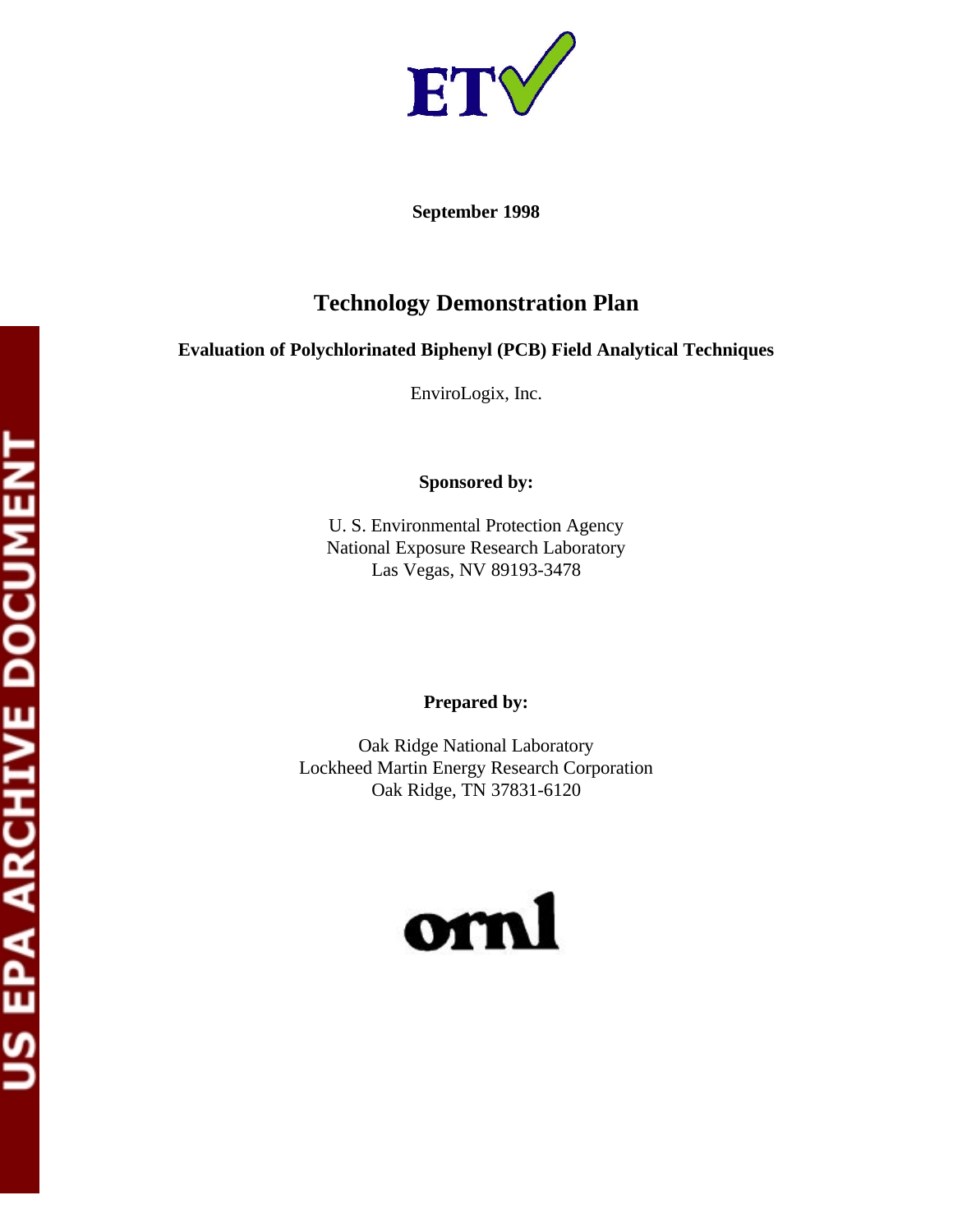# **APPROVAL SIGNATURES**

This document is intended to ensure that all aspects of the demonstration are documented, scientifically sound, and that operational procedures are conducted within quality assurance/quality control specifications and health and safety regulations.

The signatures of the individuals below indicate concurrence with, and agreement to operate compliance with, procedures specified in this document.

# **U. S. ENVIRONMENTAL PROTECTION AGENCY**

| <b>Project Manager:</b>   |                                                        |             |
|---------------------------|--------------------------------------------------------|-------------|
|                           | <b>Eric Koglin</b>                                     | <b>Date</b> |
| <b>Technical Lead:</b>    |                                                        |             |
|                           | <b>Deana Crumbling</b>                                 | <b>Date</b> |
| <b>External Reviewer:</b> |                                                        |             |
|                           | <b>Barry Lesnick</b>                                   | <b>Date</b> |
|                           | OAK RIDGE NATIONAL LABORATORY                          |             |
| <b>Program Manager:</b>   |                                                        |             |
|                           | Roger Jenkins, Ph.D.                                   | <b>Date</b> |
| <b>Technical Lead:</b>    |                                                        |             |
|                           | <b>Amy Dindal</b>                                      | <b>Date</b> |
| <b>QA Specialist:</b>     |                                                        |             |
|                           | <b>Janet Wagner</b>                                    | <b>Date</b> |
| <b>Statistician:</b>      |                                                        |             |
|                           | <b>Charles Bayne, Ph. D.</b>                           | <b>Date</b> |
|                           | U.S. DEPARTMENT OF ENERGY, Oak Ridge Operations Office |             |
| <b>Program Manager:</b>   |                                                        |             |

**Regina Chung Date** Date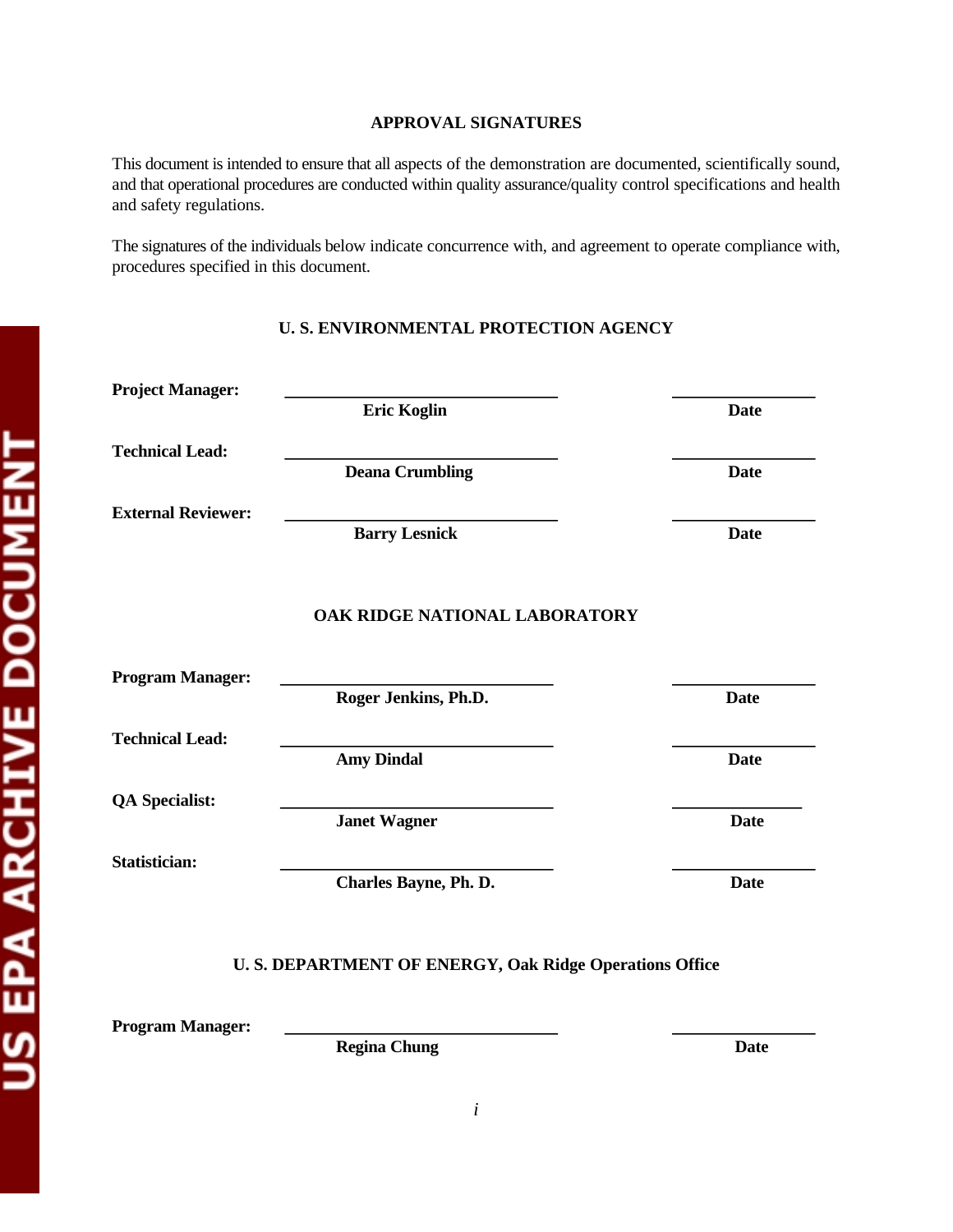**Technical Lead:** 

**David Carden Date Date Carden** 

**SITE APPROVAL** 

**ES&H Coordinator:** 

Fred Smith Date **Date** 

# **TECHNOLOGY DEVELOPER**

**EnviroLogix, Inc.:** 

**Jonathan Matt** Date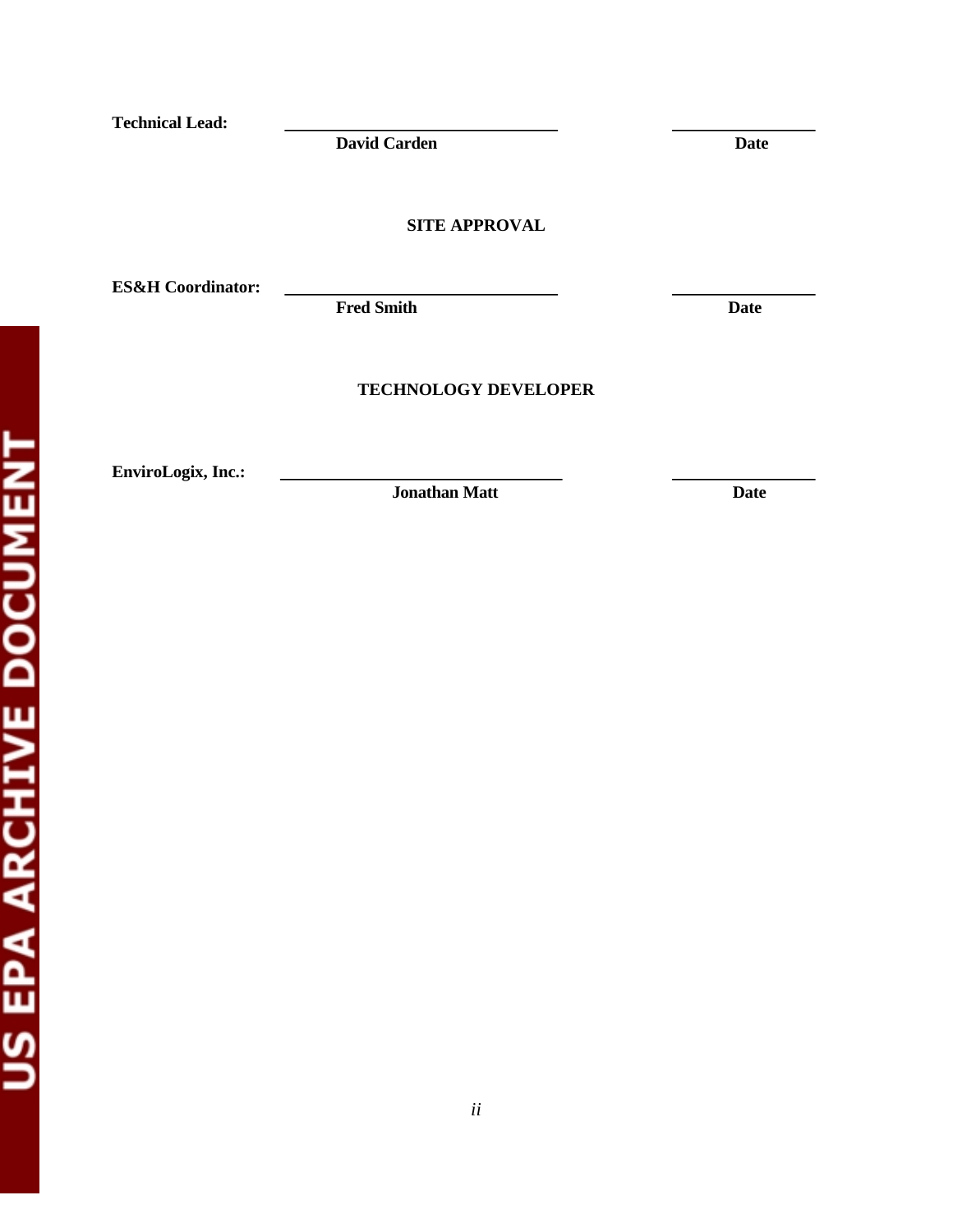# **FORWARD**

The U.S. Environmental Protection Agency (EPA) is charged by Congress with protecting the nation's natural resources. The National Exposure Research Laboratory (NERL) is EPA's center for the investigation of technical and management approaches for identifying and quantifying risks to human health and the environment. NERL's research goals are to (1) develop and evaluate technologies for the characterization and monitoring of air, soil, and water; (2) support regulatory and policy decisions; and (3) provide the science support needed to ensure effective implementation of environmental regulations and strategies.

EPA created the Environmental Technology Verification (ETV) Program to facilitate the deployment of innovative technologies through performance verification and information dissemination. The goal of the ETV Program is to further environmental protection by substantially accelerating the acceptance and use of improved and cost-effective technologies. The ETV Program is intended to assist and inform those involved in the design, distribution, permitting, and purchase of environmental technologies. This program is administered by NERL's Environmental Sciences Division in Las Vegas, Nevada.

The U.S. Department of Energy's (DOE) Environmental Management (EM) program has entered into active partnership with EPA, providing cooperative technical management and funding support. DOE EM realizes that its goals for rapid and cost effective cleanup hinges on the deployment of innovative environmental characterization and monitoring technologies. To this end, DOE EM shares the goals and objectives of the ETV.

Candidate technologies for these programs originate from the private sector and must be commercially ready. Through the ETV Program, developers are given the opportunity to conduct rigorous demonstrations of their technologies under realistic field conditions. By completing the evaluation and distributing the results, EPA establishes a baseline for acceptance and use of these technologies.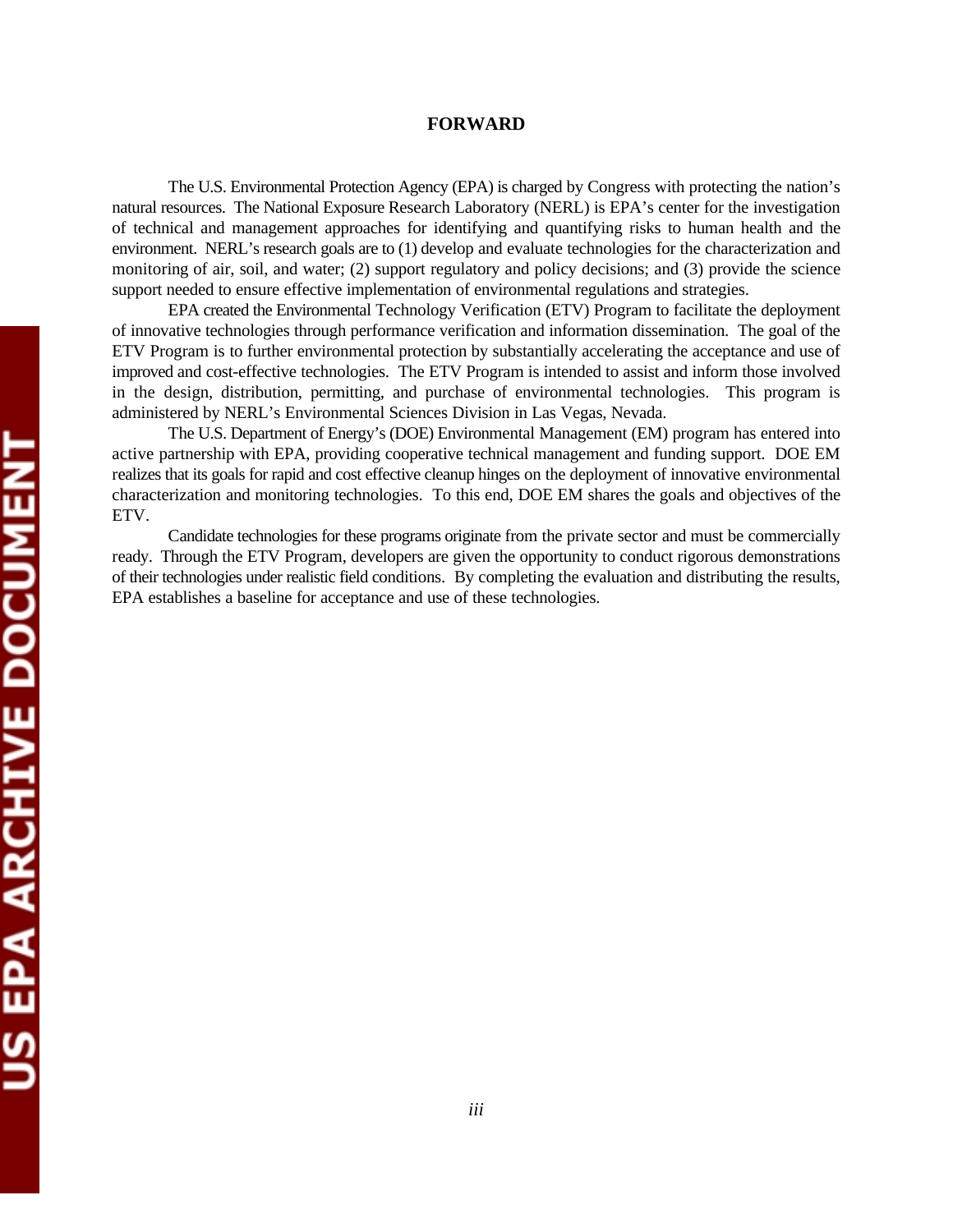# **TABLE OF CONTENTS**

| 1.0 | 1.1<br>1.2<br>1.3<br>1.3.1<br>1.3.2<br>1.3.3<br>1.3.4<br>1.4                                                         |
|-----|----------------------------------------------------------------------------------------------------------------------|
| 2.0 | 2.1<br>2.2<br>2.3                                                                                                    |
| 3.0 | <b>TECHNOLOGY DESCRIPTION</b><br>3.1<br>3.2                                                                          |
| 4.0 | 4.1<br>4.2<br>4.3<br>4.4<br>Oak Ridge Reservation, Portsmouth, and Paducah Soils  12<br>4.4.1<br>4.4.2<br>4.5<br>4.6 |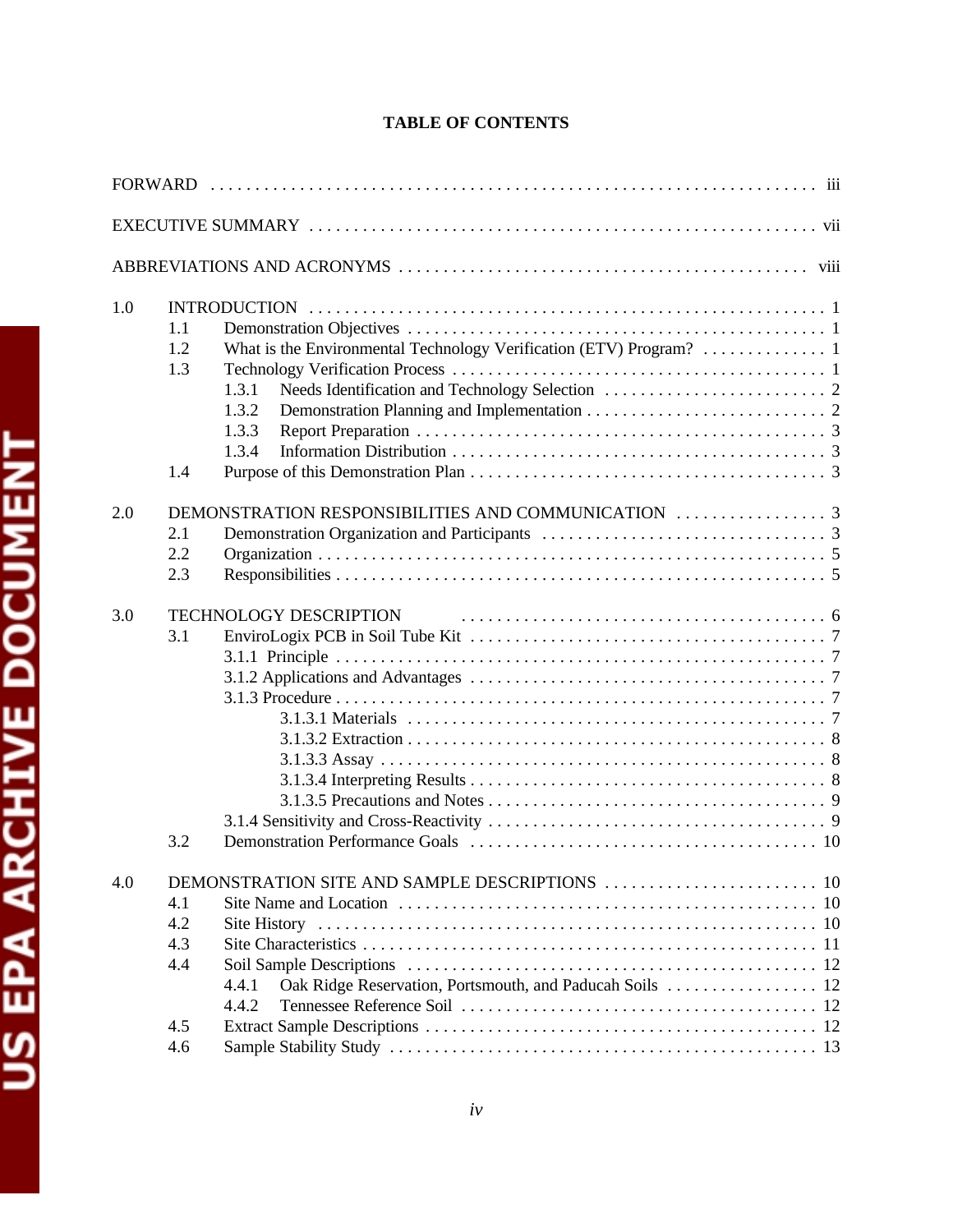| 5.0 |     |                                                                     |
|-----|-----|---------------------------------------------------------------------|
|     | 5.1 |                                                                     |
|     | 5.2 |                                                                     |
|     | 5.3 |                                                                     |
|     | 5.4 |                                                                     |
|     | 5.5 |                                                                     |
|     |     |                                                                     |
| 6.0 |     |                                                                     |
|     | 6.1 |                                                                     |
|     |     |                                                                     |
|     | 6.2 |                                                                     |
|     | 6.3 | Predemonstration Sample Preparation, Distribution, and Analysis  16 |
|     |     | 6.3.1                                                               |
|     |     | 6.3.2                                                               |
|     | 6.4 |                                                                     |
|     | 6.5 |                                                                     |
|     |     |                                                                     |
| 7.0 |     |                                                                     |
|     | 7.1 |                                                                     |
|     | 7.2 |                                                                     |
|     |     | 7.2.1                                                               |
|     |     | 7.2.2                                                               |
|     | 7.3 |                                                                     |
|     |     | 7.3.1                                                               |
|     |     | 7.3.2                                                               |
|     | 7.4 |                                                                     |
|     |     | 7.4.1                                                               |
|     | 7.5 |                                                                     |
|     | 7.6 |                                                                     |
|     |     | 7.6.1                                                               |
|     |     | 7.6.2                                                               |
|     |     |                                                                     |
|     | 7.7 |                                                                     |
|     |     |                                                                     |
| 8.0 |     |                                                                     |
|     | 8.1 |                                                                     |
|     | 8.2 |                                                                     |
|     | 8.3 |                                                                     |
|     |     | 8.3.1                                                               |
|     |     | 8.3.2                                                               |
|     |     | 8.3.3                                                               |
|     |     | 8.3.4                                                               |
|     |     | 8.3.5                                                               |
|     | 8.4 |                                                                     |
|     |     | 8.4.1                                                               |
|     |     | 8.4.2                                                               |
|     |     | 8.4.3                                                               |
|     |     |                                                                     |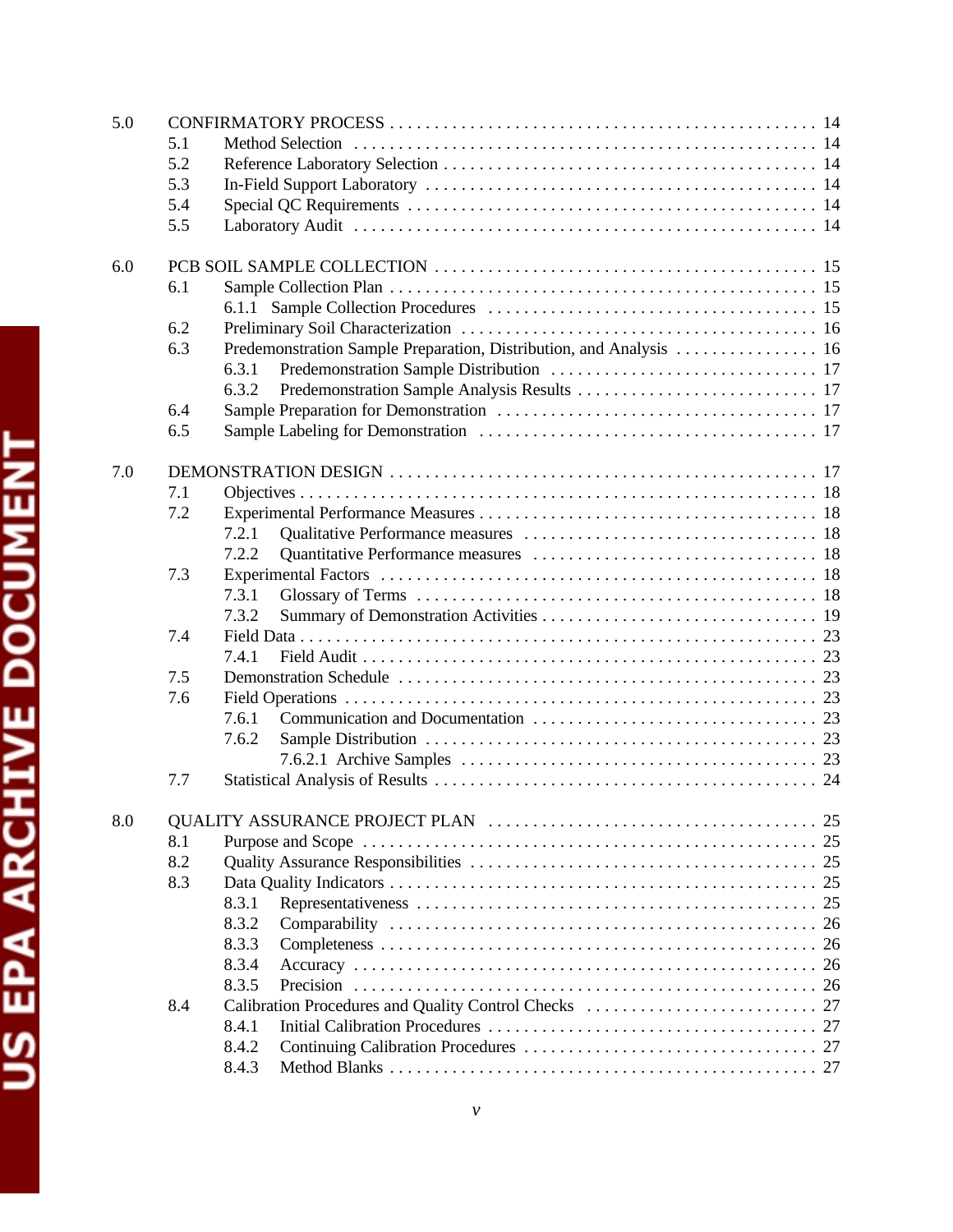|      |                   | 8.4.4 |             |
|------|-------------------|-------|-------------|
|      |                   | 8.4.5 |             |
|      |                   | 8.4.6 |             |
|      |                   | 8.4.7 |             |
|      | 8.5               |       |             |
|      |                   | 8.5.1 |             |
|      |                   | 8.5.2 |             |
|      |                   | 8.5.3 |             |
|      | 8.6<br>8.7        |       |             |
|      |                   | 8.7.1 |             |
|      |                   | 8.7.2 |             |
|      | 8.8               |       |             |
|      |                   | 8.8.1 |             |
|      |                   | 8.8.2 |             |
|      | 8.9               |       |             |
|      |                   |       |             |
| 9.0  |                   |       |             |
| 10.0 |                   |       |             |
|      | 10.1              |       |             |
|      | 10.2              |       |             |
|      | 10.3              |       |             |
|      | 10.4              |       |             |
|      | 10.5              |       |             |
|      | 10.6              |       |             |
|      | 10.7              |       |             |
|      | 10.8<br>10.9      |       |             |
|      | 10.10             |       |             |
|      | 10.11             |       |             |
|      | 10.12             |       |             |
|      |                   |       |             |
|      | <b>REFERENCES</b> |       | $\ldots 36$ |
|      |                   |       |             |
|      |                   |       |             |
|      |                   |       |             |
|      |                   |       |             |
|      |                   |       |             |
|      |                   |       |             |
|      |                   |       |             |
|      |                   |       |             |
|      |                   |       |             |

*vi*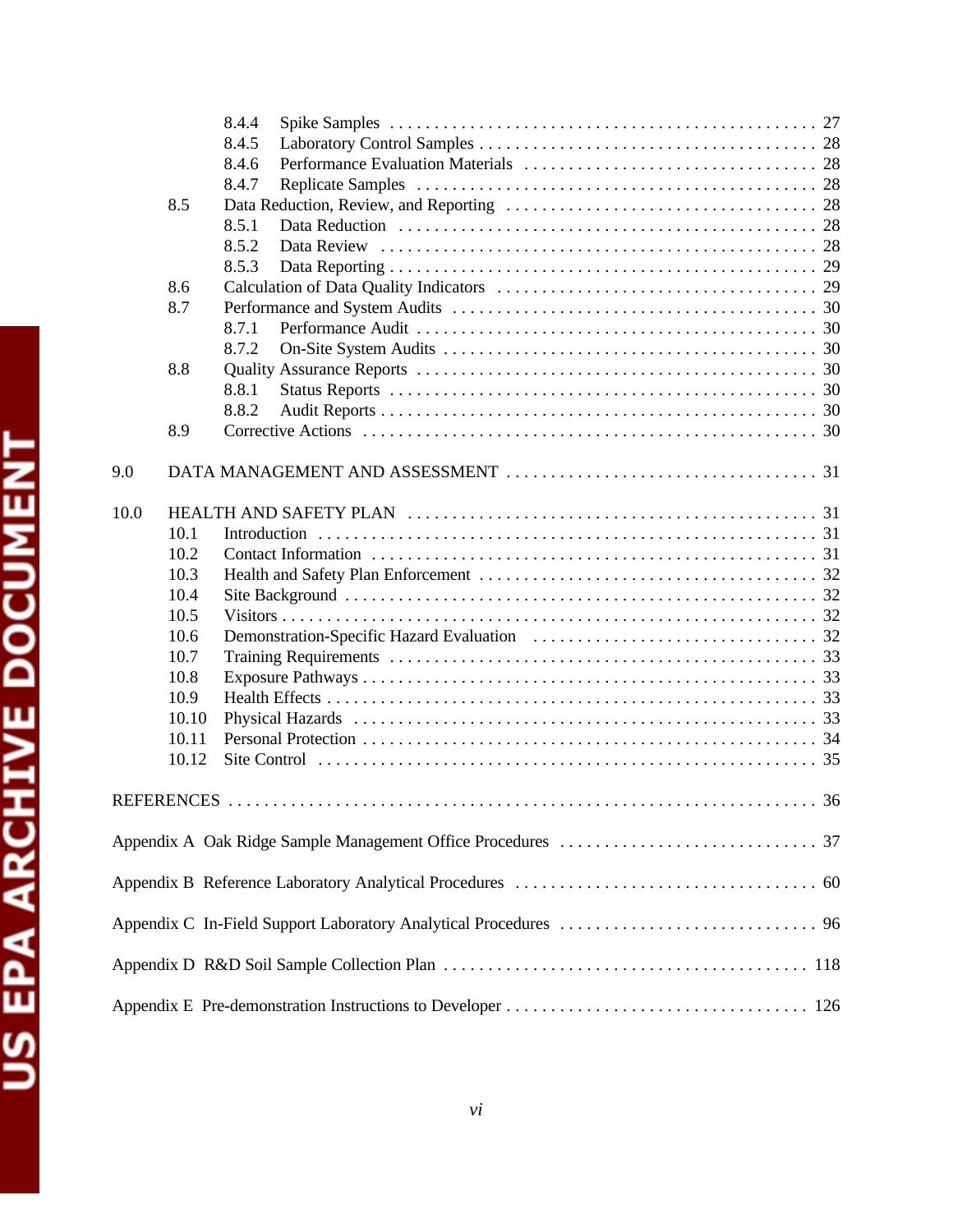#### **EXECUTIVE SUMMARY**

EPA created the Environmental Technology Verification (ETV) Program to facilitate the deployment of innovative technologies through performance verification and information dissemination. The goal of the ETV Program is to further environmental protection by substantially accelerating the acceptance and use of improved and cost-effective technologies. The ETV Program is intended to assist and inform those involved in the design, distribution, permitting, and purchase of environmental technologies. This program is administered by the EPA's National Exposure Research Laboratory in Las Vegas, Nevada. This technology demonstration plan has been developed to describe the verification of EnviroLogix's PCB in Soil Tube Assay, which is a semi-quantitative immunoassay technique. The Oak Ridge National Laboratory (ORNL) will serve as the verification organization for the demonstration. ORNL's role is to provide technical and administrative leadership and support in conducting the demonstration.

The purpose of this demonstration is to obtain performance information regarding the test kit, to compare the results to conventional fixed-laboratory results, and to provide supplemental information (e.g., cost, sample throughput, and training requirements) regarding the operation of the technology. The demonstration will be conducted under two climatic conditions. One set of activities will be conducted outdoors, with naturally fluctuating temperatures and relative humidity conditions. A second set will be conducted in a controlled environmental facility, with lower, relatively stable temperatures and relative humidities. Multiple soil types, collected from sites in Ohio, Kentucky, and Tennessee, will be used in this study. PCB soil concentrations will range from approximately 0.1 to 700 parts per million (ppm). The developer will also analyze 24 solutions of known PCB concentration that will simulate extracted wipe samples. The extract samples will range in concentration from 0 to 100  $\mu$ g/mL.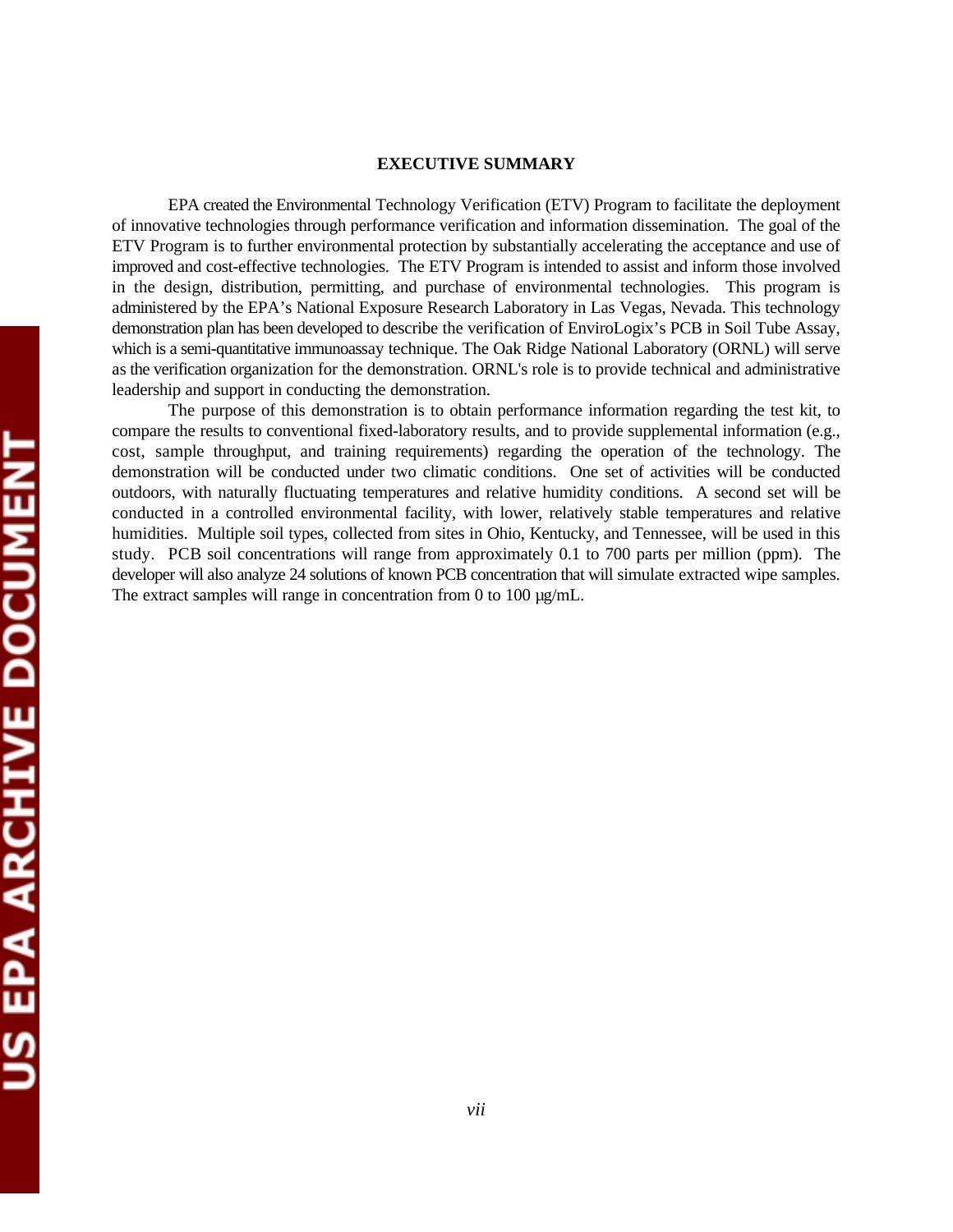| <b>CASD</b>  | <b>Chemical and Analytical Sciences Division</b>                     |
|--------------|----------------------------------------------------------------------|
| <b>CSCT</b>  | Consortium for Site Characterization Technology                      |
| <b>DOE</b>   | U. S. Department of Energy                                           |
| <b>ELISA</b> | enzyme linked immunosorbent assay                                    |
| <b>EPA</b>   | U. S. Environmental Protection Agency                                |
| <b>ERA</b>   | <b>Environmental Resource Associates</b>                             |
| ESD-LV       | <b>Environmental Science Division-Las Vegas</b>                      |
| ESH&Q        | Environmental Safety, Health, and Quality                            |
| <b>ETTP</b>  | East Tennessee Technology Park                                       |
| <b>ETV</b>   | Environmental Technology Verification Program                        |
| <b>ETVR</b>  | <b>Environmental Technology Verification Report</b>                  |
| fn           | false negative result                                                |
| fp           | false positive result                                                |
| GC           | gas chromatography                                                   |
| <b>HASP</b>  | Health and Safety Plan                                               |
| <b>LCS</b>   | <b>Laboratory Control Sample</b>                                     |
| <b>LMER</b>  | Lockheed Martin Energy Research                                      |
| <b>LMES</b>  | <b>Lockheed Martin Energy Systems</b>                                |
| MS/MSD       | matrix spike/matrix spike duplicate                                  |
| <b>OD</b>    | optical density                                                      |
| <b>ORNL</b>  | Oak Ridge National Laboratory                                        |
| ORNL-GJ      | Oak Ridge National Laboratory, Grand Junction, Colorado              |
| <b>PARCC</b> | precision, accuracy, representativeness, completeness, comparability |
| <b>PCBs</b>  | polychlorinated biphenyls                                            |
| PE           | performance evaluation                                               |
| <b>PPE</b>   | personal protective equipment                                        |

# **ABBREVIATIONS AND ACRONYMS**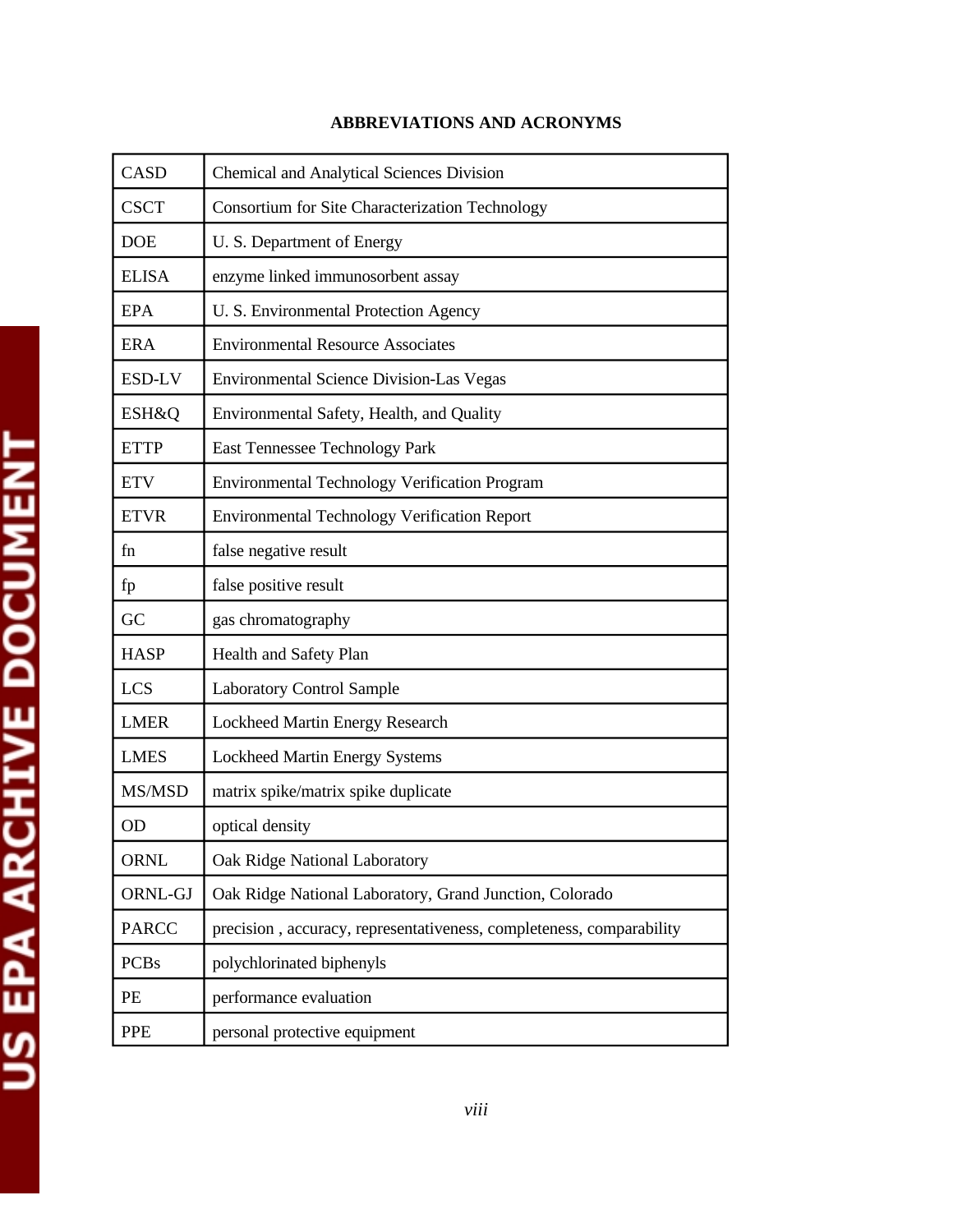| ppm          | parts per million, mg/kg for soils or $\mu$ g/mL for extracts |
|--------------|---------------------------------------------------------------|
| QA           | quality assurance                                             |
| QAPP         | <b>Quality Assurance Project Plan</b>                         |
| QC           | quality control                                               |
| <b>RFD</b>   | request for disposal                                          |
| <b>RSD</b>   | relative standard deviation                                   |
| <b>SCM</b>   | Site Characterization and Monitoring Technology Pilot         |
| <b>SITE</b>  | Superfund Innovative Technology Evaluation program            |
| <b>SMO</b>   | Sample Management Office                                      |
| <b>SOP</b>   | standard operating procedure                                  |
| <b>SOW</b>   | statement of work                                             |
| <b>SSM</b>   | synthetic soil matrix                                         |
| <b>SVOCs</b> | semivolatile organic compounds                                |
| VOCs         | volatile organic compounds                                    |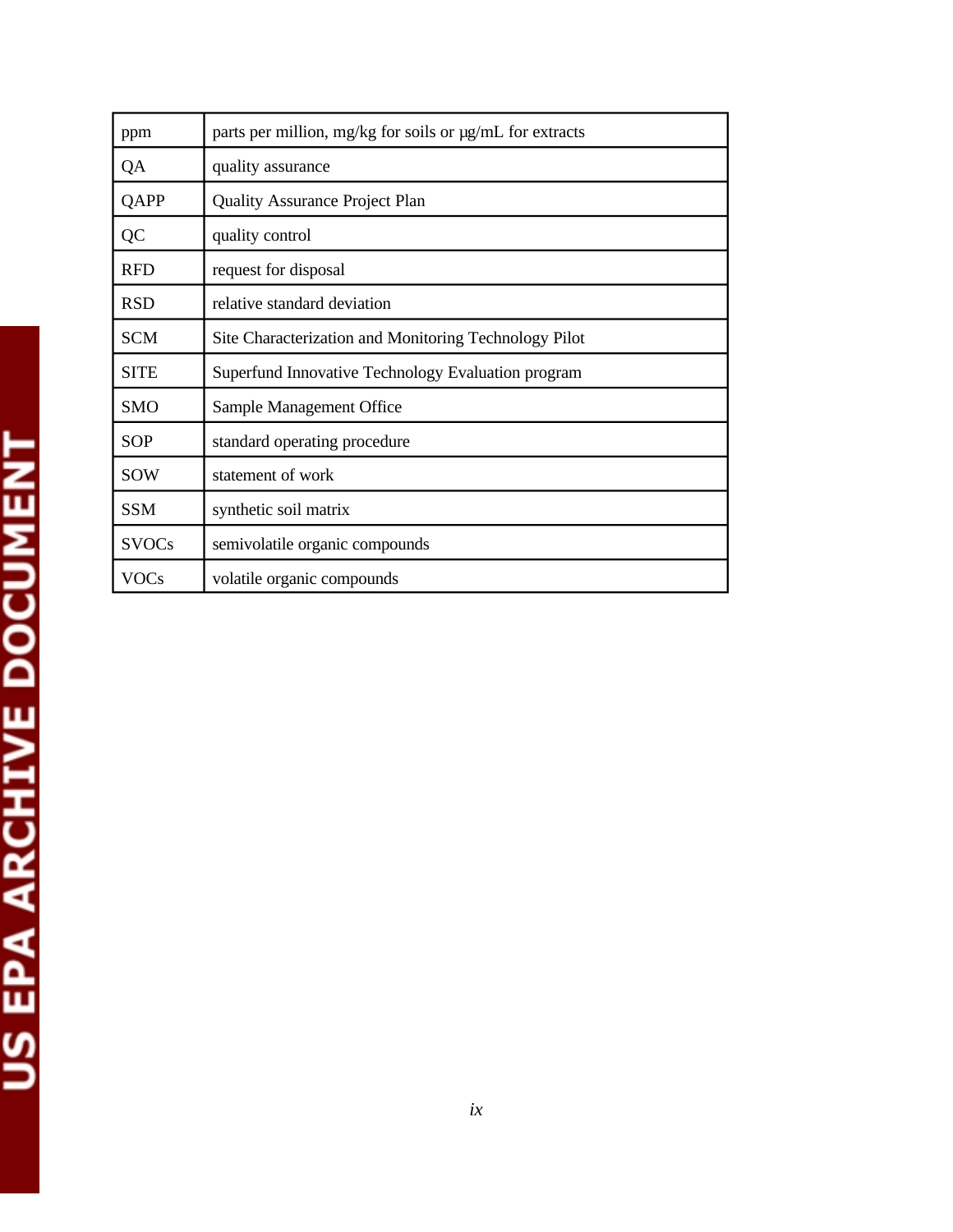# **1.0 INTRODUCTION**

This chapter discusses the purpose of the demonstration and the demonstration plan, describes the elements of the demonstration plan, and provides an overview of the Environmental Technology Verification (ETV) Program and the technology verification process.

# 1.1 Demonstration Objectives

The purpose of this demonstration is to evaluate the performance of the EnviroLogix PCB in Soil Tube Kit. The kit is a semi-quantitative immunoassay technology that evaluates polychlorinated biphenyls (PCBs) in the field. The Oak Ridge National Laboratory (ORNL) will serve as the verification organization for the demonstration. Specifically, this plan defines the following elements of the demonstration:

- Roles and responsibilities of demonstration participants;
- Procedures governing demonstration activities such as sample collection, preparation, analysis, data collection, and interpretation;
- Experimental design of the demonstration;
- Quality assurance (QA) and quality control (QC) procedures for conducting the demonstration and for assessing the quality of the data generated from the demonstration; and,
- Health and safety requirements for performing work at hazardous waste sites.

# 1.2 What is the Environmental Technology Verification (ETV) Program?

The Environmental Technology Verification (ETV) Program was created by the Agency to facilitate the deployment of innovative technologies through performance verification and information dissemination. The goal of the ETV Program is to further environmental protection by substantially accelerating the acceptance and use of improved and cost-effective technologies. The ETV Program is intended to assist and inform those involved in the design, distribution, permitting, and purchase of environmental technologies. The ETV Program capitalizes upon and applies the lessons that were learned in the implementation of the Superfund Innovative Technology Evaluation (SITE) Program to the verification of twelve categories of environmental technology: Drinking Water Systems, Pollution Prevention/Waste Treatment, Pollution Prevention/ Innovative Coatings and Coatings Equipment, Indoor Air Products, Air Pollution Control, Advanced Monitoring Systems, EvTEC (an independent, private-sector approach), Wet Weather Flow Technologies, Pollution Prevention/Metal Finishing, Source Water Protection Technologies, Site Characterization and Monitoring (SCM) Technology (also referred to as Consortium for Site Characterization Technology (CSCT)), and Climate Change Technologies. This demonstration will be administered by SCM/CSCT.

# 1.3 Technology Verification Process

The technology verification process is intended to serve as a template for conducting technology demonstrations that will generate high-quality data which EPA can use to verify technology performance. Four key steps are inherent in the process:

Needs identification and technology selection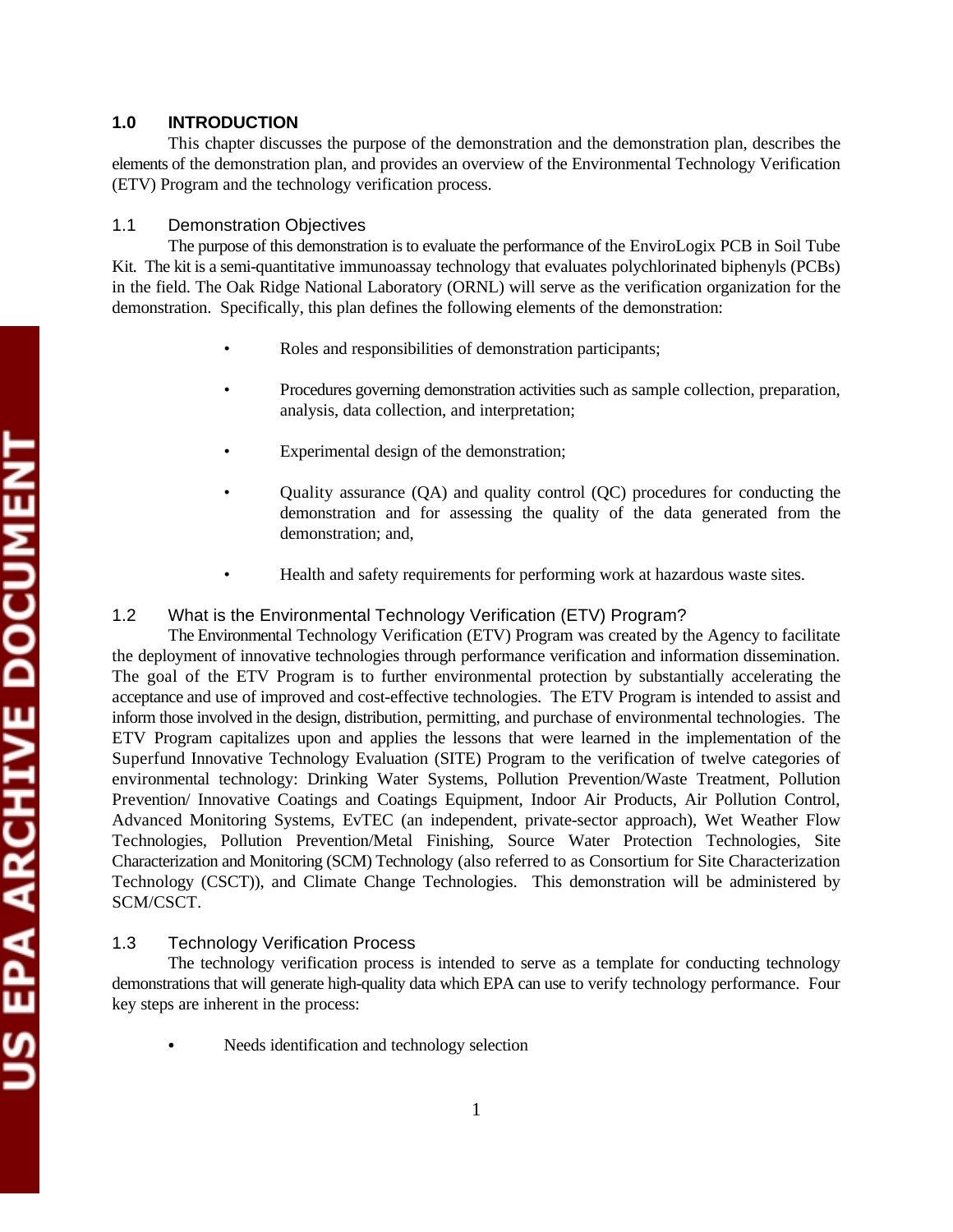- $\bullet$  Demonstration planning and implementation
- $\bullet$  Report preparation
- $\cdot$  Information distribution

# *1.3.1 Needs Identification and Technology Selection*

The first aspect of the technology verification process is to determine technology needs of the EPA and the regulated community. EPA, the U.S. Department of Energy, the U.S. Department of Defense, industry, and state agencies are asked to identify technology needs and interest in a technology. Once a technology need is established, a search is conducted to identify suitable technologies that will address this need. The technology search and identification process consists of reviewing responses to *Commerce Business Daily*  announcements, searches of industry and trade publications, attendance at related conferences, and leads from technology developers. Characterization and monitoring technologies are evaluated against the following criteria:

- Meets user needs
- May be used in the field or in a mobile laboratory
- Applicable to a variety of environmentally impacted sites
- High potential for resolving problems for which current methods are unsatisfactory
- Costs are competitive with current methods
- Performance is better than current methods in areas such as data quality, sample preparation, or analytical turnaround time
- Uses techniques that are easier and safer than current methods
- Is a commercially available, field-ready technology

# *1.3.2 Demonstration Planning and Implementation*

After a technology has been selected, EPA, the verification organization, and the developer agree to the responsibilities for conducting the demonstration and evaluating the technology. The following issues are addressed at this time:

- Identifying demonstration sites that will provide the appropriate physical or chemical environment, including contaminated media
- C Identifying and defining the roles of demonstration participants, observers, and reviewers
- Determining logistical and support requirements (for example, field equipment, power and water sources, mobile laboratory, communications network)
- Arranging analytical and sampling support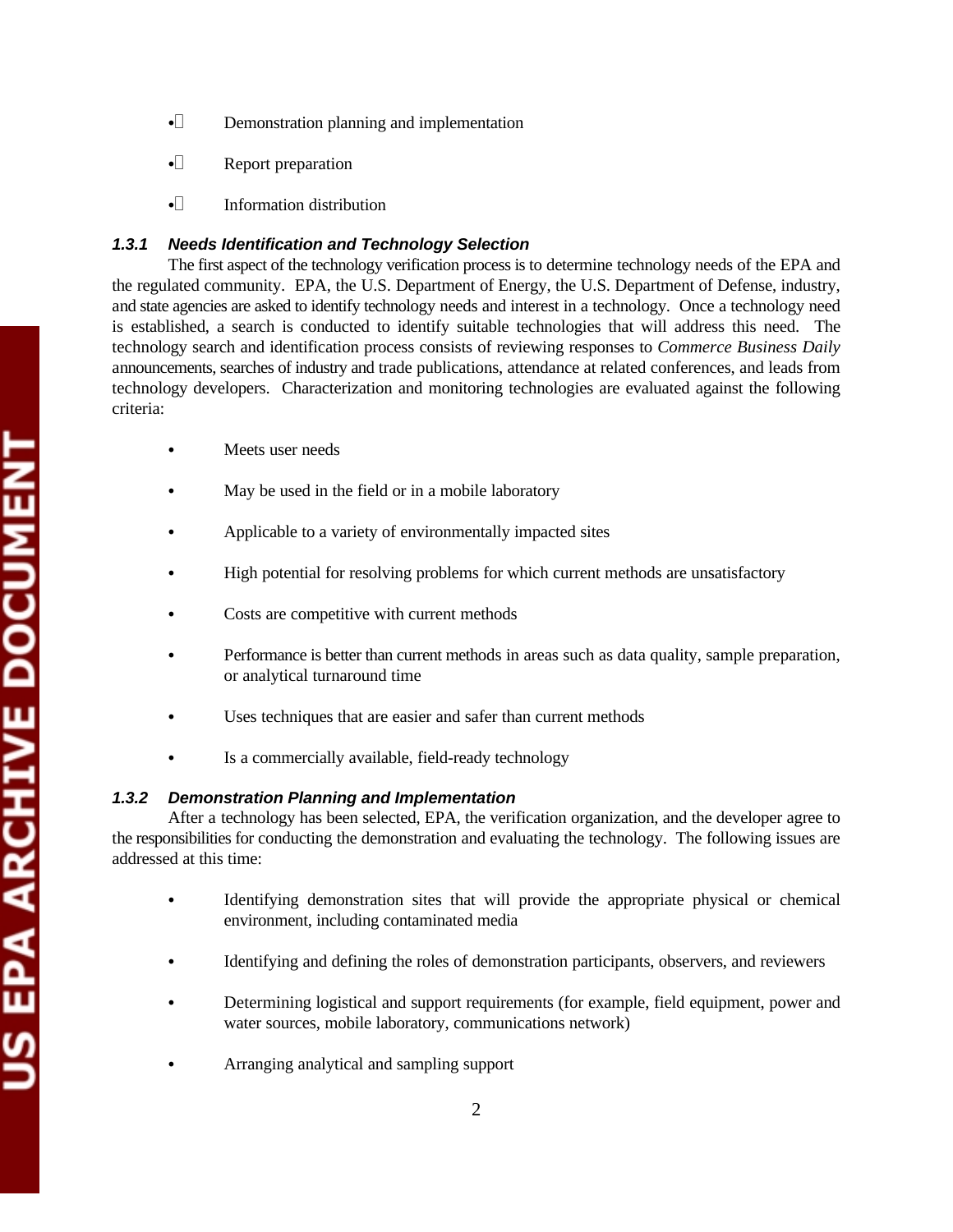Preparing and implementing a demonstration plan that addresses the experimental design, sampling design, quality assurance/quality control (OA/OC), health and safety considerations, scheduling of field and laboratory operations, data analysis procedures, and reporting requirements

# *1.3.3 Report Preparation*

Innovative technologies are evaluated independently and, when possible, against conventional technologies. The field technologies are operated by the developers in the presence of independent technology observers. The technology observers are provided by EPA or a third party group. Demonstration data are used to evaluate the capabilities, limitations, and field applications of each technology. Following the demonstration, all raw and reduced data used to evaluate each technology are compiled into a technology evaluation report, which is mandated by EPA as a record of the demonstration. A data summary and detailed evaluation of each technology are published in an ETVR.

# *1.3.4 Information Distribution*

The goal of the information distribution strategy is to ensure that ETVRs are readily available to interested parties through traditional data distribution pathways, such as printed documents. Documents are also available on the World Wide Web through the ETV Web site (*http://www.epa.gov/etv*) and through a Web site supported by the EPA Office of Solid Waste and Emergency Response's Technology Innovation Office *(http://CLU-in.com)*.

# 1.4 Purpose of this Demonstration Plan

The purpose of the demonstration plan is to describe the procedures that will be used to verify the performance goals of a technology. This document incorporates the QA/QC elements needed to provide data of appropriate quality sufficient to reach a defensible position regarding the technology performance. This is not a method validation study, nor does it represent every environmental situation which may be acceptable for this technology. But it will provide data of sufficient quality to make a judgement about the application of the technology under conditions similar to those encountered in the field demonstration.

# **2.0 DEMONSTRATION RESPONSIBILITIES AND COMMUNICATION**

This section identifies the organizations involved in this demonstration and describes the primary responsibilities of each organization. It also describes the methods and frequency of communication that will be used in coordinating the demonstration activities.

# 2.1 Demonstration Organization and Participants

Participants in this demonstration are listed in Table 2-1. The specific responsibilities of each demonstration participant are discussed in Section 2.3 This demonstration is being coordinated by the Oak Ridge National Laboratory (ORNL) under the direction of the U.S. Environmental Protection Agency's (EPA) Office of Research and Development, National Exposure Research Laboratory, Environmental Sciences Division - Las Vegas, Nevada (ESD-LV) and the U. S. Department of Energy's Environmental Management Program, Oak Ridge Operations Office, Oak Ridge, Tennessee. ESD-LV and DOE's roles are to administer the demonstration program. ORNL's role is to provide technical and administrative leadership and support in conducting the demonstration. EnviroLogix Inc. is the technology developer participating in this demonstration.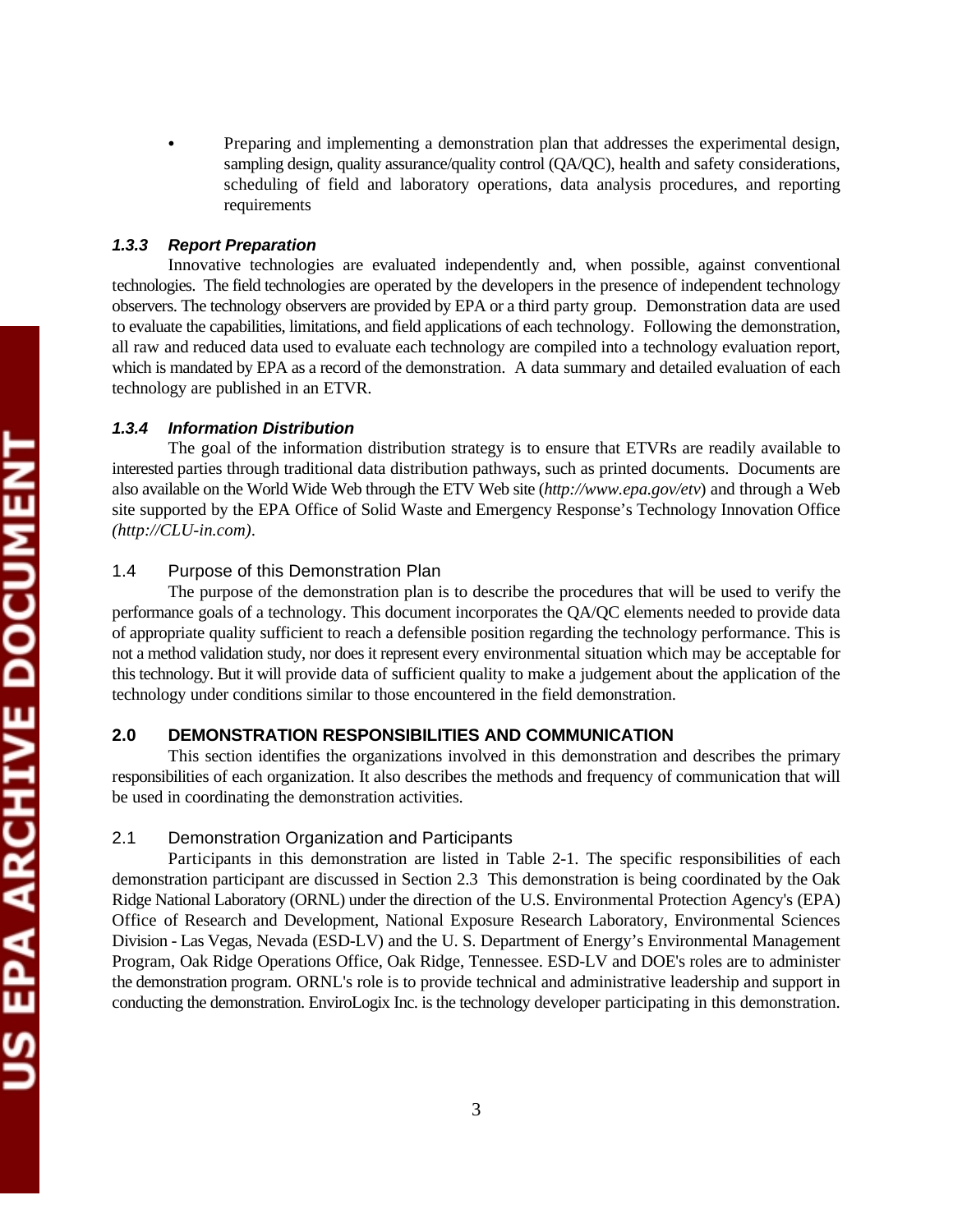| Organization                                                                                                                                                                                                                               | Point(s) of Contact                                                                                                                                                                                                                                                                                                                          | Role                                     |
|--------------------------------------------------------------------------------------------------------------------------------------------------------------------------------------------------------------------------------------------|----------------------------------------------------------------------------------------------------------------------------------------------------------------------------------------------------------------------------------------------------------------------------------------------------------------------------------------------|------------------------------------------|
| <b>Oak Ridge National Laboratory</b><br>P.O. Box 2008<br><b>Bethel Valley Road</b><br>Bldg. 4500S, MS-6120<br>Oak Ridge, TN 37831-6120                                                                                                     | Program Manager: Roger Jenkins<br>phone: (423) 576-8594<br>fax: (423) 576-7956<br>email: jenkinsra@ornl.gov<br><b>Technical Lead: Amy Dindal</b><br>phone: (423) 574-4863<br>fax: (423) 576-7956<br>email: dindalab@ornl.gov<br>Site Operations/ESH&Q: Fred Smith<br>phone: (423) 574-4945<br>fax: (423) 574-6721<br>email: smithfj@ornl.gov | verification<br>organization             |
| <b>U.S. EPA</b><br>National Exposure Research Laboratory<br><b>Environmental Science Division</b><br>P.O. Box 93478<br>Las Vegas, NV 89193-3478<br><b>Technology Innovation Office</b><br>401 M Street, SW (5102G)<br>Washington, DC 20460 | Project Officer: Eric Koglin<br>phone: (702) 798-2432<br>fax: (702) 798-2261<br>email: Koglin-Eric@wpmail.las.epa.gov<br><b>Technical Lead: Deana Crumbling</b><br>phone: (703) 603-0643<br>fax: (703) 603-9135<br>email: crumbling.deana@epamail.epa.gov                                                                                    | EPA project<br>management                |
| <b>U.S. DOE</b><br><b>ORNL Site Office</b><br>P.O. Box 2008<br>Bldg. 4500N, MS-6269<br>Oak Ridge, TN 37831-6269<br>Oak Ridge Operations Office<br>Three Main Street<br>Oak Ridge, TN 37830                                                 | Program Coordinator: Regina Chung<br>phone: (423) 576-9902<br>fax: (423) 574-9275<br>email: chungr@ornl.gov<br>Technical Program Manager: David Carden<br>phone: (423) 576-9262<br>fax: (423) 576-6074<br>email: cardendm@oro.doe.gov                                                                                                        | DOE/ORO<br>project<br>management<br>team |
| EnviroLogix, Inc.<br>55 Industrial Way<br>Portland, ME 04103                                                                                                                                                                               | Jonathan Matt<br>phone: (207) 797-0300<br>fax: (207) 797-7533<br>email: elix4@aol.com                                                                                                                                                                                                                                                        | technology<br>developer                  |
| Oak Ridge National Laboratory<br>2597 B-3/4 Road<br>Grand Junction, CO 81503                                                                                                                                                               | Frank Gardner<br>phone: (970) 248-6238<br>fax: (970) 248-6147<br>email: fgg@ornl.gov                                                                                                                                                                                                                                                         | in-field<br>support<br>laboratory        |
| LAS Laboratories <sup>a</sup><br>975 Kelly Johnson Drive<br>Las Vegas, NV 89119<br><sup>a</sup> No longer in business                                                                                                                      | Mary Ford<br>phone: (702) 361-3955<br>fax: (702) 361-8146<br>email: m_ford@LASNVLAB.COM                                                                                                                                                                                                                                                      | reference<br>laboratory                  |

# **Table 2-1. Demonstration Participants PCB Field Analytical Technology Demonstration**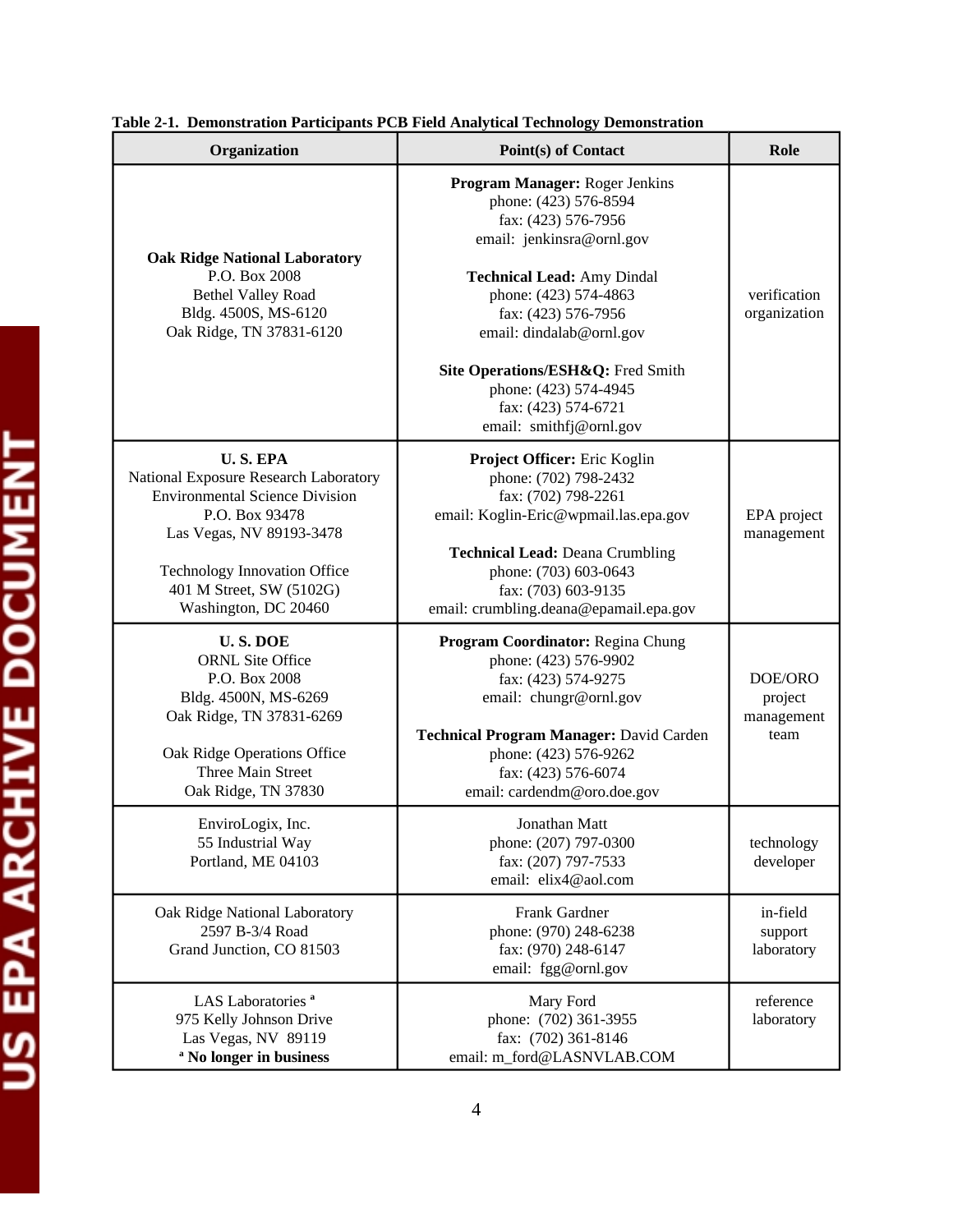# 2.2 Organization

In Figure 2-1 is presented an organizational chart depicting the lines of communication for the demonstration. Note that the double-arrow lines signify that each participant is encouraged to openly communicate with other members of the demonstration team.



**Figure 2-1. Organization Chart. Refer to Table 2-1 for specific names of individuals performing each task.** 

# 2.3 Responsibilities

The following is a delineation of each participant's responsibilities for the demonstration. Henceforward, the term "developer" applies to EnviroLogix.

The Developer, in consultation with ORNL, DOE, and EPA, is responsible for the following elements of this demonstration:

- Contribute to the design and preparation of the demonstration plan;
- Provide detailed procedures for using the technology;
- Prepare field-ready technology for demonstration;
- Operating and monitoring the technology during the demonstration;
- Documenting the methodology and operation of the technology during the demonstration;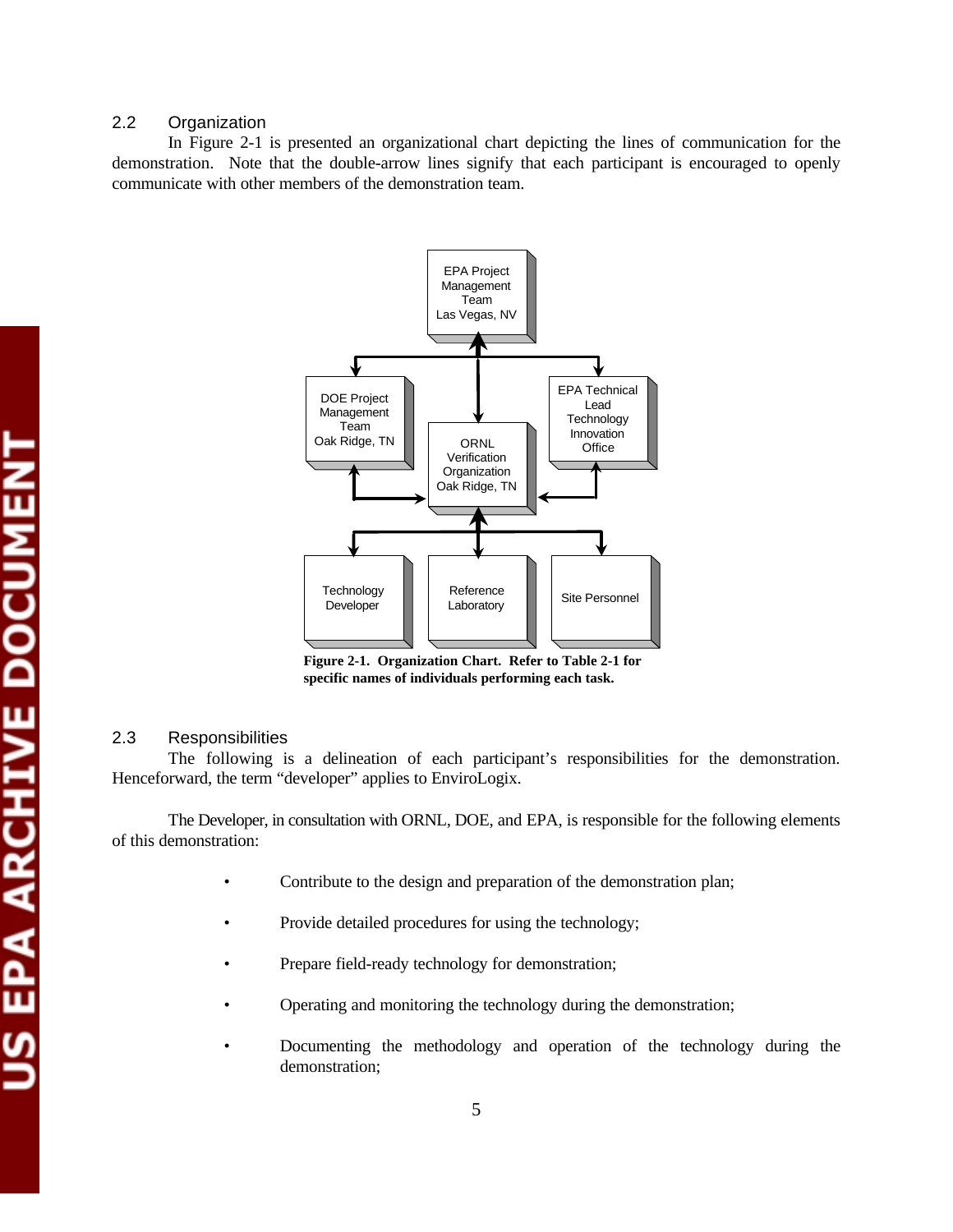- Furnish data in a format that can be compared to reference values;
- Logistical, and other support, as required.

ORNL has responsibilities for:

- Preparing the demonstration plan;
- Developing a quality assurance project plan (QAPP) (Section 8 of the demonstration plan);
- Preparing a health and safety plan (HASP) (Section 10 of the demonstration plan) for the demonstration activities;
- Developing a test plan for the demonstration;
- Acquiring the necessary reference analysis data;
- Performing sampling activities (including collecting, homogenizing, dividing into replicates, bottling , labeling, and distributing).

ORNL, DOE, and EPA have coordination and oversight responsibilities for:

- Providing needed logistical support, establishing a communication network, and scheduling and coordinating the activities of all demonstration participants;
- Auditing the on-site sampling activities;
- Managing, evaluating, interpreting, and reporting on data generated by the demonstration;
- Evaluating and reporting on the performance of the technologies.
- Site access:
- Characterization information for the site;
- Other logistical information and support needed to coordinate access to the site for the field portion of the demonstration, such as waste disposal.

# **3.0 TECHNOLOGY DESCRIPTION**

This section provides a description of the EnviroLogix PCB in Soil Tube Kit. The description was provided by the technology developer, with minimal editing by ORNL. This section also describes that performance factors of the technology that will be assessed based on the data generated during the demonstration.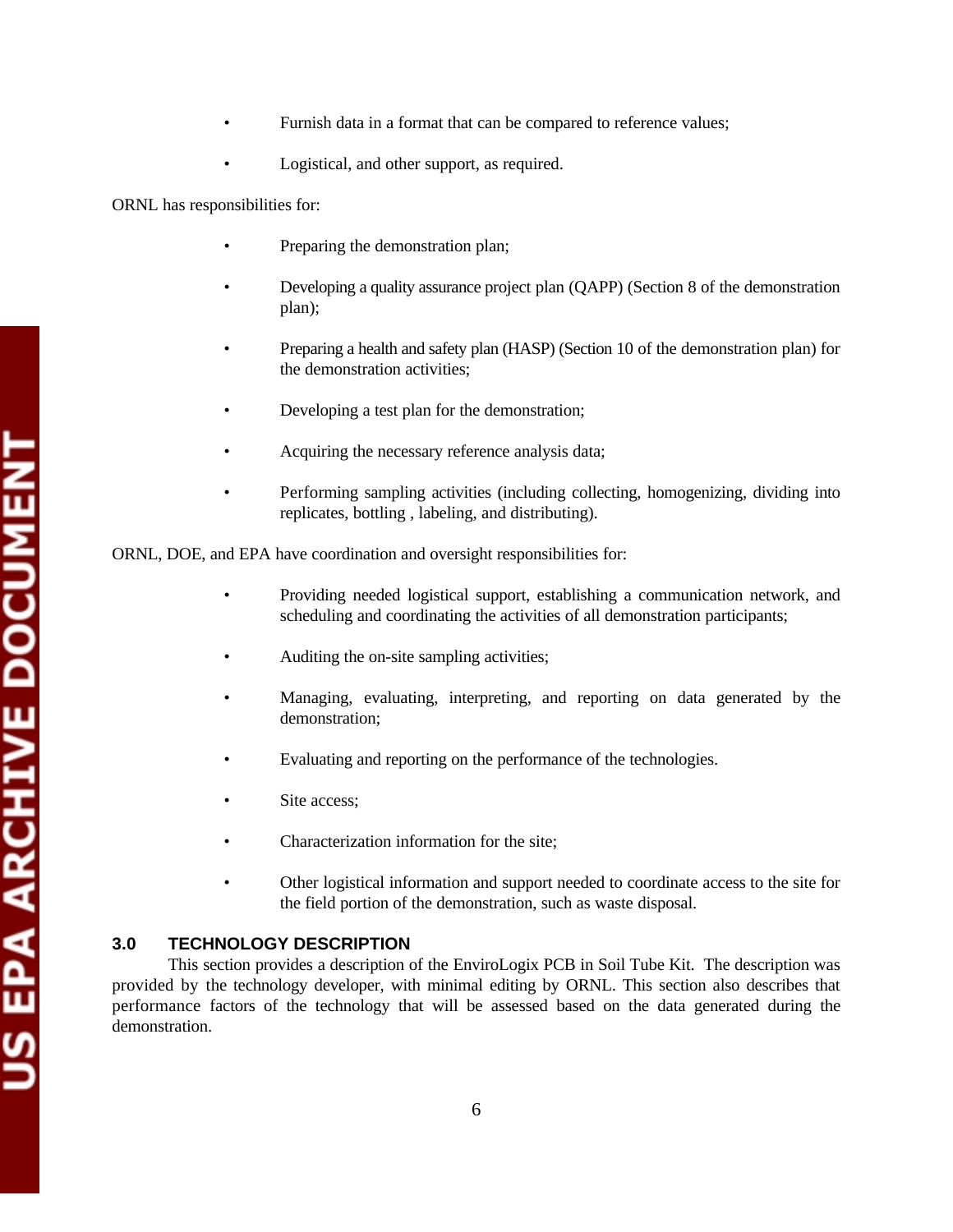# 3.1 EnviroLogix PCB in Soil Tube Kit

# *3.1.1 Principle*

The EnviroLogix PCB in Soil Tube Assay applies the principles of enzyme linked immunosorbent assay (ELISA) to the determination of PCB. In such an assay, an enzyme has been chemically linked to a PCB molecule or PCB analog to create a labeled PCB reagent. The labeled PCB reagent (called a conjugate) is mixed with an extract of native sample containing the PCB contaminant. A portion of the mixture is applied to a surface to which an antibody specific for PCB has been affixed. The native PCB and PCB-enzyme conjugate compete for a limited number of antibody sites. After a period of time, the solution is washed away, and what remains is either PCB-antibody complexes or enzyme-PCB-antibody complexes attached to the test surface. The proportion of the two complexes on the test surface is determined by the amount of native PCB in the original sample. The enzyme present on the test surface is used to catalyze a color change reaction in a solution added to the test surface. Because the amount of enzyme present is inversely proportional to the concentration of native PCB contaminant, the amount of color development is inversely proportional to the concentration of PCB contaminant. The color development is quantified through the use of a hand-held photometer.

The EnviroLogix PCB in Soil Tube Kit is designed for semi-quantitative field screening for PCBs in soil. The kit is supplied with calibrators equivalent to 1 part per million (ppm) and 10 ppm PCB (Aroclor 1254) in soil. These calibrators will be used to evaluate threshold levels of 1 and 10 ppm. If the sample is greater than 10 ppm, a threshold level of 50 ppm will also be evaluated using the 10 ppm calibrator by preparing a 1:5 sample extract dilution into methanol. For the extract samples, the threshold levels will be 0.4, 4, and 20 µg/mL.

## *3.1.2 Applications and Advantages*

The EnviroLogix PCB test kit can be used in a number of applications, including initial site characterization and mapping, real-time testing during remediation, and for screening negatives prior to GC confirmation. The test kit has a number of advantages:

- Real-time progress monitoring while crews and equipment are on-site
- Clear, accurate pass/fail determinations at meaningful action levels
- Meets site specific calibration needs without a special kit
- Reduces wastes and costs

# *3.1.3 Procedure*

# *3.1.3.1 Materials*

The EnviroLogix PCB in Soil Tube Kit contains the following items:

- 40 antibody-coated test tube
- 1 vial Negative Control
- 1 vial 1 ppm Calibrator
- 1 vial 10 ppm Calibrator
- 1 bottle of PCB-enzyme (horseradish peroxidase) Conjugate
- 1 bottle of Substrate
- 1 bottle of Stop Solution

The following items will need to be provided:

- EnviroLogix Soil Extraction Kit
- methanol (10 mL per sample)
- Repeater pipettes
- (3) 12.5 mL Combi-Syringes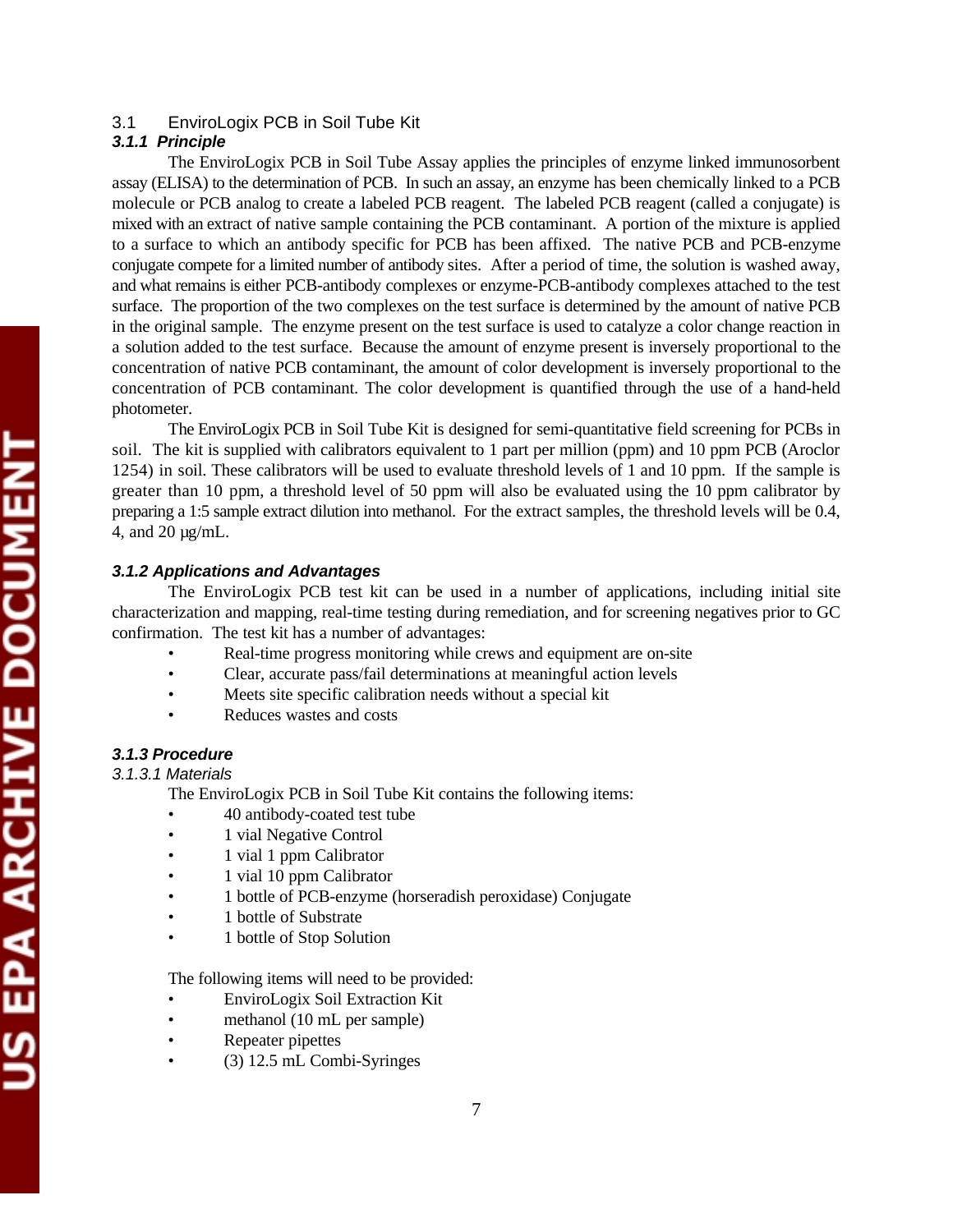- Positive displacement pipette
- marking pen
- timer
- distilled water
- portable photometer (Artel Differential Photometer or equivalent)
- test tube rack

# *3.1.3.2 Extraction*

Weigh 5 g of soil into a soil extraction bottle containing two ball bearings. Add 10 mL of methanol and cap tightly. Shake vigorously by hand for 2 min. Let settle for 1 min. Pour extract into the base of the Uniprep™. Slowly push the filter plunger into the base until it stops at the bottom. To evaluate the samples relative to the 1 and 10 ppm calibrators, pour the filtered extracts into labeled 4 mL glass amber vials and cap tightly. To evaluate a 50 ppm threshold value, add 800 µL of methanol to a 4 mL amber glass vial. Then add 200 µL of the sample extract. This is a 1:5 dilution.

# *3.1.3.3 Assay*

Allow all reagents to reach room temperature before beginning. Remove the number of antibodycoated test tubes (up to 20) necessary, and label one each for the negative control, the two calibrators, and the samples. Place the tubes in the test tube rack. Dispense 500 µL of conjugate into each tube, dispensing down the side of the tubes with the syringe tip at an angle to prevent splash back. Add 50 µL of sample to the appropriate tube(s). Then add 50  $\mu$ L of negative control and calibrators to the appropriate tubes. Thoroughly mix the contents of the tubes by moving the rack in a rapid circular motion for 20-30 seconds. Let the tubes incubate for 10 min. Empty the tube contents into a suitable container. Fill the tubes with distilled water. Then empty them and shake out any remaining drops. Repeat the wash 3 times. Invert the tubes and tap them on paper towels to remove excess water. Add 500 µL of substrate to each tube. Thoroughly mix the contents of the tubes by moving the rack in a rapid circular motion for 20-30 seconds. Let the tubes incubate for 10 min. **Note: If blue color does not develop in the negative control tube, the assay is invalid and should be repeated.** Add 500 µL of stop solution to each tube. Read the tubes within 30 min of addition of the stop solution.

# *3.1.3.4 Interpreting Results*

Use an Artel Differential Photometer (or equivalent) to measure the optical density of each tube's contents. The wavelength on the photometer should be set to 450 nanometers (nm). If the photometer has dual wavelength capability, use 600, 630, or 650 nm as the reference wavelength. If the photometer does not autozero on air, zero the instrument against 1 mL water in a blank tube. Measure and record the optical density (OD) of each tube's contents. Use Tables 3-1 and 3-2 to interpret the results.

The test kit results are reported as concentration ranges designated as intervals incorporating parentheses/bracket notation. The parentheses indicate that the end-points of the concentration range are excluded, while brackets indicate that the end-points are included. As shown in Table 3-1, the interval [0, 1) indicates that the PCB concentration range is greater than or equal to 0 and less than 1. If the sample is greater than 10 ppm, a 1:5 dilution of the sample will be prepared and assayed to determine if the concentration is greater than 50 ppm. This diluted sample will be evaluated using the 10 ppm calibrator, as shown in Table 3-2.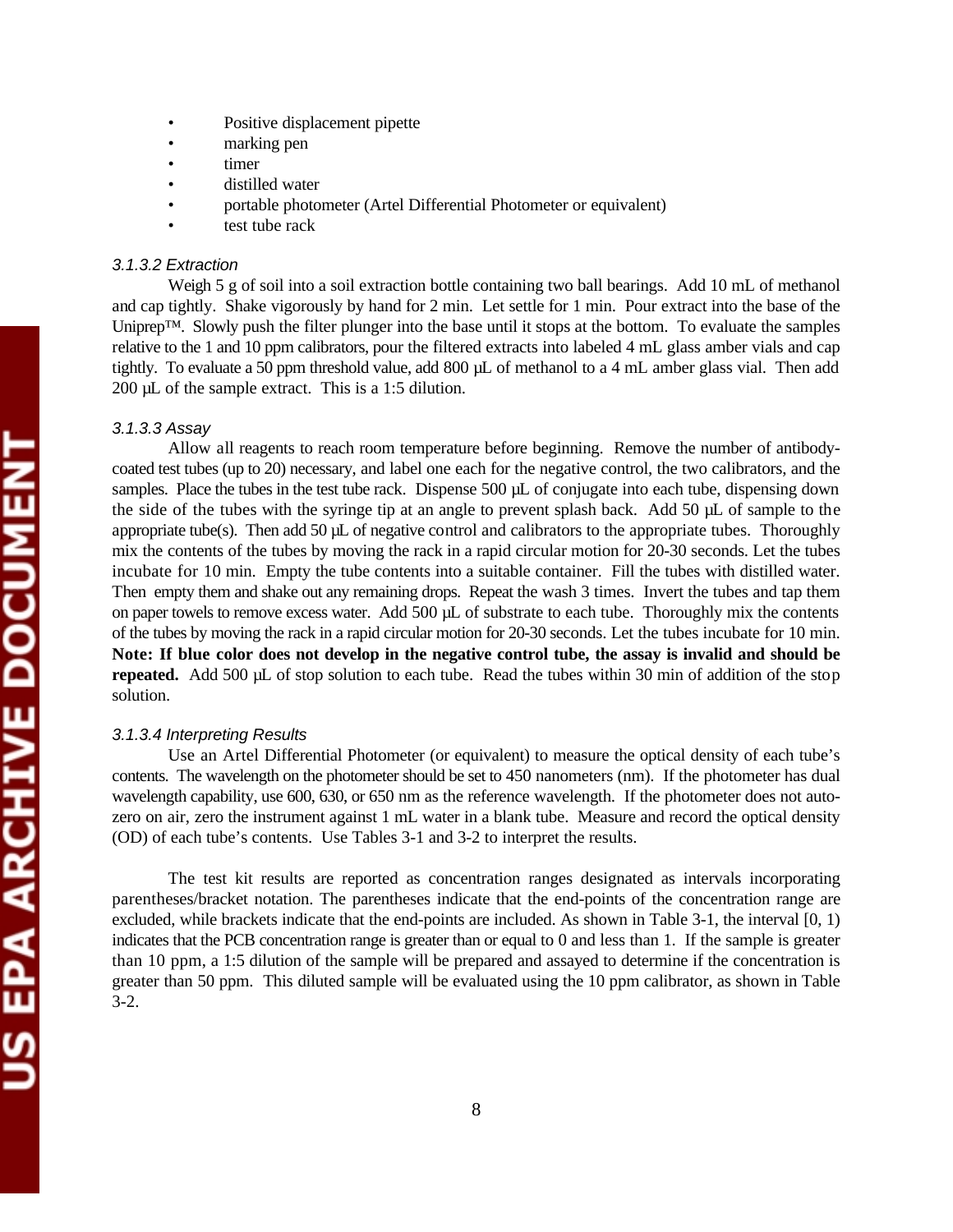| <b>Samples with OD Values</b>                       | Contain                  | And are<br>reported as |
|-----------------------------------------------------|--------------------------|------------------------|
| $>$ OD of 1 ppm calibrator                          | $<$ 1 ppm PCB            | [0, 1)                 |
| Between OD of 1 ppm and<br>OD of 10 ppm calibrators | $1 \le ppm$ PCB $\le 10$ | [1, 10]                |
| $<$ OD of 10 ppm calibrator                         | $> 10$ ppm PCB           | $(10, \infty)$         |

**Table 3-1. Interpretation of photometer readings for undiluted samples** 

| Table 3-2. Interpretation of photometer readings for diluted samples |  |  |  |
|----------------------------------------------------------------------|--|--|--|
|                                                                      |  |  |  |

| Diluted (1:5) Samples with<br><b>OD</b> Values | Contain                  | And are<br>reported as |
|------------------------------------------------|--------------------------|------------------------|
| $>$ OD of 10 ppm calibrator                    | $10$ < ppm PCB $\leq 50$ | (10, 50]               |
| $<$ OD of 10 ppm calibrator                    | $> 50$ ppm PCB           | $(50, \infty)$         |

# *3.1.3.5 Precautions and Notes*

The following items should be noted about the test kit:

- All components should be stored at  $4^{\circ}$  to  $8^{\circ}$  C when not in use. Allow reagents to come to room temperature before use. The components should not be used after the expiration date. It is important that the Substrate solution is not exposed to direct sunlight during pipetting or while incubating in the test tubes.
- The Stop Solution is 1.0 N hydrochloric acid and should be handled with caution.
- It is recommended that positive results be confirmed by an alternate method (such as gas chromatography).

# *3.1.4 Sensitivity and Cross-Reactivity*

The test kit can be calibrated with other Aroclors. Table 3-3 shows the degree of sensitivity with the other Aroclors. It should also be noted that, at 1,000 ppm, the following compounds had low cross-reactivity (i.e., did not result in a positive response) at the 1 ppm interpretation level: 1,2-dichlorobenzene, 1,3 dichlorobenzene, 1,4-dichlorobenzene, 3,4-dichlorophenol, 2,5-dichlorophenol, biphenyl, pentachlorophenol, and humic acid.

| Aroclor | <b>Limit of Detection in Soil</b><br>(ppm) |
|---------|--------------------------------------------|
| 1242    | 1.7                                        |
| 1248    | 0.6                                        |
| 1254    | 0.3                                        |
| 1260    | 0.3                                        |

|--|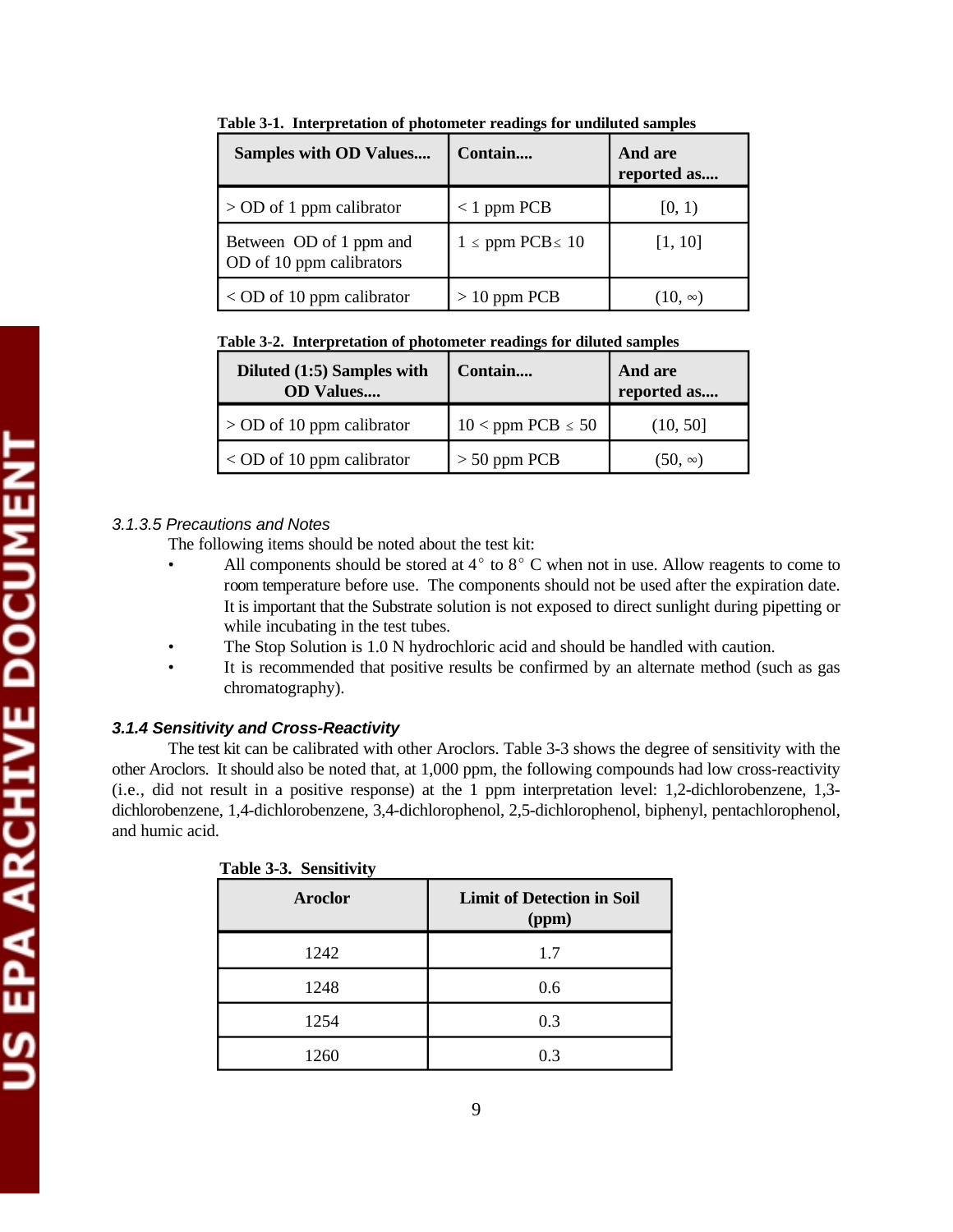# 3.2 Demonstration Performance Goals

This section discusses the logistical and technical performances goals for the demonstration. Any method/instrument specification that is evaluated will be defensible by scientific data.

- Sample throughput
- Ease of use
- **Completeness**
- **Blank results**
- **Precision**
- **Accuracy**
- Comparability with reference laboratory results
- Application to regulatory-decision making (i.e., 50 ppm PCBs)
- Data quality

# **4.0 DEMONSTRATION SITE AND SAMPLE DESCRIPTIONS**

This section discusses the history and characteristics of the demonstration site. The PCB samples to be analyzed are also described.

### 4.1 Site Name and Location

The demonstration of PCB field analytical technologies will be conducted at the Oak Ridge National Laboratory (ORNL) in Oak Ridge, Tennessee. PCB-contaminated soils from three DOE sites (Oak Ridge, TN, Paducah, KY, and Piketon, OH) will be used in this demonstration. The soil samples used in this study will be brought to the demonstration testing location for evaluation by EnviroLogix.

### 4.2 Site History

Oak Ridge, Tennessee, is located in the Tennessee River Valley, 25 miles northwest of Knoxville. Three Department of Energy (DOE) facilities are located in Oak Ridge: ORNL, the Y-12 plant, and the East Tennessee Technology Park (ETTP). Chemical processing and production of components for nuclear devices have occurred at the Y-12 Plant, and ETTP is a former gaseous diffusion uranium enrichment plant. At both facilities, industrial processing associated with nuclear weapons production has resulted in the production of millions of kilograms of PCB-contaminated soils. Two other DOE facilities—the Paducah plant in Paducah, Kentucky, and the Portsmouth plant in Piketon, Ohio—are also gaseous diffusion facilities with a history of PCB contamination. During the remediation of the PCB-contaminated areas at the three DOE sites, soils were excavated from the ground where the PCB contamination occurred, packaged in containers ranging in size from 55-gallon to 110-gallon drums, and stored as PCB waste. Samples from these repositories, referred to as "Oak Ridge", "Portsmouth", and "Paducah" samples, will be used in this demonstration.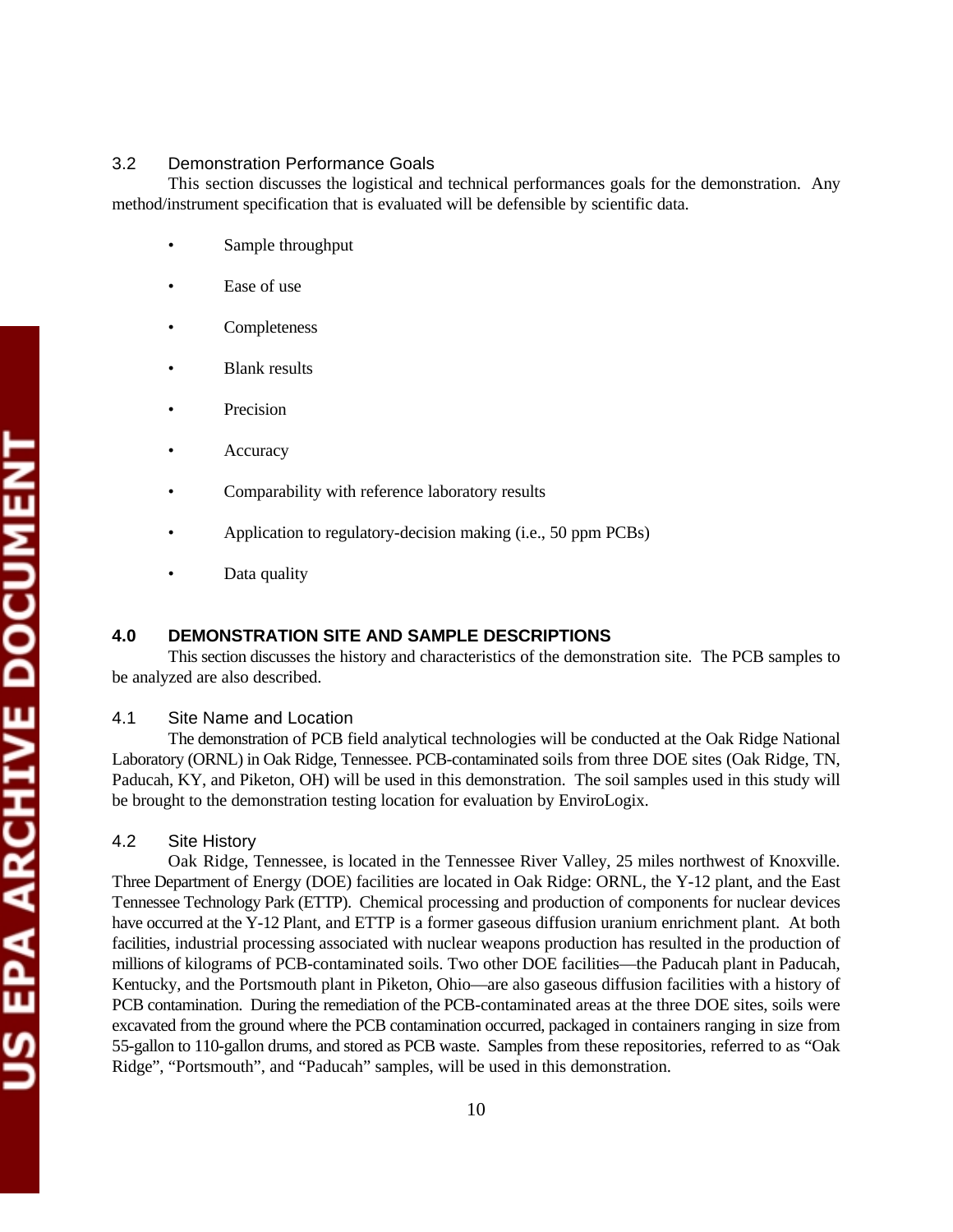In Oak Ridge, excavation activities occurred between 1991 and 1995. The Oak Ridge samples were comprised of PCB-contaminated soils from both Y-12 and ETTP. Five different sources of PCB contamination resulted in soil excavations from various dikes, drainage ditches, and catch basins. Some of the soils are EPAlisted hazardous waste due to the presence of other contaminants (e.g. diesel fuels).

A population of over 5,000 drums containing PCB-contaminated soils was generated from 1986 to 1987 during the remediation of the East Drainage Ditch at the Portsmouth Gaseous Diffusion Plant. The ditch was reported to have three primary sources of potential contamination: (1) treated effluent from a radioactive liquid treatment facility, (2) run-off from a biodegradation plot where waste oil and sludge were disposed, and (3) storm sewer discharges. In addition, waste oil was reportedly used for weed control in the ditch. Aside from PCB contamination, no other major hazardous contaminants were detected in these soils. As such, no EPA hazardous waste codes are assigned to this waste.

Twenty-nine drums of PCB-contaminated soils from the Paducah plant were generated as part of a spill cleanup activity at an organic waste storage area (C-746-R). The waste is considered a listed hazardous waste for spent solvents (EPA hazardous waste code F001) because it is known to contain trichloroethylene. Other volatile organic compounds, such as xylene, dichlorobenzene, and cresol, were also detected in the preliminary analyses of some of the Paducah samples.

# 4.3 Site Characteristics

Field demonstration activities will occur at two sites at ORNL: a natural outdoor environment (the outdoor site) and inside a controlled environmental atmosphere chamber (the chamber site). Figure 4-1 shows a schematic map of a section of ORNL indicating the demonstration area where the outdoor field activities will occur. Generally, the average September temperature for eastern Tennessee is  $71^{\circ}$ F. Studies will also be conducted inside a controlled environmental atmosphere chamber, hereafter referred to as the "chamber", located in Building 5507 at ORNL. The controlled experimental atmosphere facility consists of a room-size, walk-in chamber ten feet wide and twelve feet in length with air processing equipment to control temperature and humidity. Demonstration studies inside the chamber will be used to evaluate performance under environmental conditions that are markedly different from the ambient outdoor conditions at the time of the test. Generally, the temperatures in the chamber during the testing periods will be 55 to  $60^{\circ}$ F.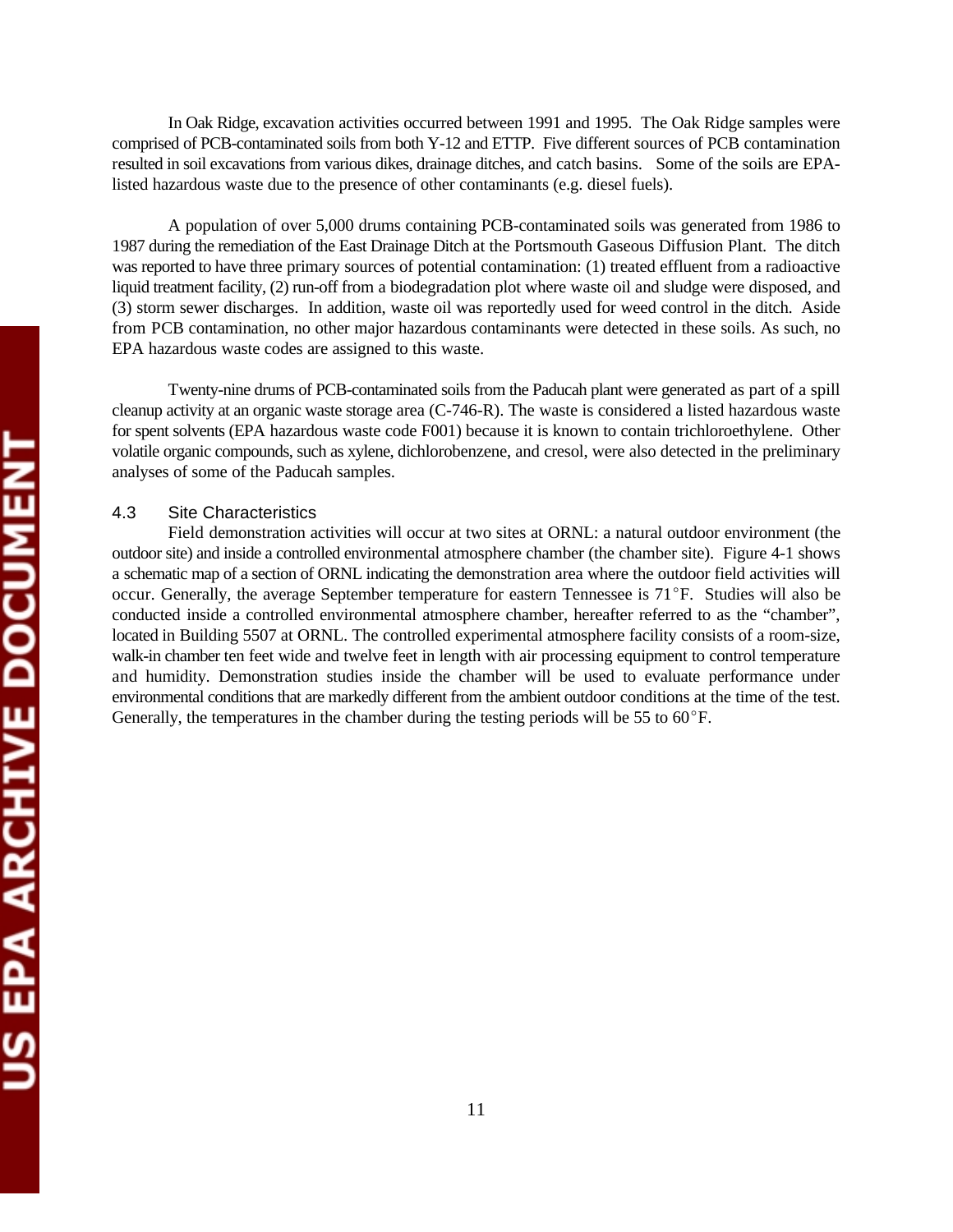

**Figure 4-1. Schematic map of ORNL, indicating the demonstration area.** 

## 4.4 Soil Sample Descriptions

# *4.4.1 Oak Ridge Reservation, Portsmouth, and Paducah Soils*

In Table 4-1 is presented a summary of the Oak Ridge Reservation, Portsmouth, and Paducah soils which will be evaluated as part of the PCB technology demonstration.

#### *4.4.2 Tennessee Reference Soil*

The soil is a Captina silt loam from Roane County, Tennessee that is slightly acidic (pH  $\sim$  5) and low in organic carbons (-1.5%). The soil composition is 7.7% sand, 29.8% clay, and 62.5% silt [1]. This soil will be used as the uncontaminated (blank) soil.

#### 4.5 Extract Sample Descriptions

Traditionally, the amount of PCBs on a contaminated surface is determined by wiping the surface with a cotton pad saturated with hexane. The pad is then taken to the laboratory, extracted with additional hexane, and analyzed by gas chromatography. Unlike soil samples that can be more readily homogenized and divided, equivalent wipe samples (i.e. contaminated surfaces or post-wipe pads) were not easily obtainable. Therefore, interference-free solutions of PCBs prepared in methanol were analyzed to simulate an extracted surface wipe pad. Extract sample analyses provided evaluation data that primarily relied on the technology's performance rather than elements critical to the entire method (i.e. sample collection and preparation). A total of 12 extracts were analyzed per site; these consisted of four replicates each of a blank and two concentration levels (10 and 100 µg/mL).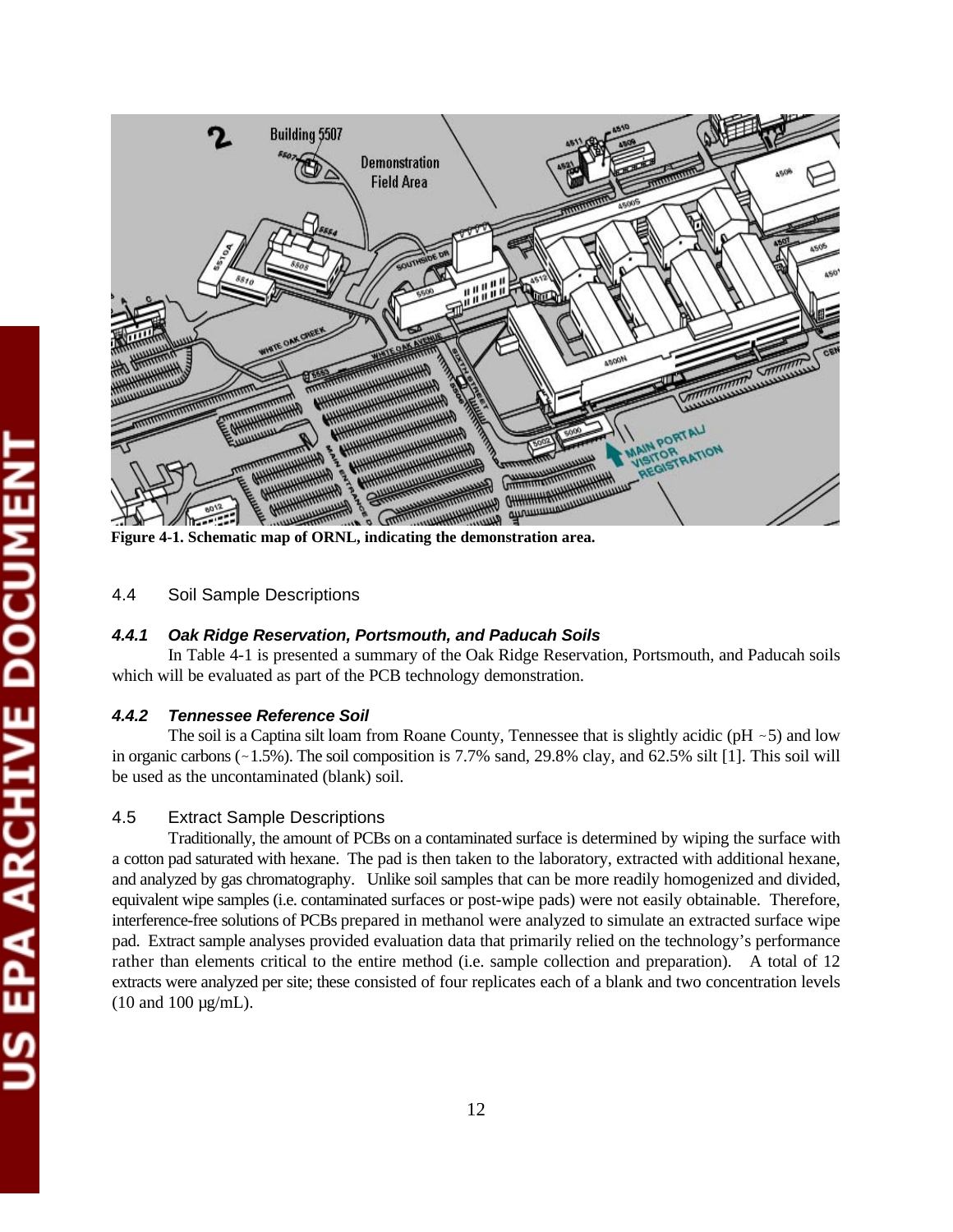| Table 4-1. Summary of Soil Sample Descriptions |  |  |
|------------------------------------------------|--|--|
|                                                |  |  |

| Location   | <b>Request for</b><br><b>Disposal</b><br>$(RFD)$ # | Drum #                                                                    | <b>Description</b>                                                                                                                                                                                                                                                              |
|------------|----------------------------------------------------|---------------------------------------------------------------------------|---------------------------------------------------------------------------------------------------------------------------------------------------------------------------------------------------------------------------------------------------------------------------------|
| Oak Ridge  | 40022                                              | 02                                                                        | Soil from spill cleanup at the Y-12 Plant in Oak Ridge, Tennessee.<br>This soil is PCB-contaminated soil excavated in 1992.                                                                                                                                                     |
| Oak Ridge  | 40267                                              | 01<br>02<br>03<br>04                                                      | Soil from the Elza Gate area, a DOE Formerly Utilized Sites Remedial<br>Action Program site in Oak Ridge, Tennessee. This soil is PCB-<br>contaminated soil that was excavated in 1992.                                                                                         |
| Oak Ridge  | 24375                                              | 01<br>02<br>03                                                            | Catch-basin sediment from the K-711 area (old Powerhouse Area) at<br>the DOE East Tennessee Technology Park (formerly known as Oak<br>Ridge Gaseous Diffusion Plant) in Oak Ridge, Tennessee. This soil is<br>PCB-contaminated storm drain sediment that was excavated in 1991. |
| Oak Ridge  | 43275                                              | 01<br>02                                                                  | Soil from the K-25 Building area at the DOE East Tennessee<br>Technology Park (formerly known as Oak Ridge Gaseous Diffusion<br>Plant) in Oak Ridge, Tennessee. This soil is PCB-contaminated soil<br>that was excavated in 1993.                                               |
| Oak Ridge  | 134555                                             | 03                                                                        | Soil from the K-707 area at the DOE East Tennessee Technology Park<br>(formerly known as Oak Ridge Gaseous Diffusion Plant) in Oak Ridge,<br>Tennessee. This soil is PCB-contaminated soil from a dike spillage that<br>was excavated in 1995.                                  |
| Paducah    | 97002                                              | 01<br>02<br>03<br>04                                                      | Soil from the DOE Paducah Gaseous Diffusion Plant in Kentucky. This<br>soil is PCB-contaminated soil from a spill cleanup at the C-746-R<br>(Organic Waste Storage Area) that was excavated in 1989.                                                                            |
| Portsmouth | 7515                                               | 858<br>1069<br>1096<br>1898<br>2143<br>2528<br>3281<br>538<br>940<br>4096 | Soil from the DOE Portsmouth Gaseous Diffusion Plant in Ohio. This<br>soil is PCB-contaminated soil from a probable PCB oil spill into the<br>East Drainage Ditch that was excavated in 1986.                                                                                   |

## 4.6 Sample Stability Study

EnviroLogix will be demonstrating their immunoassay technology using the same samples that were used in the July 1997 demonstration of six PCB technologies. Soil samples are available for the EnviroLogix demonstration because extra samples were prepared and stored since 1997. ORNL performed chemical analyses of representative samples to verify that significant amounts of PCBs had not been lost due to storage for one year. Duplicate analyses from each unique soil sample were performed. It was confirmed that no considerable losses in PCB concentration had occurred, and therefore, all soil samples could be utilized in the EnviroLogix demonstration. The extract samples were also archived since the 1997 demonstration. However, because these samples were prepared in methanol, it was assumed that these samples would have degraded in a year. Therefore, new extract samples will be prepared by ORNL. For these samples, the EnviroLogix's result will be compared to the nominal concentration value only, instead of the reference laboratory result.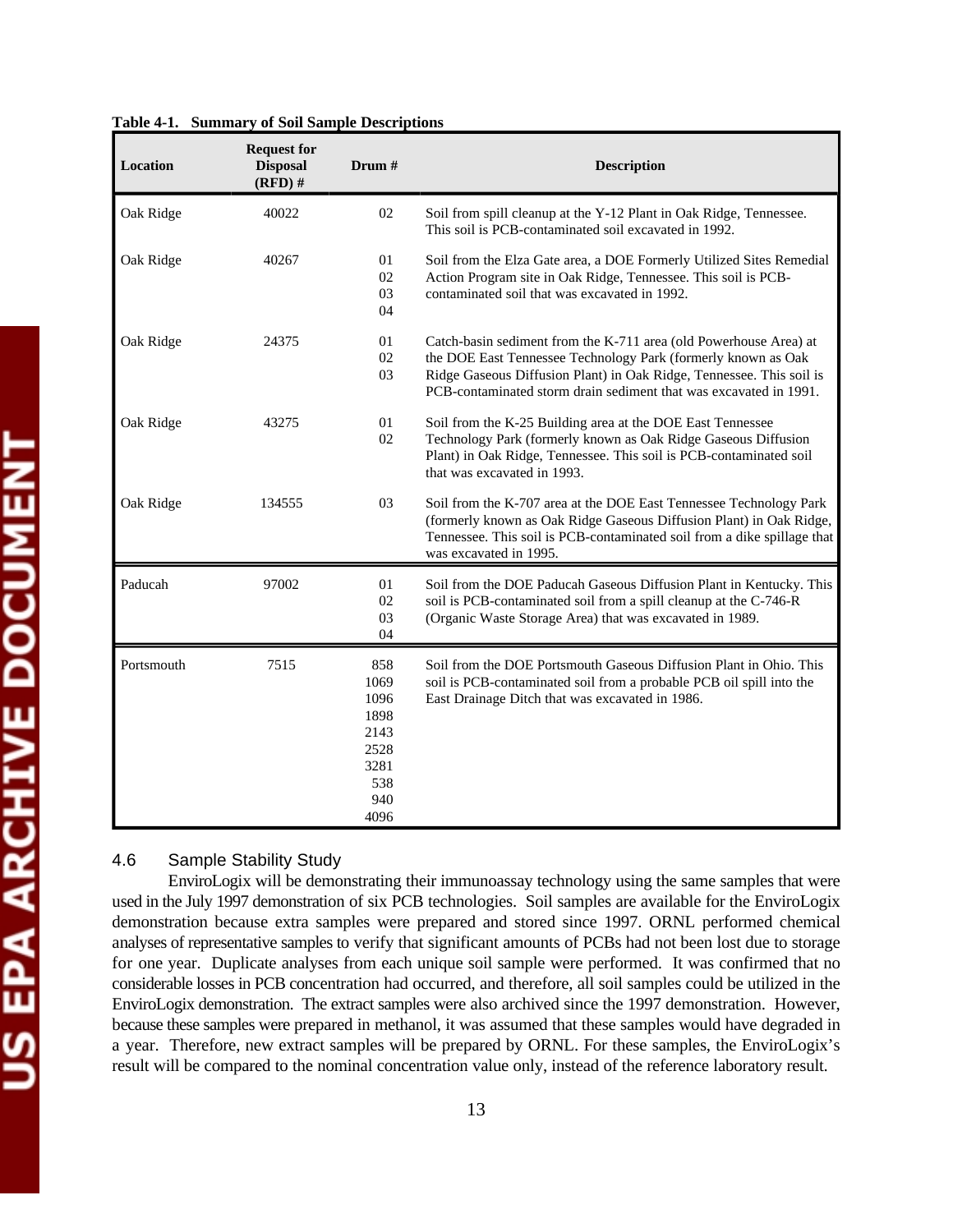# **5.0 CONFIRMATORY PROCESS**

The verification process is based on the presence of a statistically validated data set against which the performance goals of the technology may be compared. The choice of an appropriate reference method and reference laboratory are critical to the success of the demonstration.

# 5.1 Method Selection

The reference analytical method will be EPA SW-846 Method 8081 [2].

### 5.2 Reference Laboratory Selection

To assess the performance of the PCB field analytical technology, the data obtained using the technology will be compared to data obtained using conventional analytical methods. This decision is based on the experience of prospective laboratories with QA procedures, reporting requirements, and data quality parameters consistent with the goals of the Program. The laboratory must also demonstrate past proficiency with the method.

At the time of the 1997 demonstration, Oak Ridge Sample Management Office (SMO) was tasked by DOE Oak Ridge Operations with maintaining a list of qualified laboratories to provide analytical services. In Appendix A are presented the standard operating procedures that SMO used to identify, qualify, and select analytical laboratories. The first procedure (LMES-ASO-AP-203, REV. 0) describes the process for selecting, adding and expelling commercial laboratories to the LMES Pricing Agreement. The second procedure (LMES-ASO-AP-210, REV. 0) defines the methodology used by Oak Ridge Sample Management Office personnel in processing statements of work (SOWs), processing purchase requisitions, and selecting commercial analytical laboratories. These activities for the procurement of commercial laboratory services were used to support projects sponsored by the DOE Oak Ridge Operations Office. The procedure served to ensure that as an operation of a DOE contractor, LMES SMO maintained an optimum level of technical and administrative oversight on each project, and SMO commercial procurement activities complied with federal acquisition laws and LMES procurement policy.

Using the procedures listed in Appendix A, ORNL and SMO selected LAS Laboratories, in Las Vegas, NV, as the reference laboratory. In Appendix B is presented the LAS standard operating procedure.

# 5.3 In-Field Support Laboratory

ORNL-based Grand Junction, Colorado (ORNL-GJ) field team served as the in-field support laboratory for the preliminary on-site analyses of the PCB-contaminated soils. In Appendix C is presented ORNL-GJ's analytical procedures. ORNL's Chemical and Analytical Sciences Division (CASD) also performed preliminary characterization of the PCB-contaminated soils using a similar procedure.

#### 5.4 Special QC Requirements

In order to increase the likelihood that high quality data will be obtained, an enhanced QC strategy will be required. Standard reference materials, double blind standards, matrix spiked soils, and special performance evaluation materials will be utilized.

### 5.5 Laboratory Audit

The SMO conducts on-site audits of LAS annually as part of the laboratory qualification program. At the time of selection, the most recent audit of LAS had occurred in February 1997. Results from this audit indicated that LAS was proficient in several areas, including program management, quality management, and training programs. No findings regarding PCB analytical procedure implementation were noted. A second onsite assessment of LAS occurred August 11–12, 1997, during the analysis of the demonstration study samples.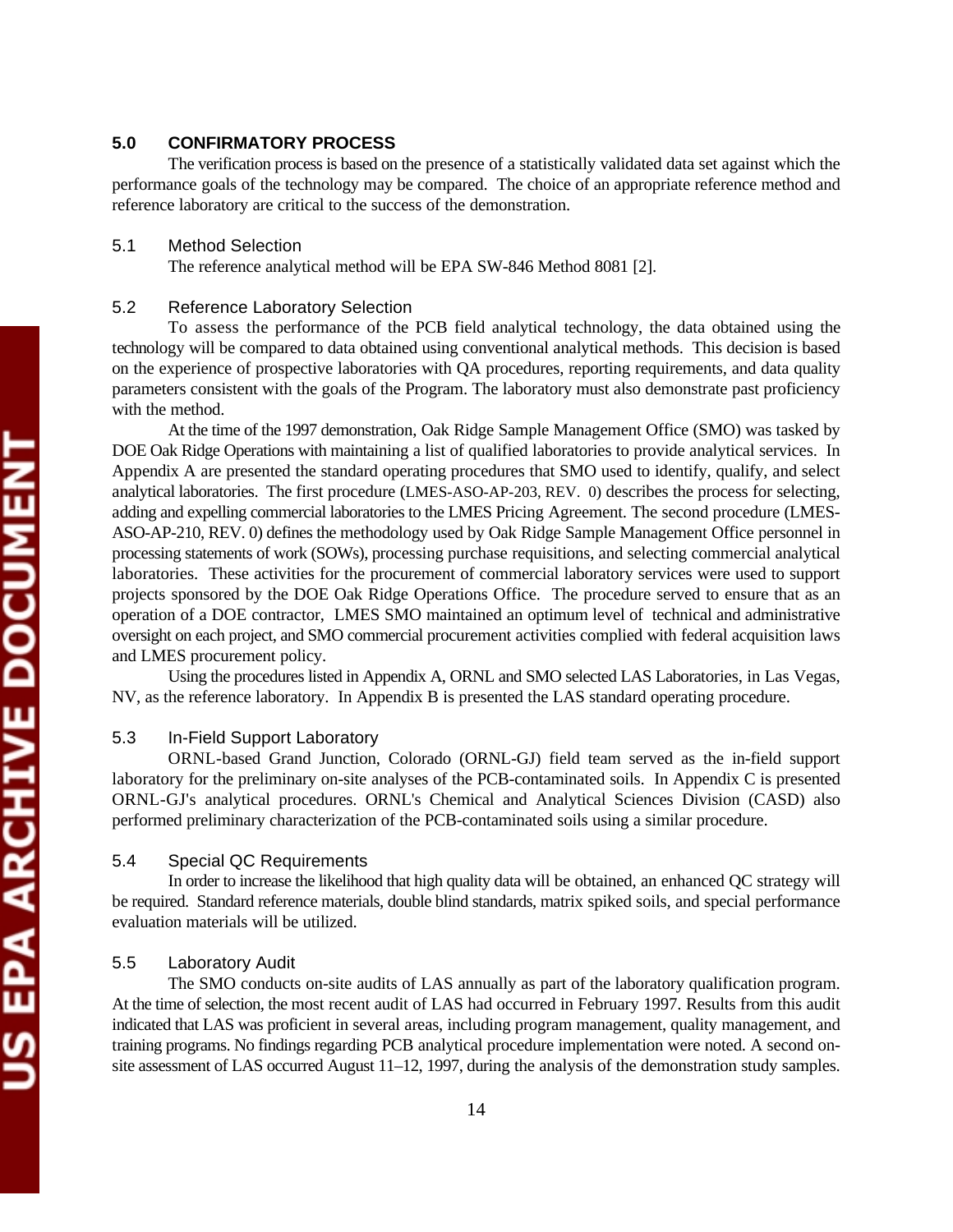This surveillance focused specifically on the procedures that were currently in use for the analysis of the demonstration samples. The audit, jointly conducted by the SMO, DOE-ORO, and EPA ESD-LV, verified that LAS was procedurally compliant. The audit team noted that LAS had excellent adherence to the analytical protocols and that the staff were knowledgeable of the requirements of the method. No findings impacting data quality were noted in the audit report.

# **6.0 PCB SOIL SAMPLE COLLECTION**

### 6.1 Sample Collection Plan

In Appendix D is presented the sample collection plan. The sample collection plan for this demonstration specifies the procedures that were used to ensure the consistency and integrity of the samples. In addition, this plan outlines the sample collection procedures necessary to meet the demonstration purpose and objectives.

### *6.1.1 Sample Collection Procedures*

Sampling occurred at the K-25 site for several days over the period of April 17 through May 7, 1997. Portsmouth and Oak Ridge Reservation soils were collected from B-25 storage boxes and from 55-gallon drums. Figure 6-1 is a photo of the Analytical Services Organization's sampling team acquiring some PCB soil samples from a 55-gallon drum.

Soil was collected from the top of the drum and placed in a plastic bag. The soil was then sifted by hand to remove rocks and other large debris, and placed in a plastic-lined 5-gallon container. Figure 6-2 shows the samplers performing this procedure. The amount of soil collected half-filled the 5-gallon container, amounting to approximately 12 kg of soil.



**FIGURE 6-1: K-25 personnel acquire a PCB soil sample from a 55-gallon drum.**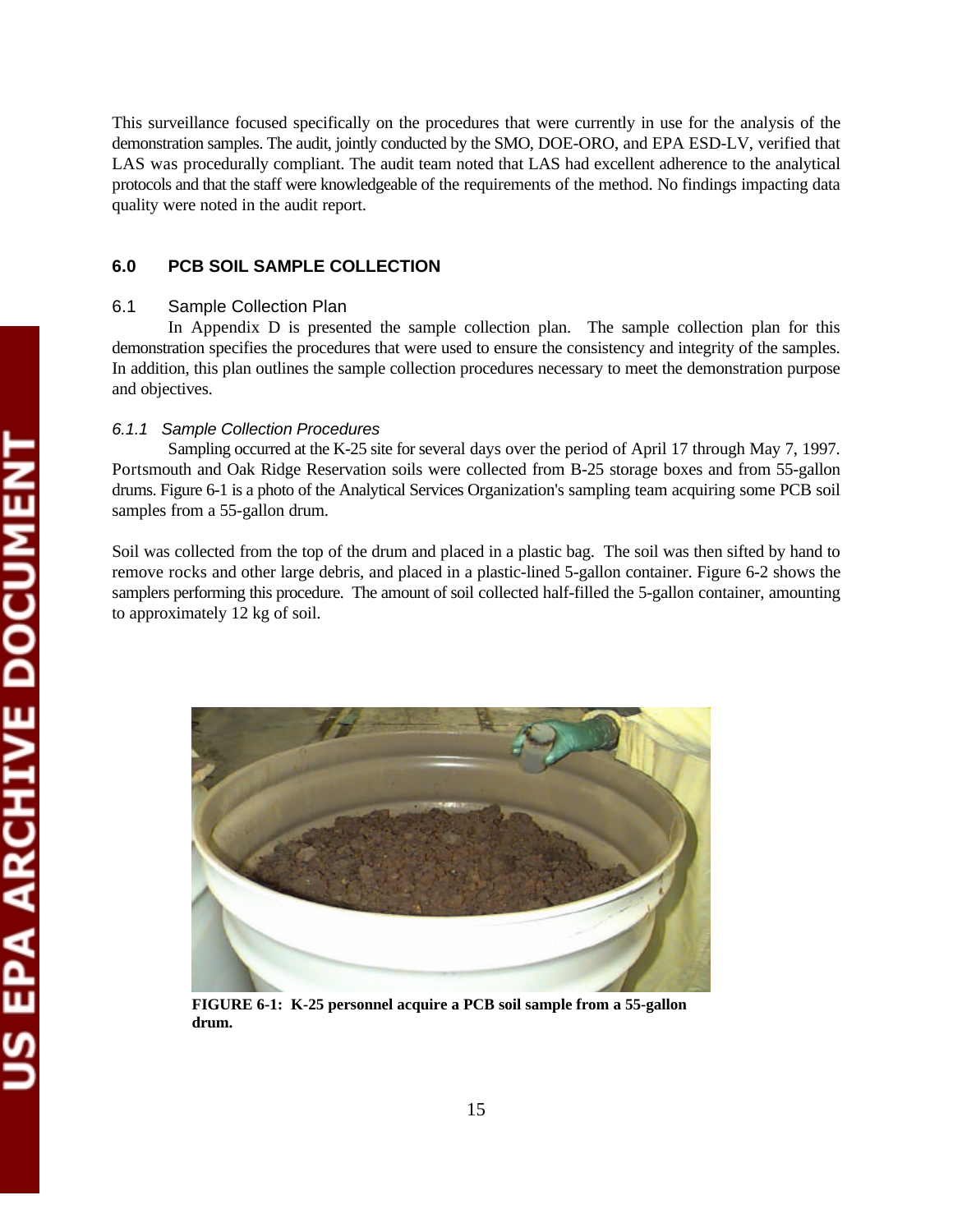

**FIGURE 6-2: K-25 sampling personnel sift through the collected soil to remove rocks and other large debris.** 

Once the sifting was completed, the plastic liner was then removed from the container. To homogenize the soil sample, the liner was rolled on the ground in a back and forth motion, such the sample was kneaded and thoroughly mixed. Two 40-mL amber vials were fill with the homogenized soil for preliminary analytical characterization. A third sample was taken for total radiological activity screening. Paducah soil samples were collected at the site and shipped to ORNL for use in the demonstration.

# 6.2 Preliminary Soil Characterization

The two analytical samples taken of the homogenized soil were analyzed using the procedure described in Appendix C. The analyses were performed by ORNL-GJ and ORNL/CASD. The total PCB concentration was measured in each analytical sample to determine which samples would be used in the demonstration. Results from the total activity screening indicated that the soils were not considered radioactive.

### 6.3 Predemonstration Sample Preparation, Distribution, and Analysis

A predemonstration sampling and analysis event is required to allow the technology developers to refine their technologies and revise their operating instructions, if necessary. This analysis also allows an evaluation of matrix effects or interferences that may affect the demonstration. A failure to meet the performance goals at this point could indicate a lack of maturity of the technology and the demonstration would be canceled.

This sampling requirement has the following objectives:

- $\blacktriangleright$  To allow the developers to analyze samples that will be included in the demonstration in advance, and, if necessary, refine and calibrate their technologies and revise their operating instructions
- $\blacktriangleright$  To allow an evaluation of any unanticipated matrix effects or interferences that may occur during the demonstration

For the predemonstration study, EnviroLogix will analyze five performance evaluation (PE) soils and one extract sample. Pre-prepared certified PE samples were obtained from Environmental Resource Associates (ERA) and EPA's Office of Solid Waste and Emergency Response's Analytical Operations and Data Quality Center. The soils purchased from ERA (Arvada, CO) had been prepared using ERA's semivolatile blank soil matrix. This matrix was a top soil that had been dried, sieved, and homogenized. Particle size was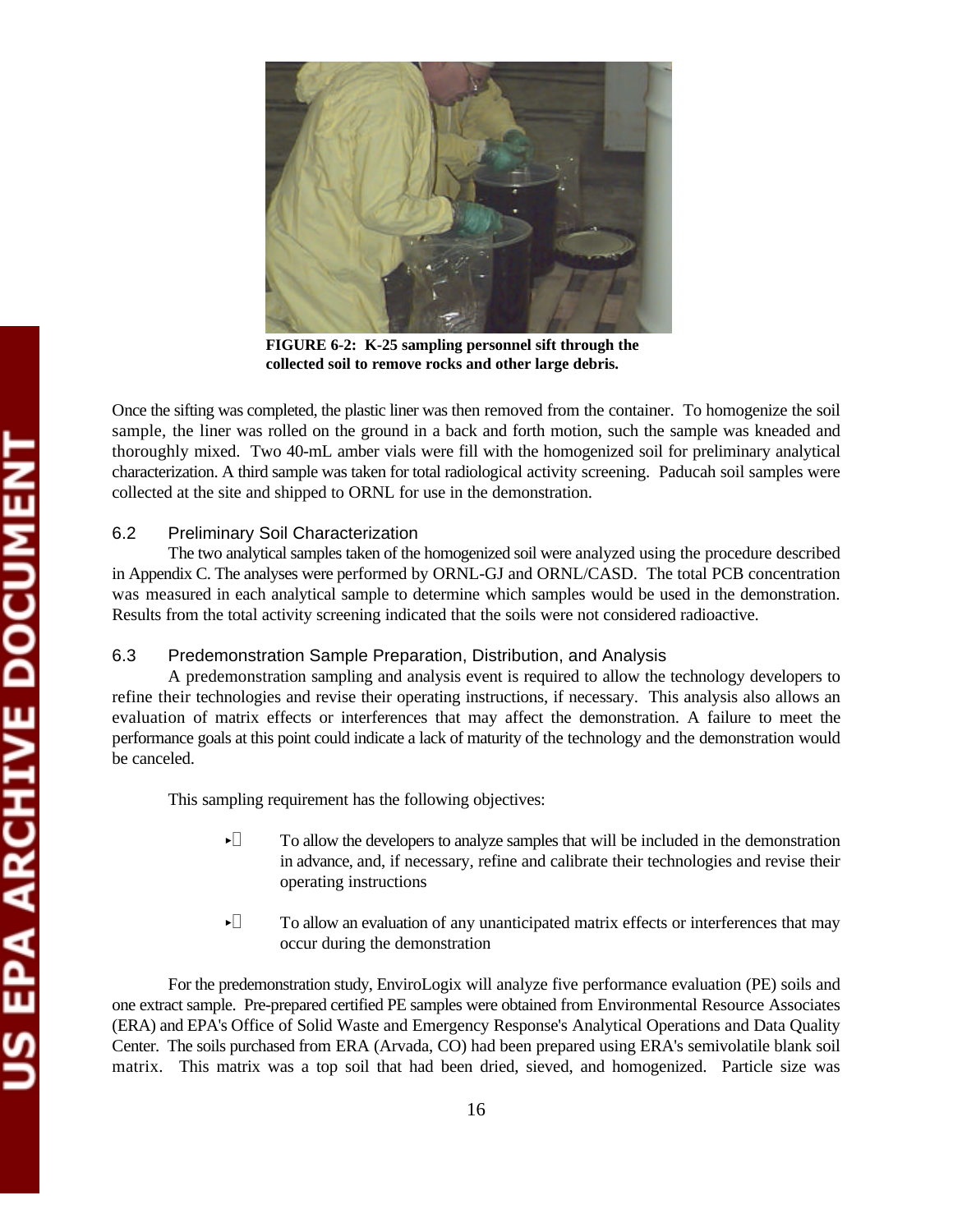approximately 60 mesh. The soil was approximately 40% clay. Samples acquired from the EPA's Office of Solid Waste and Emergency Response's Analytical Operations and Data Quality Center had been prepared using contaminated soils from various sites around the country in the following manner: The original soils had been homogenized and diluted with a synthetic soil matrix (SSM). The SSM had a known matrix of 6% gravel, 31% sand, and 43% silt/clay; the remaining 20% was top soil. The dilution of the original soils was performed by mixing known amounts of contaminated soil with the SSM in a blender for no less than 12 hours. The samples were also spiked with target pesticides ( $\alpha$ ,  $\beta$ ,  $\Delta$ , and  $\delta$ -BHC, methoxychlor, and endrin ketone) to introduce some compounds that were likely to be present in an actual environmental soil. The hydrocarbon background from the original sample and the spiked pesticides produced a challenging matrix. Additionally, ORNL will prepare a solvent extract in methanol at one of the two concentration levels that will be evaluated during the demonstration.

### *6.3.1 Predemonstration Sample Distribution*

The predemonstration samples will be sent to the developer on August 10, 1998. In Appendix E are presented the pre-demonstration study instructions. The test kit results for the predemonstration sample analyses will be provided to ORNL approximately one week after the receipt of the samples (August 18, 1998).

#### *6.3.2 Predemonstration Sample Analysis Results*

For the PE soils, the developer predemonstration results will be compared to the reference laboratory results. Additionally, the results will be compared to performance acceptance ranges. The acceptance ranges, based on the analytical verification data, are guidelines established by the provider of the PE materials to gauge acceptable analytical results. For the extract sample, the test kit result will be compared to the nominal concentration. The PCB in Soil Tube Assay kit's performance on these samples will determine if the technology is mature and ready for field testing.

# 6.4 Sample Preparation for Demonstration

The PCB soil samples were homogenized (dried, sieved, and thoroughly mixed) prior to sample splitting. Each sample, contained in 4 ounce glass jars, consists of approximately 20 g of sample. The extract samples will be prepared in methanol. The extracts will be stored in the refrigerator ( $\leq 4^{\circ}$ C) until released to the developer.

The environmental soil samples were characterized in terms of composition (% sand, % gravel, % silt/ clay, etc.), total organic carbon, and pH. This data will be reported in the technology verification report.

#### 6.5 Sample Labeling for Demonstration

The samples are labeled with a PCB warning label. Each jar is also labeled with a sample number. Replicate samples are assigned unique (but not sequential) sample numbers. PE materials are labeled in the same manner, such that the PE samples are indistinguishable from other samples. The order of analysis will be randomized and set for the developer.

# **7.0 DEMONSTRATION DESIGN**

This section discusses the objectives of the demonstration, factors that must be considered to meet the performance objectives, and the information that ORNL, DOE, and EPA will use to evaluate the results of the demonstration.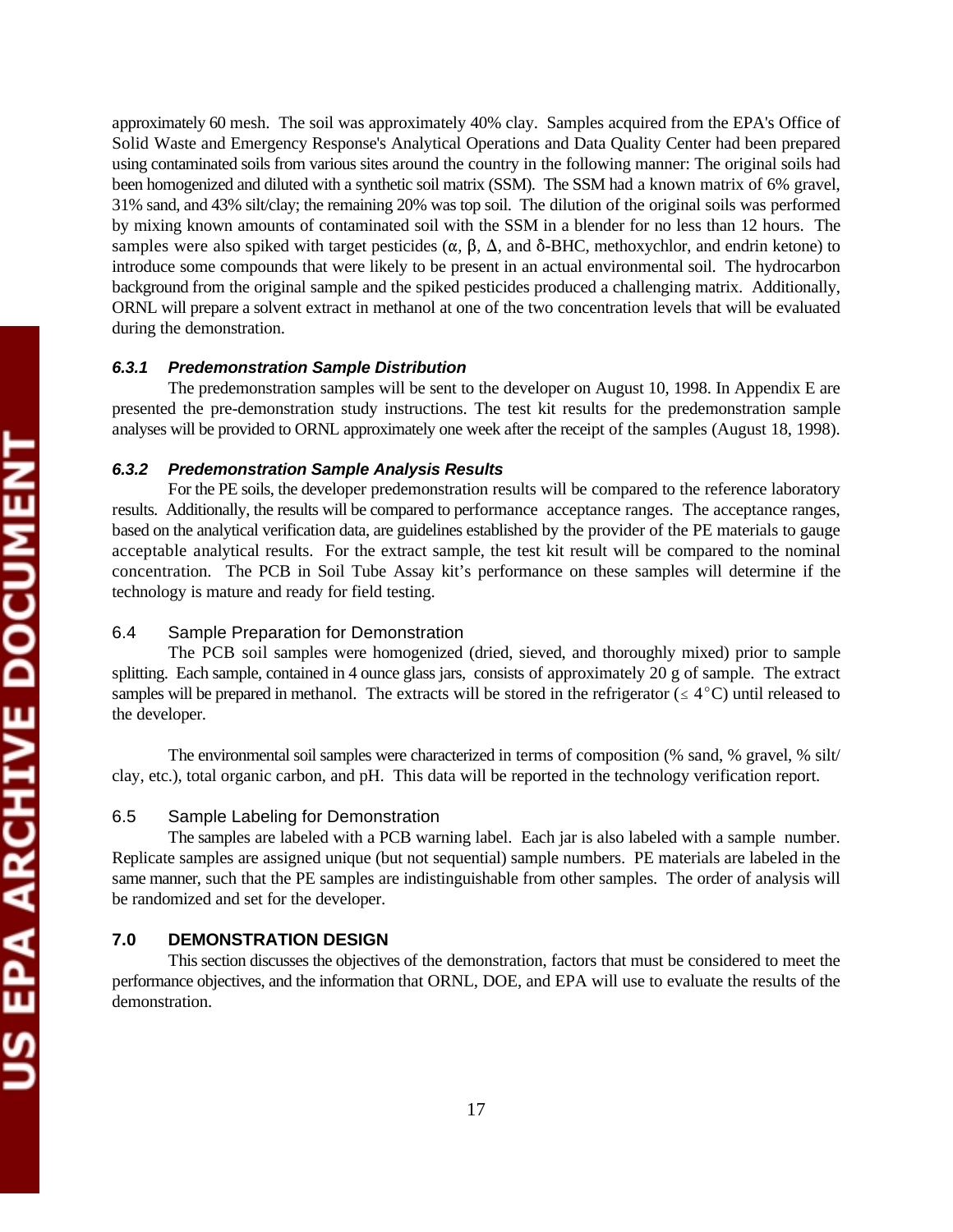# 7.1 Objectives

The primary objectives of this demonstration are to evaluate the PCB field analytical technologies in the following areas: (1) how well each performs relative to conventional analytical methods, (2) the impacts of sample matrix variations on performance, (3) the affect that environmental conditions have on performance, (4) PE results, and (5) the logistical and economic resources necessary to operate the technology. Secondary objectives for this demonstration are to evaluate the PCB field analytical technology in terms of its reliability, ruggedness, cost, range of usefulness, sample throughput, data quality, and ease of operation. Where possible, the performance will be compared to the performance of conventional analytical methods used in performing similar site characterization activities. The verification process will also evaluate the performance of the technology against the performance goals as stated in Section 3.2.

### 7.2 Experimental Performance Measures

This section discusses performance measures that will be considered in the design and implementation of the demonstration. These performance measures include accuracy, precision, portability, ease of operation, ruggedness, health and safety issues, sample throughput, and sample matrix effects.

#### *7.2.1 Qualitative Performance measures*

Some performance measures, while important, are difficult or impossible to quantify. These are considered qualitative performance measures: ease of operation, operator training requirements, portability, ruggedness, and special requirements.

#### *7.2.2 Quantitative Performance measures*

Many performance measures in this demonstration can be quantified by various means, including the following: accuracy, precision, number of false positive (fp) results, number of false negative (fn) results, waste generation, affect of environmental conditions on operation (controlled environmental atmosphere studies), sample throughput, and operating costs. These quantitative performance measures will be used to assess the technology performance by comparison to reference laboratory data, where possible.

Another objective of this demonstration is to assess the technology's ability to perform at regulatory decision-making levels for PCBs, specifically 50 ppm for soils and 100  $\mu$ g/100cm<sup>2</sup> for surface wipes. To assess this ability for soils, the test kit's performance for PE and environmental soil samples ranging in concentration from 40 to 60 ppm (as determined by the paired reference laboratory analyses) will be used. For this concentration range, the percentage of test kit results that agree with, are above (i.e., biased high), and are below (i.e., biased low) the reference laboratory results will be reported. Due to the limited number of extract samples, all sample results will be considered for this assessment.

# 7.3 Experimental Factors

# *7.3.1 Glossary of Terms*

The experimental factors were selected to represent field conditions. The experimental design afforded an examination of the the effect of environmental conditions, concentration levels, and soil matrix types on the PCB measurements.

Chamber - room-size controlled environmental atmosphere facility at ORNL. The developers will demonstrate their technologies inside the chamber under temperature and relative humidity conditions that are different from the ambient conditions. The chamber will be set at  $55^{\circ}$ F and  $50\%$  relative humidity. This will be a cost effective approach to simulate demonstrating the technologies at a second site.

PE sample - certified soil sample containing known concentrations of PCBs. The soils will consist of ones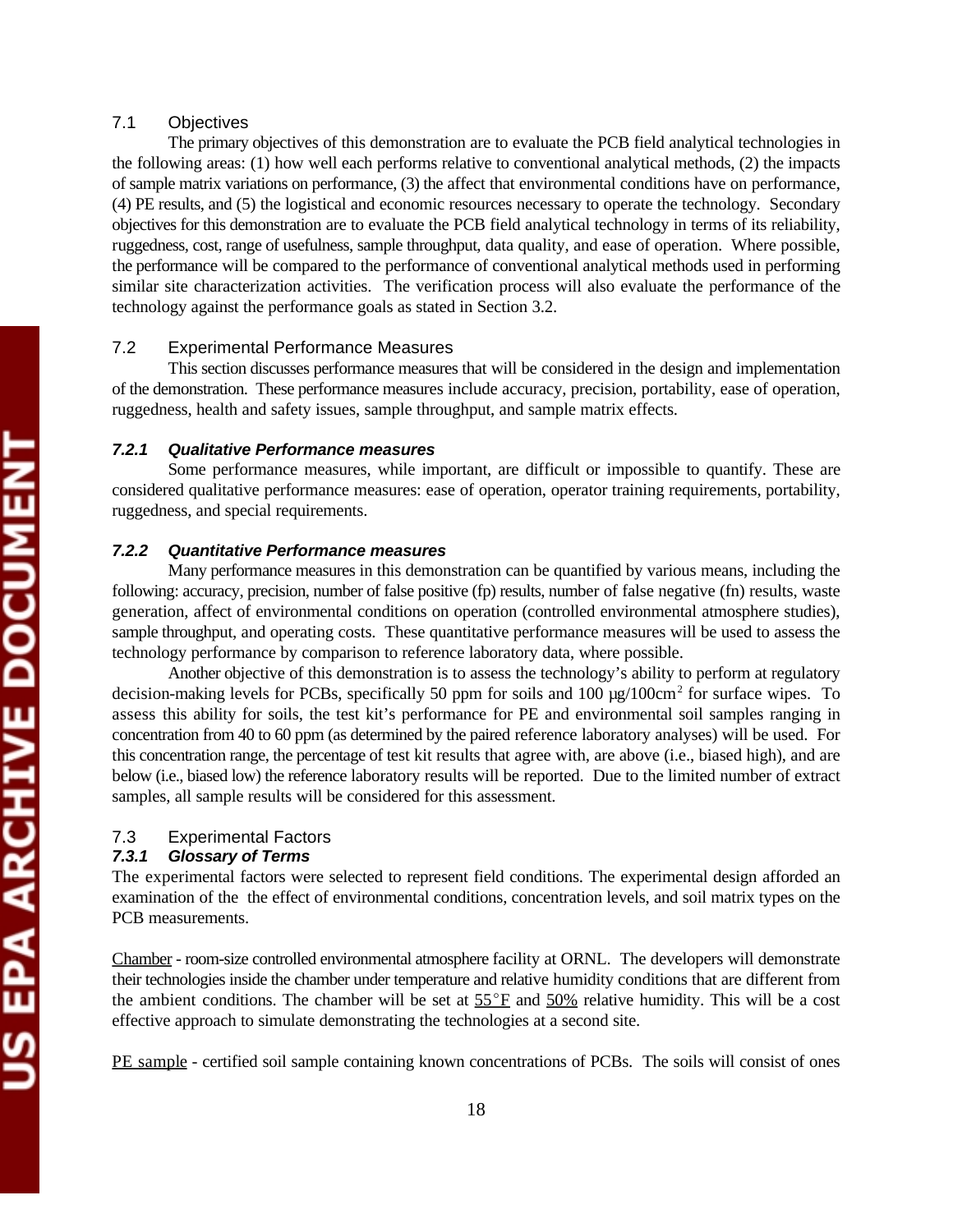purchased from Environmental Resource Associates and obtained from the U. S. EPA's Office of Solid Waste and Emergency Response's Analytical Operations Center.

Reference Laboratory - an analytical laboratory that perform ed EPA SW-846 (Method 8081) analyses of the PCB samples for comparison with developer field results. LAS Laboratories (Las Vegas, NV) was the reference laboratory.

Outdoor site - area west of Building 5507 at Oak Ridge National Laboratory. During the demonstration, temperature and relative humidity conditions will be recorded. The average temperature for September in eastern Tennessee is 71°F.

Chamber site - controlled environmental atmosphere facility located in Building 5507 at Oak Ridge National Laboratory. The chamber settings will be  $55^{\circ}$  F and 50% relative humidity.

Environmental Soil - an environmental soil sample collected from Oak Ridge, Paducah, and Portsmouth sites. These samples will range from more simple, single Aroclor samples to more challenging mixtures of Aroclors with high oil and hydrocarbon contamination.

Spike - an environmental soil sample that has been spiked with additional amounts of PCBs

Extract samples - a methanol extract containing known concentrations of PCBs. This will simulate a surface wipe sample that was collected and extracted.

# *7.3.2 Summary of Demonstration Activities*

The demonstration is scheduled to be held at ORNL from September 21 through September 25, 1998. The soil samples evaluated during the demonstration consist of (1) environmental soil samples from the Oak Ridge Reservation, Paducah, and Portsmouth DOE sites, (2) spiked environmental soil samples, (3) purchased certified soil samples, and (4) ORNL-prepared methanol extract samples. The demonstration soil samples has been homogenized and split such that the developer is supplied with equivalent samples that have been analyzed by a fixed analytical laboratory (referred to as the reference lab). The test kit results for the extract samples will be compared to the nominal spike concentration. Some features of the approach are presented in Table 7-1. The experimental design approach is presented in Tables 7-2 through 7-5. The developer will analyze a total of 232 samples in all. At each of the two sites, 36 PE samples, 68 environmental soils, and 12 extract samples will be analyzed.

### **Table 7-1. Experimental Design Features**

**Properties:** 17 unique samples per site; acquire more data on fewer samples; statistically rich approach

**Replicates:** equal number (quadruplicate) for all soil types, extract samples, and concentration levels

**Accuracy:** equal number of comparisons with certified and spike concentrations for the PE soils and extract samples, respectively, at all concentration levels

**Precision:** estimated for all soil types, extract samples, and concentration levels

**Data Analysis:** simplified statistics due to consistency with number of replicates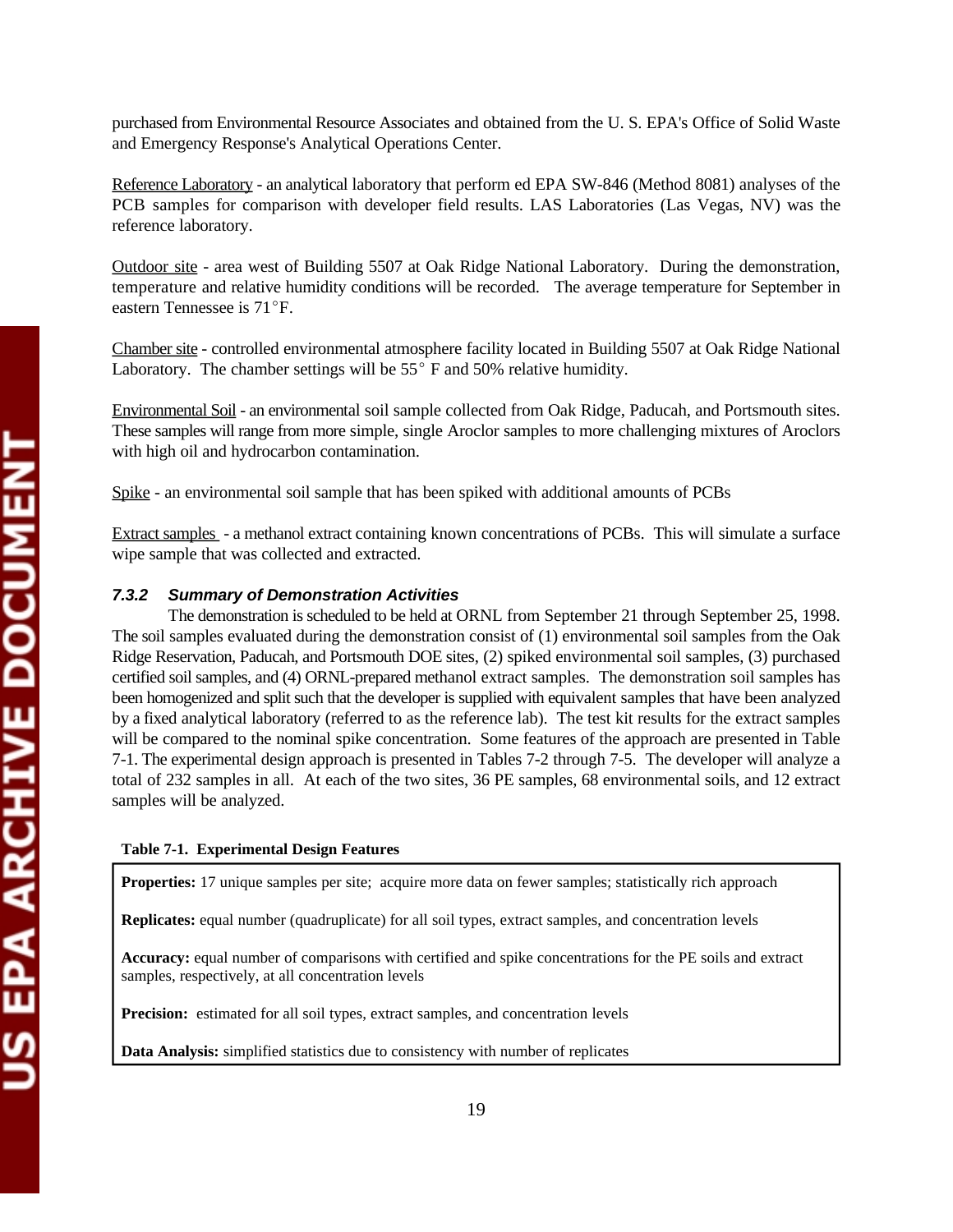| <b>Target</b>                 | <b>Outdoor Site</b>              |                                  |                      | <b>Chamber Site</b>        |                      |                         |                         |                           |
|-------------------------------|----------------------------------|----------------------------------|----------------------|----------------------------|----------------------|-------------------------|-------------------------|---------------------------|
| <b>Concentration</b><br>Range | Oak Ridge#1                      | Oak Ridge#2                      | Paducah#1            | Totals #<br><b>Samples</b> | Paducah#1            | Portsmouth#1            | Portsmouth#2            | Total #<br><b>Samples</b> |
| $0.1 - 2.0$ ppm               | 40022-02 $a$                     | 24375-01<br>40267-02<br>24375-02 | 97002-04<br>97002-01 | 28                         | 97002-04<br>97002-01 | 7515-4096               |                         | 12                        |
| $2.1 - 20.0$ ppm              | 40267-03<br>40267-01<br>40267-04 |                                  | 97002-03             | 16                         | 97002-03             | 7515-1898               | 7515-2528<br>7515-3281  | 20                        |
| $20.1 - 50.0$ ppm             |                                  | 134555-03S                       | 97002-02             | 12                         | 97002-02             | 7515-1096<br>7515-2143  | 7515-1069<br>7515-0858  | 24                        |
| $50.1 - 700$ ppm              | 40267-018 $^{\rm b}$<br>24375-03 | 43275-01<br>43275-02             | 97002-02S            | 12                         | 97002-02S            | 7515-0940<br>7515-0538S | 7515-0538<br>7515-0538S | 12                        |
| Total # samples               | 24                               | 24                               | 20                   | 68                         | 24                   | 24                      | 20                      | 68                        |
| <b>Grand Total</b>            |                                  |                                  |                      |                            |                      |                         |                         | 136                       |

**Table 7-2. Summary of Environmental Soil Sample Analyses ( by Drum Number)** 

<sup>a</sup> Four replicates will be analyzed for each drum number.

<sup>b</sup> "S" indicates that the sample is a matrix spiked environmental sample.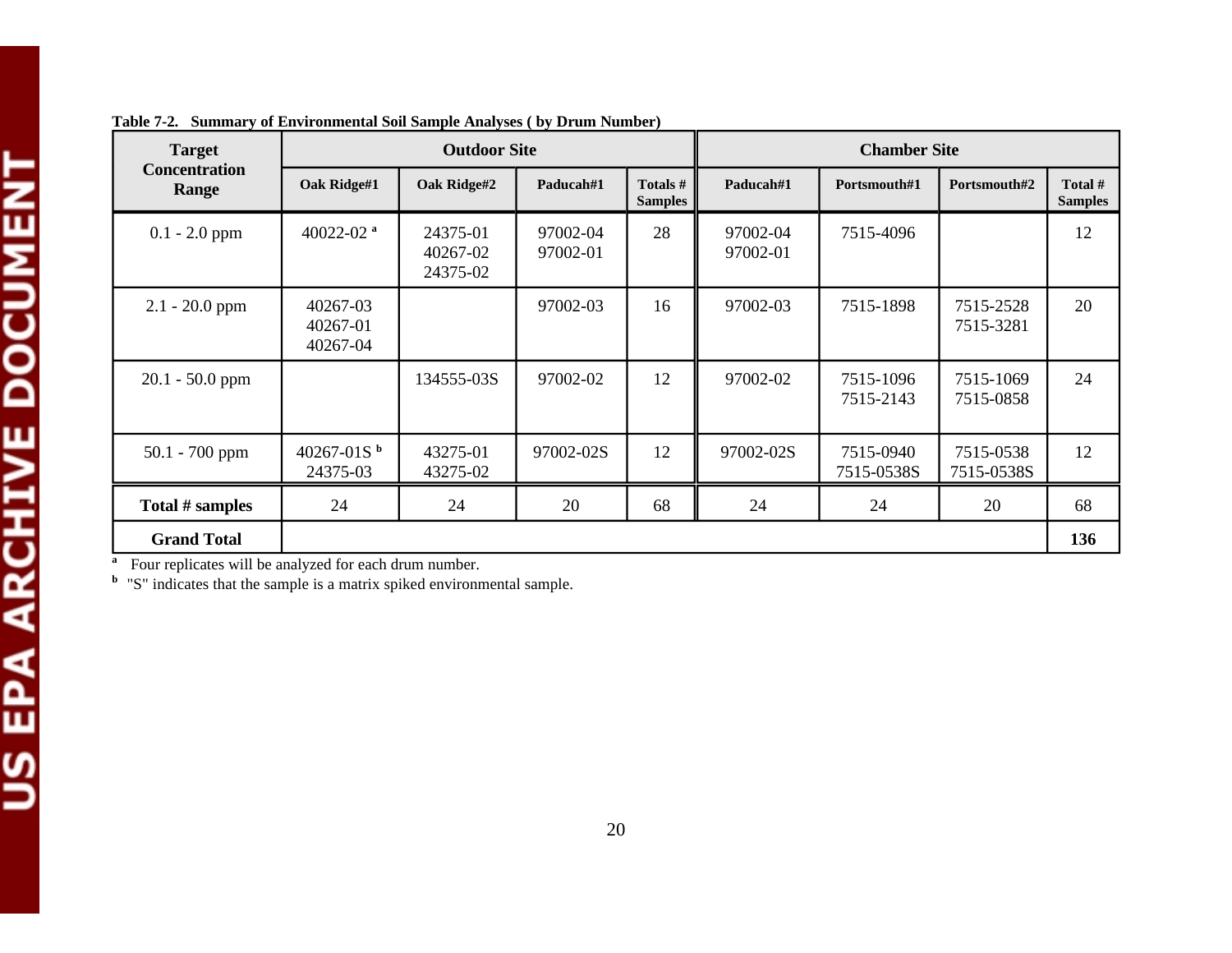|                                                           |                            | <b>Number of Replicates</b> |                     |  |
|-----------------------------------------------------------|----------------------------|-----------------------------|---------------------|--|
| <b>Sample</b>                                             | <b>Concentration (ppm)</b> | <b>Outdoor Site</b>         | <b>Chamber Site</b> |  |
|                                                           | $\overline{2}$             | $\overline{4}$              | 4                   |  |
| Aroclor 1248 <sup>a</sup>                                 | 20                         | 4                           | 4                   |  |
|                                                           | 5                          | $\overline{4}$              | 4                   |  |
| Aroclor 1254 <sup>ª</sup>                                 | 50                         | $\overline{4}$              | 4                   |  |
|                                                           | 11                         | $\overline{4}$              | 4                   |  |
| Aroclor 1260 <sup>a</sup>                                 | 50                         | 4                           | 4                   |  |
| Mixture of Aroclor 1254 and 1260 <sup>b</sup>             | 2 <sup>c</sup>             | $\overline{4}$              | 4                   |  |
|                                                           | 50 <sup>c</sup>            | 4                           | 4                   |  |
| Uncontaminated (blank) soil<br>(Tennessee Reference Soil) | n/a                        | $\overline{4}$              | 4                   |  |
| Total # samples                                           |                            | 36                          | 36                  |  |
| <b>Grand Total</b>                                        |                            |                             | 72                  |  |

# **Table 7-3. Summary of Performance Evaluation Soil Samples**

<sup>a</sup> Provided by the EPA's Office of Solid Waste and Emergency Response's Analytical Operations and Data Quality Center.

**b** Provided by Environmental Resource Associates.

<sup>c</sup> Total PCB concentration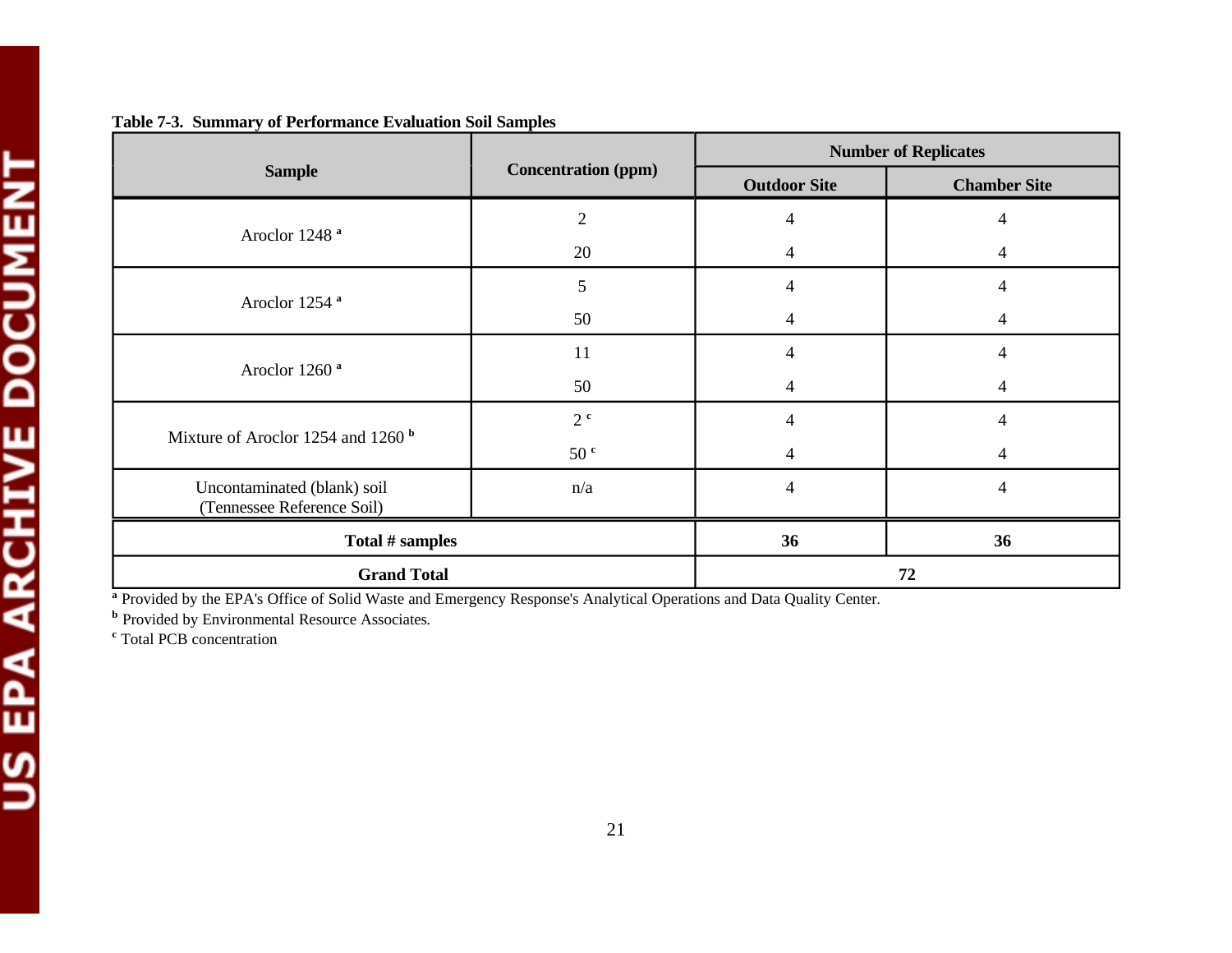| Table 7-4. Summary of Extract Sample Analyses |
|-----------------------------------------------|
|-----------------------------------------------|

|                             | <b>Number of Replicates</b> |                     |                    |  |
|-----------------------------|-----------------------------|---------------------|--------------------|--|
| <b>Sample Concentration</b> | <b>Outdoor Site</b>         | <b>Chamber Site</b> | <b>Grand Total</b> |  |
| $10 \mu g/mL$               |                             |                     |                    |  |
| $100 \mu g/mL$              |                             |                     | ი                  |  |
| <b>Methanol Blank</b>       |                             |                     |                    |  |
| Total # samples             | 12                          | 12                  | 24                 |  |

**Table 7-5. Summary of Demonstration Analyses** 

|                       | <b>Number of analyses</b> |                     |  |  |
|-----------------------|---------------------------|---------------------|--|--|
| <b>Sample Type</b>    | <b>Outdoor Site</b>       | <b>Chamber Site</b> |  |  |
| Environmental samples | 68                        | 68                  |  |  |
| PE samples            | 36                        | 36                  |  |  |
| Extract samples       | 12                        | 12                  |  |  |
| <b>Grand Totals</b>   | 116                       | <b>116</b>          |  |  |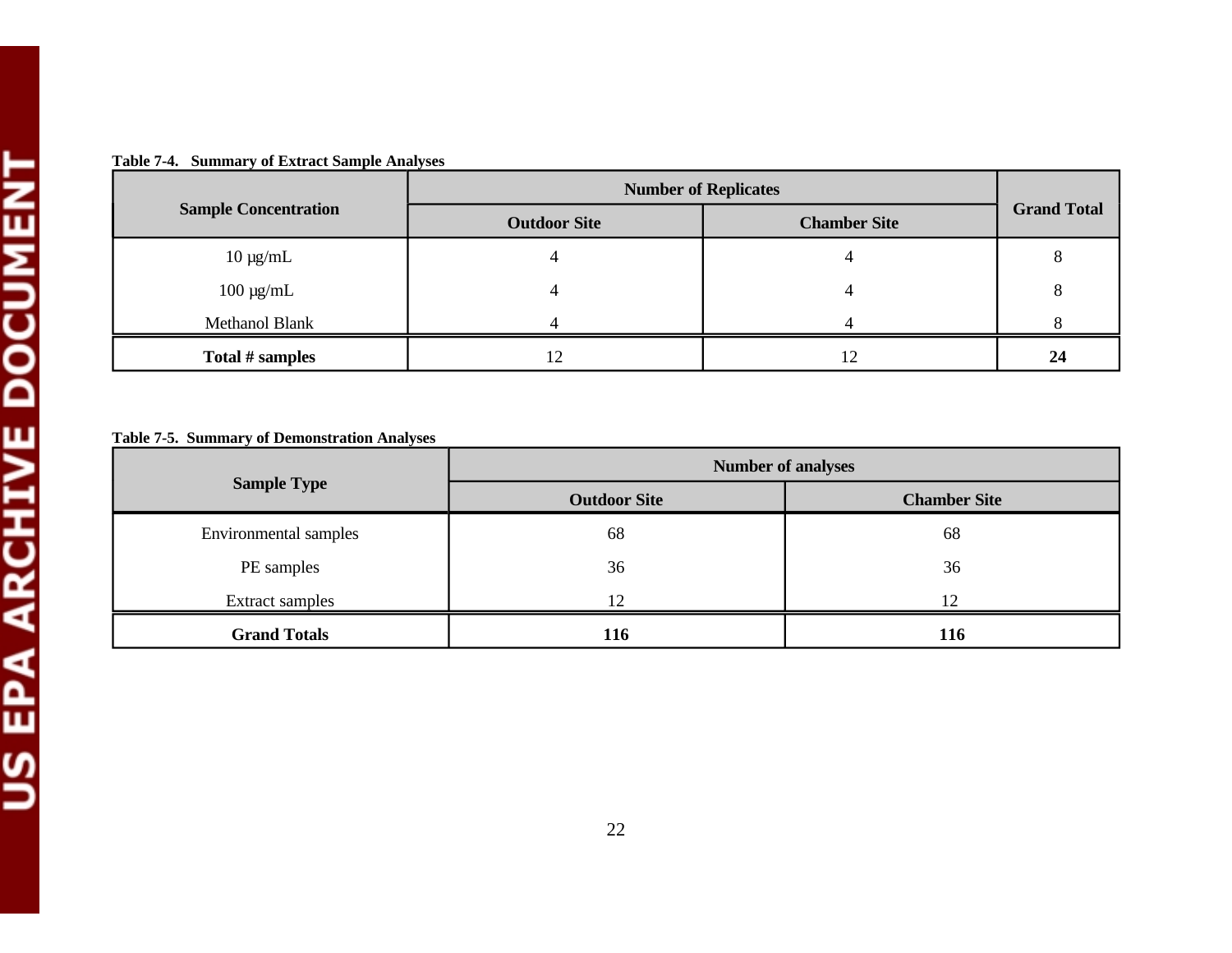# 7.4 Field Data

The technology will be operated by the developer, who will provide the results to ORNL**.** The developer will be responsible for reducing the raw data into a presentation format consistent with the evaluation requirements. At the end of the demonstration, the developer will submit all final results and raw data to ORNL.

#### *7.4.1 Field Audit*

The EPA, DOE, and ORNL will conduct audits of all field activities. This activity will document any deviations from the demonstration plan, operational details, and other performance measures associated with the evaluation of the field technology. Audit notes will be included as part of the Quality Assurance Project Plan (Section 8.0).

# 7.5 Demonstration Schedule

Demonstration activities will occur from September 21 through September 25, 1998**.** Visitors will be invited to talk with EnviroLogix and view technology demonstrations on the morning of September 16.

### 7.6 Field Operations

This demonstration requires close communication between the developer, ORNL, DOE, and EPA. Preliminary site training (on September 21) will be required before initiation of field study. Successful field operations require detailed planning and extensive communication. The implementation of the demonstration must be consistent with the requirements of the study and routine operation of the technology.

#### *7.6.1 Communication and Documentation*

ORNL will communicate regularly with the demonstration participants to coordinate all field activities associated with this demonstration and to resolve any logistical, technical, or QA issues that may arise as the demonstration progresses. The successful implementation of the demonstration will require detailed coordination and constant communication between all demonstration participants. All developer**/**ORNL field activities will be thoroughly documented. Field documentation will include field logbooks, photographs, field data sheets, and chain-of-custody forms.

The ORNL field team leader will be responsible for maintaining all field documentation. Field notes will be kept in a bound logbook. Each page will be sequentially numbered and labeled with the project name and number. Completed pages will be signed and dated by the individual responsible for the entries. Errors will have one line drawn through them and this line will be initialed and dated. Any deviations from the approved final demonstration plan will be thoroughly documented in the field logbook and provided to the ORNL**.** Photographs will be taken with a digital camera.

The developer will obtain all equipment needed for field work associated with this demonstration. Prior to the demonstration, EnviroLogix will work with ORNL to secure any equipment requirements (such as tables, chairs, etc.) that the developer will need for the demonstration.

#### *7.6.2 Sample Distribution*

ORNL will be responsible for sample distribution. The samples will be packaged in 4 ounce (120 mL) jars, as described in Section 6.4. All samples will be prepared for distribution at the start of the demonstration. EnviroLogix will go to a sample distribution table located in Building 5507 to pick-up the samples. The samples will be distributed in batches of 12. Completion of chains-of-custody will document sample transfer.

#### *7.6.2.1 Archive Samples*

Archive samples which are replicates of the developer samples will be retained by ORNL. An archive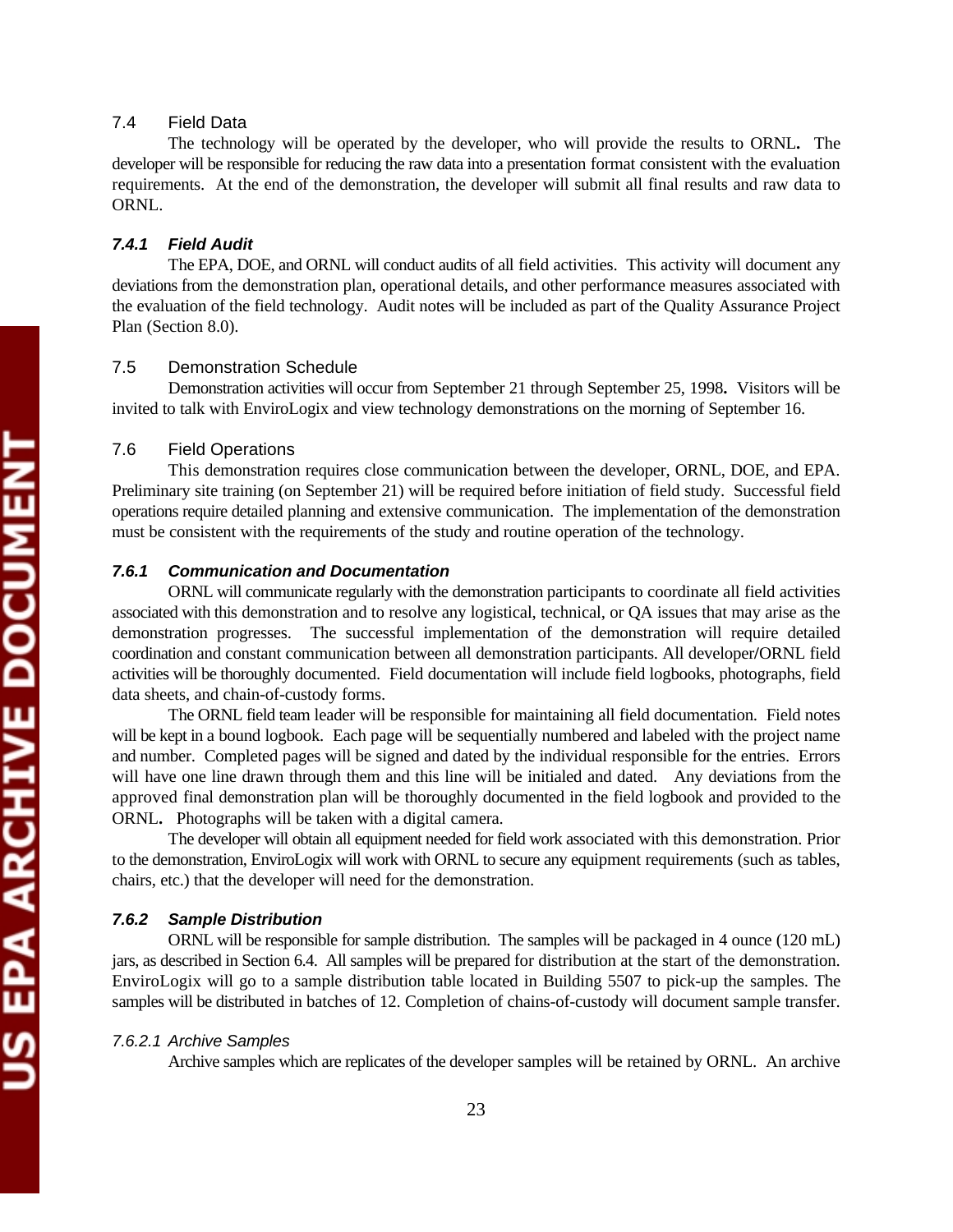sample will be used during the demonstration if the integrity of a developer's sample has been compromised. Additional unhomogenized material and unused archive samples will also be retained at ORNL at the completion of the demonstration, in case any questions arise where reanalysis is necessary.

# 7.7 Statistical Analysis of Results

The performance of EnviroLogix's PCB in Soil Tube Assay will be evaluated using precision, accuracy, representativeness, completeness, and comparability (PARCC) parameters [3], which are indicators of data quality. Results will be evaluated from the analysis of PE, environmental soil, and extract samples. The PARCC parameters will be defined in the following manner:

- Precision: Precision is the reproducibility of measurements under a given set of conditions. The frequency with which the same interval is reported within a set of replicates will be used to quantify precision. Reporting a higher number of replicates in the same interval for a given replicate set will indicate higher precision. In other words, reporting all four replicate results as the same interval will indicate the highest possible precision.
- Accuracy: Accuracy represents the closeness of the test kit's measured PCB concentrations to the certified values. Because the test kit produces interval results, accuracy will be evaluated in terms of the percentage of samples which agree with, are above (i.e., biased high), and are below the certified value (i.e., biased low). Accuracy will also be assessed by the number of false positive and false negative results that are produced by the kit. A false positive (fp) result [4] is one in which the technology detects PCBs in the sample when there actually are none. A false negative (fn) result [4] is one in which the technology indicates that there are no PCBs present in the sample, when there actually are. Both fp and fn results are influenced by the method detection limit of the technology.
- Representativeness: Representativeness expresses the degree to which the sample data accurately and precisely represent the capability of the technology. The performance data will be accepted as representative of the technology if the test kit is capable of analyzing diverse samples types (PE samples, simulated wipe extract samples, and actual field environmental samples) under multiple environmental conditions.
- Completeness: Completeness is defined as the percentage of measurements that are judged to be useable (i.e., the result was not rejected). The optimum completeness is 95% or greater.
- Comparability: Comparability refers to the confidence with which one data set can be compared to another. A one-to-one sample comparison of the test kit results and the reference laboratory results will be performed for all samples. Similar to accuracy, the test kit results will be evaluated in terms of the percentage of samples which agree with, are above (i.e., biased high), and are below (i.e., biased low) relative to the results generated by the reference laboratory.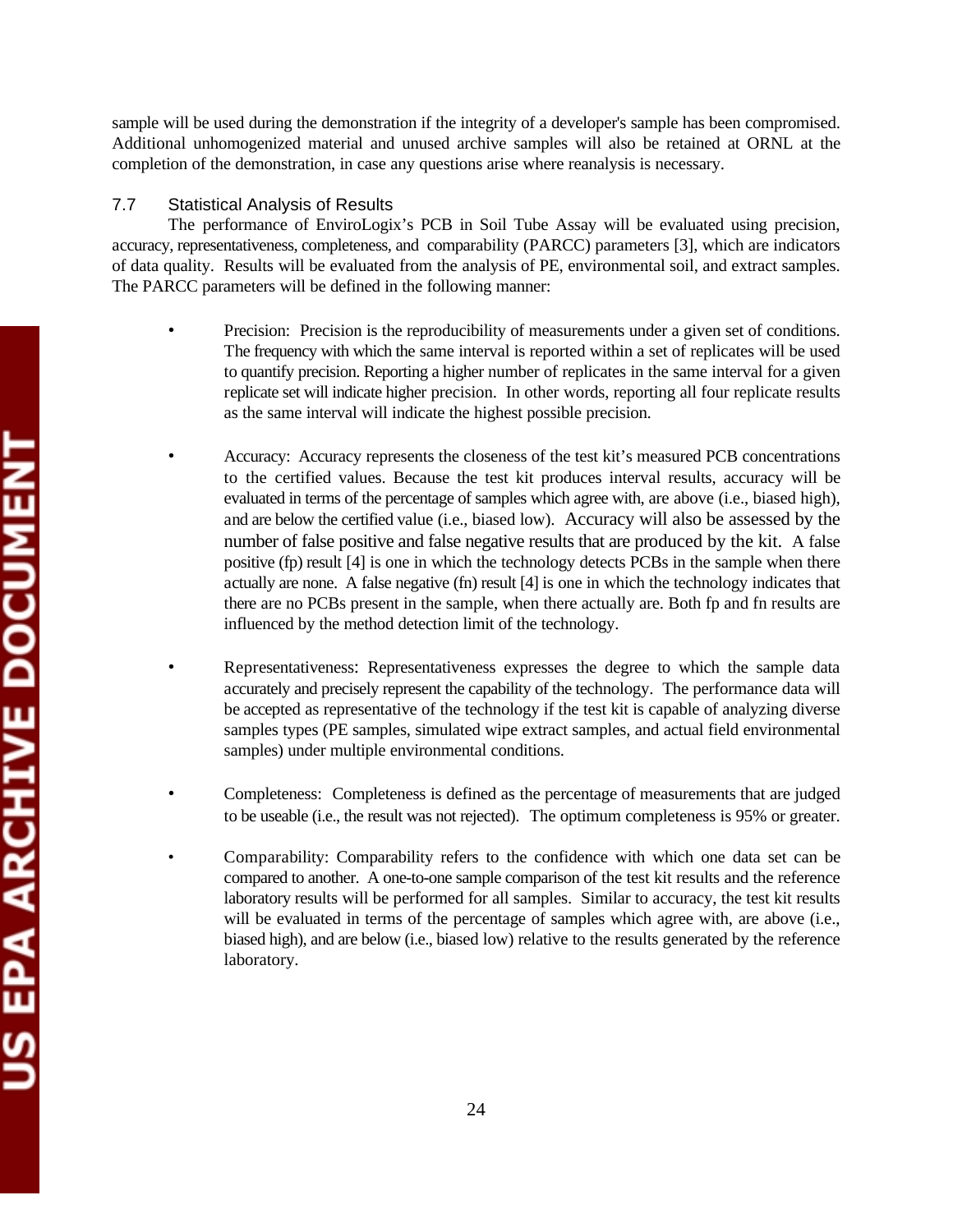# **8.0 QUALITY ASSURANCE PROJECT PLAN (QAPP)**

The QAPP for this demonstration specifies procedures that will be used to ensure data quality and integrity. Careful adherence to these procedures will ensure that data generated from the demonstration will meet the desired performance objectives and will provide sound analytical results.

#### 8.1 Purpose and Scope

The primary purpose of this section is to outline steps that will be taken by the developer to ensure that data resulting from this demonstration is of known quality and that a sufficient number of critical measurements are taken. EPA considers the demonstration to be classified as a Category II project. This section of the demonstration plan addresses the key elements that are required for Category II projects prepared according to guidelines in the EPA guidance documents "Preparation Aids for the Development of Category II Quality Assurance Project Plans" (Simes 1991), "Preparing Perfect Project Plans (1989), and the Interim Guidelines and Specifications for Preparing Quality Assurance Project Plans" (Stanley and Verner 1983).

## 8.2 Quality Assurance Responsibilities

The developer project manager is responsible for coordinating the preparation of the QAPP for this demonstration and for its approval by the EPA project manager and ORNL. The developer project manager will ensure that the QAPP is implemented during all demonstration activities. The developer QA manager for the demonstration will review and approve the QAPP and will provide QA oversight of all demonstration activities. The QA audit function will be the responsibility of the EPA.

Samples will be analyzed on site by the PCB field analytical technology and off site by the reference laboratory using EPA SW-846 Method 8081. Primary responsibility for ensuring that activities comply with the requirements of the demonstration will rest with the EPA technical lead and ORNL technical lead. QA/QC activities for the PCB field analytical technology will include those activities recommended by developer and those required by the EPA or ORNL to assure the demonstration will provide data of the necessary quality.

#### 8.3 Data Quality Indicators

The data obtained during the demonstration must be of sufficient quality for conclusions to be drawn on the PCB field analytical technology. For all measurement and monitoring activities conducted for EPA, the Agency requires that data quality parameters be established based on the proposed end uses of the data. Data quality parameters include five indicators of data quality: representativeness, completeness, comparability, accuracy, and precision.

Data generated by the PCB field analytical technology will be compared to the data generated from LAS Laboratories. High quality, well documented reference laboratory results are essential for meeting the purpose and objectives of this demonstration. LAS Laboratories data has been validated by ORNL for comparison with the technology developer data. The following indicators of data quality will be closely evaluated to determine the performance of the technology when measured against data generated by the reference laboratory.

#### *8.3.1 Representativeness*

Representative samples, in general, are samples that contain a reasonable cross-section of the "population" over which they are to be used to make inferences. The population for demonstrations analyzed as part of this project includes a variety of media and contaminants that the innovative technologies are developed to accommodate.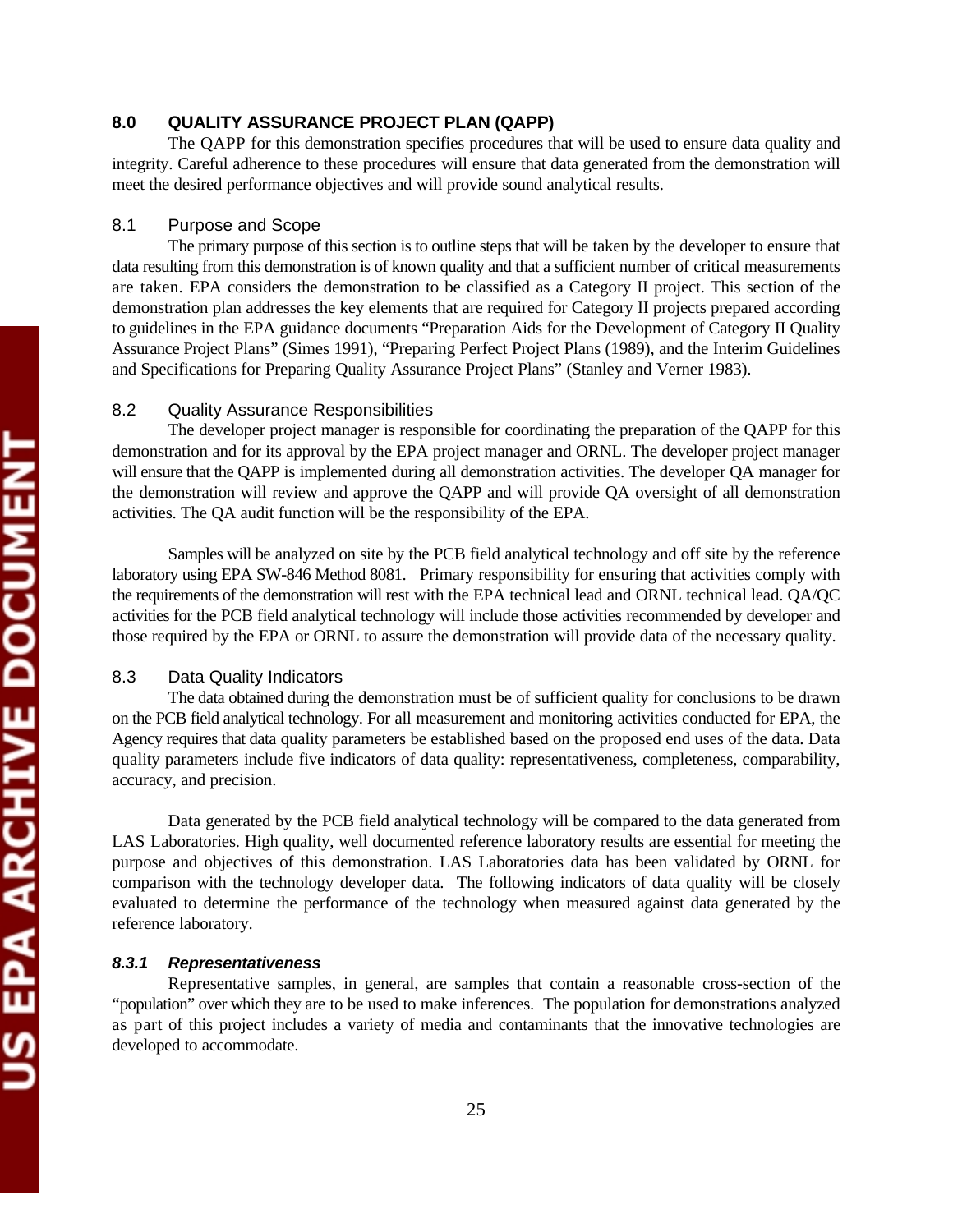This demonstration will evaluate the technology under multiple conditions, while leveraging resources by: (1) conducting the demonstration at one site and utilizing a controlled environmental atmosphere to simulate temperature and humidity conditions in another part of the country; (2) evaluating PCB-contaminated soil samples from three different DOE sites, namely Portsmouth, Paducah, and the Oak Ridge Reservation; and (3) studying a wide range of PCB concentrations (0 to 700 ppm).

#### *8.3.2 Comparability*

Comparability is a quality parameter determined for the most part in the planning stages of the demonstration, often on the basis of prior knowledge of the innovative technologies' performance capabilities. First, the innovative technology must be comparable in some way to a reference or baseline method for the demonstration to be worthwhile. The study has been designed such that it is a statistically-rich approach that allows for an equal number of comparisons for every soil type and concentration level. Therefore, direct comparisons can be made with the reference laboratory results. However, enough replicates and quality control samples will be analyzed to independently assess each technology's performance.

# *8.3.3 Completeness*

Completeness refers to the amount of data collected from a measurement process expressed as a percentage of the data that would be obtained using an ideal process under ideal conditions. The completeness objective for data generated during this demonstration is 95% or better.

- There are many instances which might cause the sample analysis to be incomplete. Some of these are:
	- < Instrument failure
	- < Calibration requirements not being met
	- < Evaluated analyte levels in the method blank

# *8.3.4 Accuracy*

Accuracy is a measure of how close, on average, values of the innovative technology are to the true values. Inaccuracies or biases are the result of systematic differences between these values. When comparing the innovative technology to a reference technology difficulties can arise. In some cases biases can be attributed to the innovative technology. These biases are often the result of poor calibration. Other possible sources of bias include systematic errors in standards preparation, biases introduced in the sample extraction, storage and shipping processes and biases resulting from setup-related differences at the reference laboratory. Only the former of these sources is likely to be incurred by users of the innovative technologies. Most of the remaining sources represent inaccuracy that might be avoided through use of the innovative technology. Consequently every effort should be made by ORNL, the developer, and the reference laboratory to identify specific sources of bias. The design of blanks, replicates and performance assessment samples should provide substantiating evidence to support this partitioning of sources of inaccuracy when results become available.

The strength of this demonstration's experimental design is that since an equal number of replicates will be performed for every samples at every concentration level, an equal number of accuracy comparisons can be made. However, enough replicates and quality control samples will be analyzed to independently assess each technology's performance.

#### *8.3.5 Precision*

Precision, in general, refers to the degree of mutual agreement among measurements of the same materials and contaminants. Environmental applications often involve situations where "measurements of the same materials" can take on a number of interpretations. In environmental applications, precision is often best specified as a percentage of contaminant concentration. The following lists several possible interpretations of precision for environmental applications.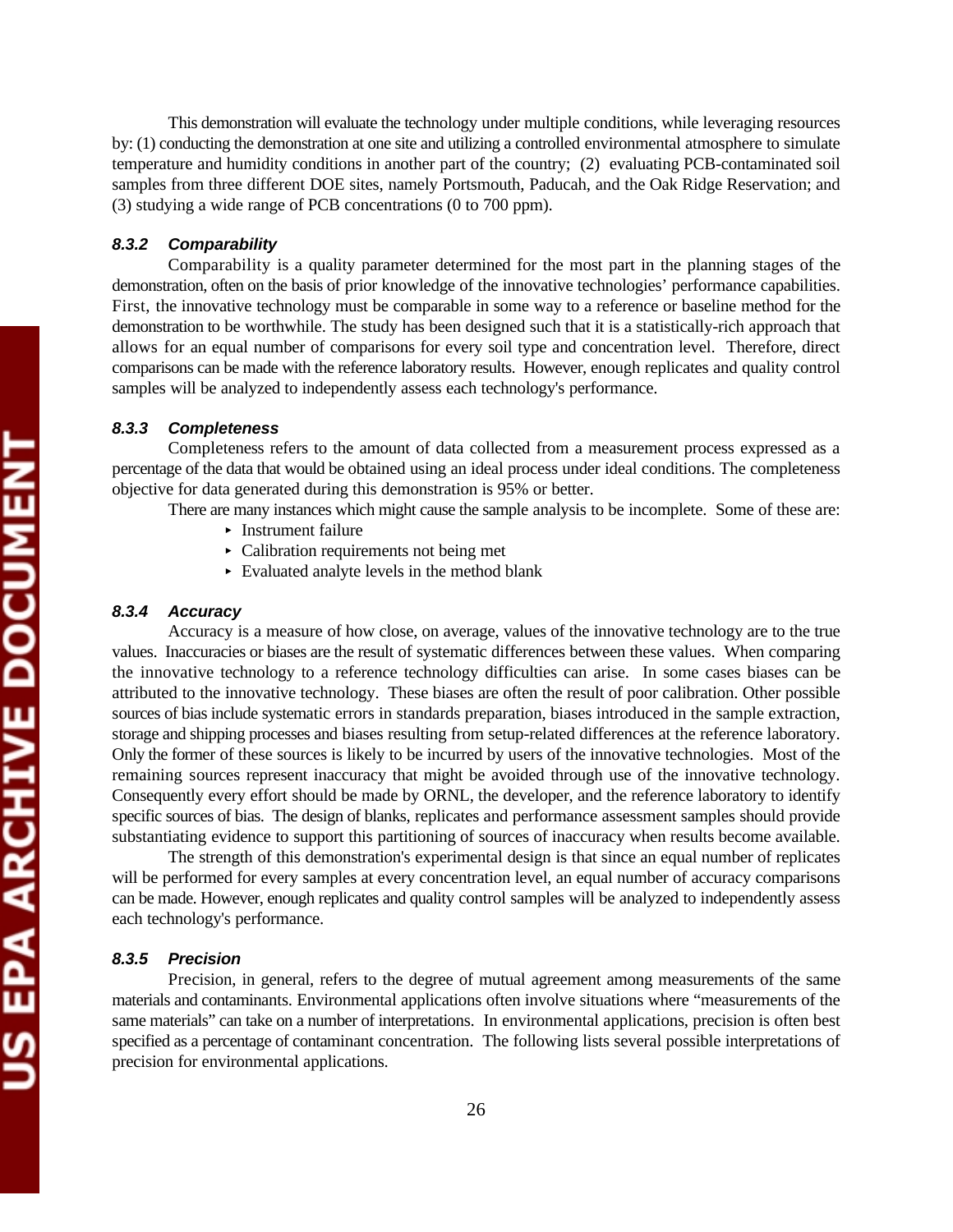US EPA ARCHIVE DOCUMENT

- 1) The precision involved in repeated measurements of the same sample without adjusting the test equipment.
- 2) The precision involved in repeated measurements of the same sample after reset, repositioning, or re-calibration of the test equipment or when using different equipment of the same technology.
- 3) The precision of measurements due to spatial variability of soil samples from adjacent locations.
- 4) The precision characteristics of a specific technology in determining contamination at a specific site or at an arbitrary site.

In general, users of the technology will want to be assured that measurement variability in 1) and 2) is small. Measurement variability due to spatial variability described in 3) is likely to be site specific and is minimized in this demonstration by using homogeneous samples. The measurement variability discussed in 4) is perhaps of most interest as it includes measurement variability resulting from possible differences in the design activities and effects of environmental conditions such as temperature that would vary from one site characterization to another as well as site and technology specific sources.

The strength of this demonstration's experimental design is that since an equal number of replicates will be performed for every sample at every concentration level, an equal number of precision comparisons can be made. However, enough replicates and quality control samples will be analyzed to independently assess each technology's performance.

# 8.4 Calibration Procedures and Quality Control Checks

This section describes the calibration procedures and method-specific QC requirements that apply to both the technology and the reference analyses. It also contains a discussion of the corrective action to be taken if the QC parameters fall outside of the evaluation criteria.

### *8.4.1 Initial Calibration Procedures*

Initial calibration for the technology will be performed according to the developer's recommendation (see technology descriptions, Section 3.0). The reference laboratory's initial calibration procedure is described in Appendix B.

### *8.4.2 Continuing Calibration Procedures*

Continuing calibration for each technology will be performed according to the developer's recommendation (see technology descriptions, Section 3.0). The reference laboratory's continuing calibration procedure is described in Appendix B.

# *8.4.3 Method Blanks*

A method blank is an analyte-free matrix to which all reagents are added in the same volumes or proportions as used in sample processing, and is carried through the complete sample preparation and analytical procedures. Four method blanks will be included as part of the PE/QC program (see Table 7-3).

### *8.4.4 Spike Samples*

The spiked soil samples used in this demonstration will be matrix spiked environmental samples. To prepare a spiked sample, the soil is first ground either using a mortar and pestle or a conventional blender.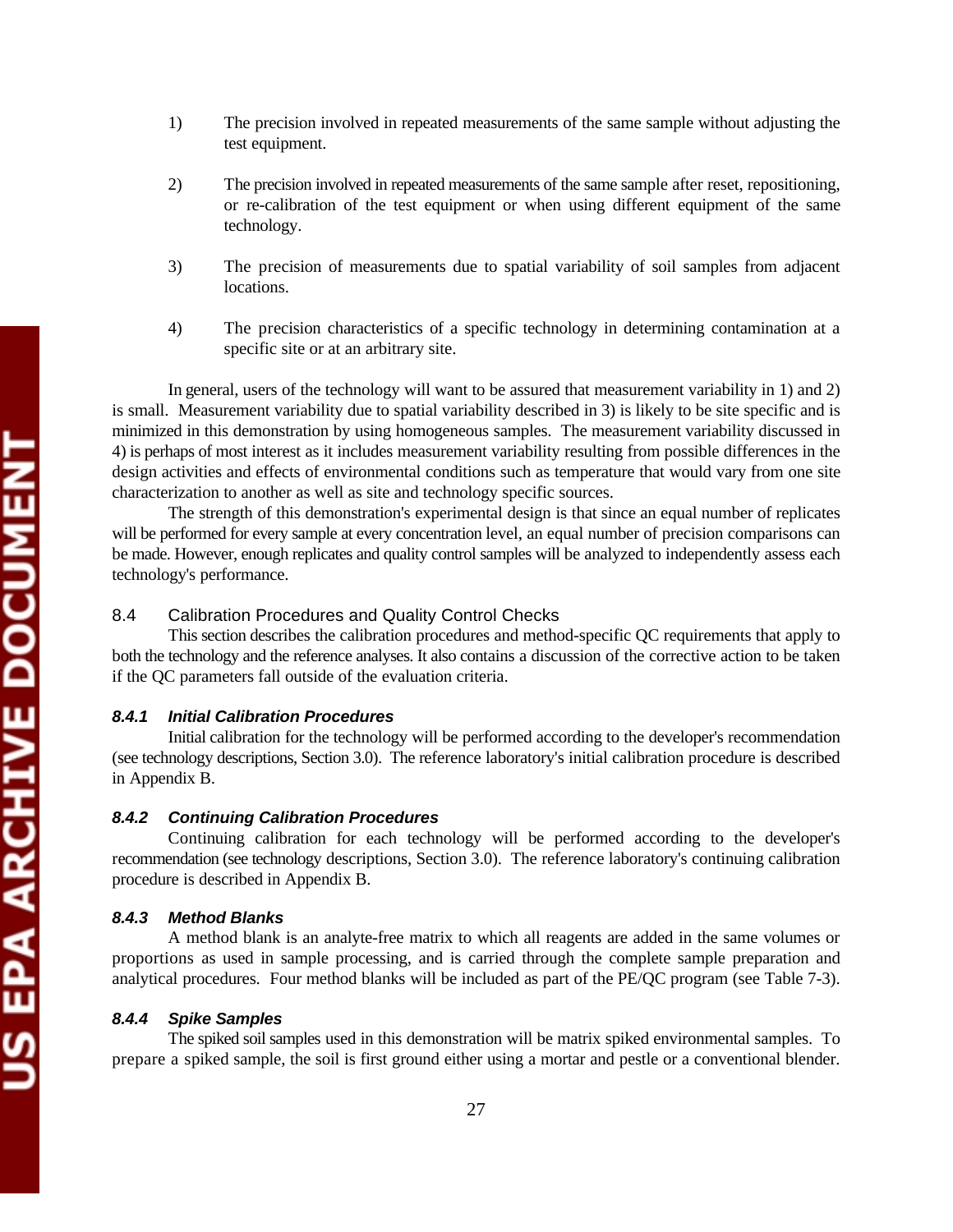(Real samples will be oven-dried prior to grinding.) The soil is then sieved through a screen which was 16 mesh, or 1 mm particle size. The sieved soil is spiked with a diethyl ether solution of PCBs at the desired concentration. The soil is agitated using a mechanical shaker, then allowed to air-dry overnight. Several spiked samples are incorporated into the experimental design (see Table 7-2).

LAS Laboratories also prepared and analyzed matrix spike /matrix spike duplicate samples (MS/MSD) samples with every analytical batch. (The analytical batch can include no more than twenty samples, excluding blanks, standards, spikes, and dilutions.) Aroclor 1260 was the matrix spike analyte.

#### *8.4.5 Laboratory Control Samples*

Laboratory control samples are samples of known composition that are analyzed periodically to assure that the analytical system is in control. These are analyzed just like a regular sample. One LCS was analyzed per analytical batch. LAS used purchased certified LCS standards.

# *8.4.6 Performance Evaluation Materials*

The certified concentrations of the PE samples will be used to evaluate the PCB field analytical technology. The PCB field analytical technology will analyze the PE samples periodically during the demonstration. PE samples will be obtained from Environmental Resource Associates and the U. S. EPA's Office of Solid Waste and Emergency Response's Analytical Operations and Data Quality Center.

#### *8.4.7 Replicate Samples*

All of the samples (real, PE/QC, blank, extracts) will be analyzed in quadruplicate so that the precision of the technology can be determined independently and compared.

# 8.5 Data Reduction, Review, and Reporting

To maintain good data quality, specific procedures will be followed during data reduction, review, and reporting. These procedures are detailed below.

#### *8.5.1 Data Reduction*

Data reduction refers to the process of converting the raw results from the technology into a concentration or other data format which will be used in the comparison. The procedures to be used will be technology dependent, but the final result format will be comparable to the reference lab results. The actual comparisons will be performed by ORNL. The following is required for data reduction:

Concentrations: The report PCB concentration should be total PCB concentration in parts per million (i.e., ppm, as received) for soil samples and µg/mL for extract samples. (See Tables 3-1 and 3-2 for more information.)

Nondetect Concentrations: If no PCB is detected, the concentration should be reported as [0, 1) ppm.

# *8.5.2 Data Review*

The developer will verify the completeness of the appropriate data forms and the completeness and correctness of data acquisition and reduction. The independent technology observer will review calculations and inspect laboratory logbooks and data sheets to verify accuracy, completeness, and adherence to the specific analytical method protocols. Calibration and QC data will be examined by the individual developers and DOE, EPA, and ORNL observers. The individual developers will verify that all instrument systems are in control and that QA objectives for accuracy, completeness, and method detection limits have been met.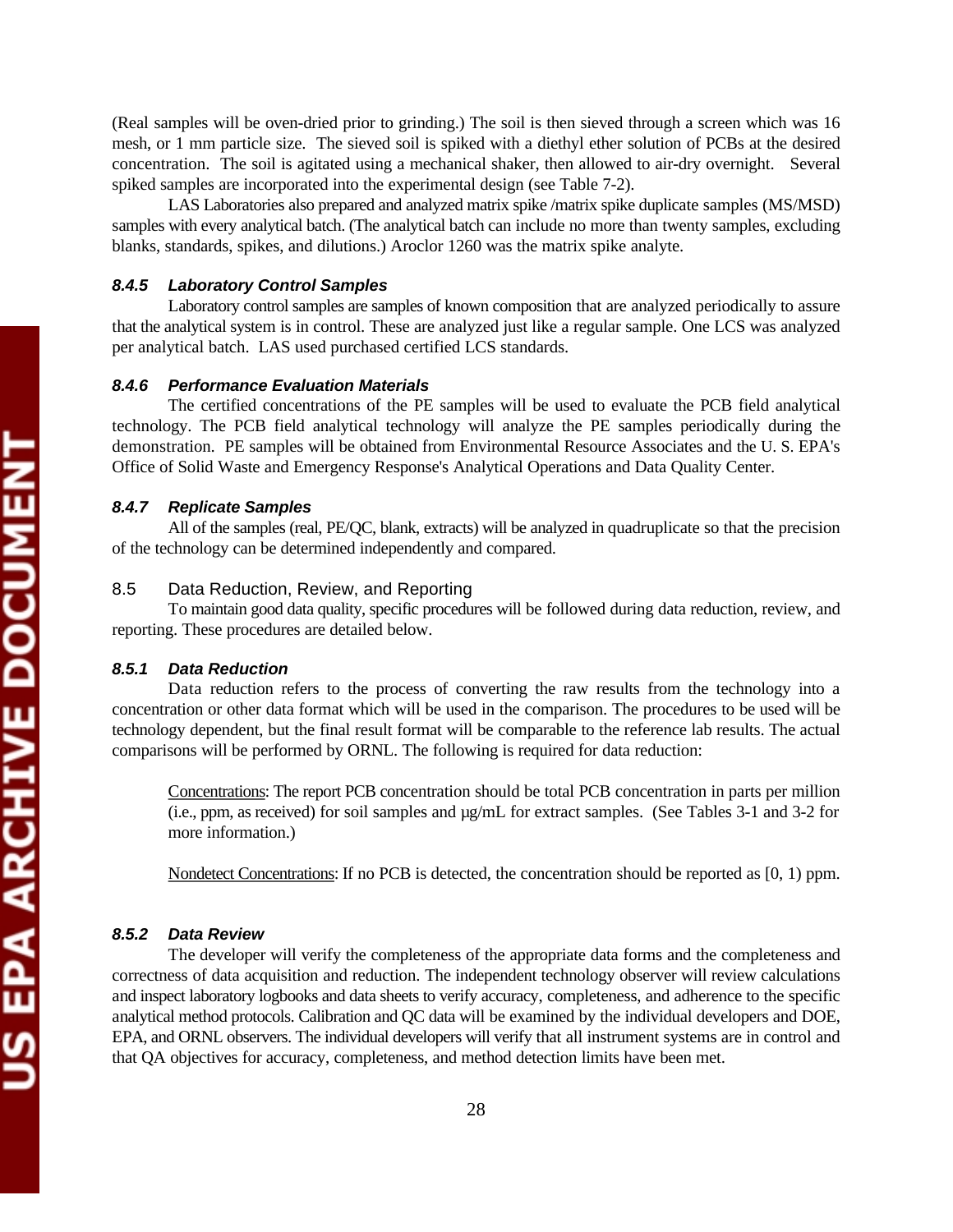#### *8.5.3 Data Reporting*

This section contains a list of the data to be reported by both the technology and the reference method. At a minimum, the data tabulation will list the results for each sample and include reporting units, sample numbers, results, and data qualifiers. (A sample results form will be provided for completion by the developers.) All QC information such as calibrations, blanks and reference samples will also be included with the raw analytical data. All data should be reported in hardcopy.

Developer results will be due to ORNL at the conclusion of a day's field activities. The developer's final report will be due to ORNL one week after the conclusion of the demonstration. Any discrepancies between the originally reported result and the final result must be described.

#### 8.6 Calculation of Data Quality Indicators

Precision, in general, refers to the degree of mutual agreement among measurements of the same materials and contaminants. Precision for the PCB verification demonstration will be estimated by the variance, or standard deviation from the measured data. If "n" PCB concentration measurements are represented by  $Y_1, Y_2, ..., Y_n$ , the estimated variance about their average value " $\overline{Y}$ " is calculated by:

$$
S^2 = \boxed{\frac{1}{n-1} \sum_{k=1}^n (Y_k - \boxed{Y})^2}.
$$

The standard deviation is the square root of  $S<sup>2</sup>$  and implies that the uncertainty is independent of the PCB concentration values. To express the reproducibility relative to the average PCB concentration, percent relative standard deviation ( RSD) is used to quantify precision, according to the following equation:

$$
RSD = \boxed{\frac{\text{Standard Deviation}}{\text{Average Concentration}} \times 100\%}
$$

Replicate samples at each PCB concentration can be used to establish the relationship between the uncertainty and the average PCB concentration. RSD cannot be calculated for PCB concentration results reported as interval data, which is how EnviroLogix's test kit data is reported. To assess precision, the frequency of results reported as the same interval will be determined.

Accuracy is a measure of how close, on average, the measured PCB concentrations are to the true values or to an accepted reference value. Accuracy for the PCB verification demonstration will be relative to a standard PCB concentration in the case of performance evaluation samples or to a reference value measured by a reference laboratory.

$$
percent\ recovery = \frac{measured\ amount}{actual\ amount} \ x\ 100\%
$$

The optimum percent recovery value is 100%. Percent recovery values greater than 100% indicate results that are biased high, and values less than 100% indicate results that are biased low. Percent recovery will be used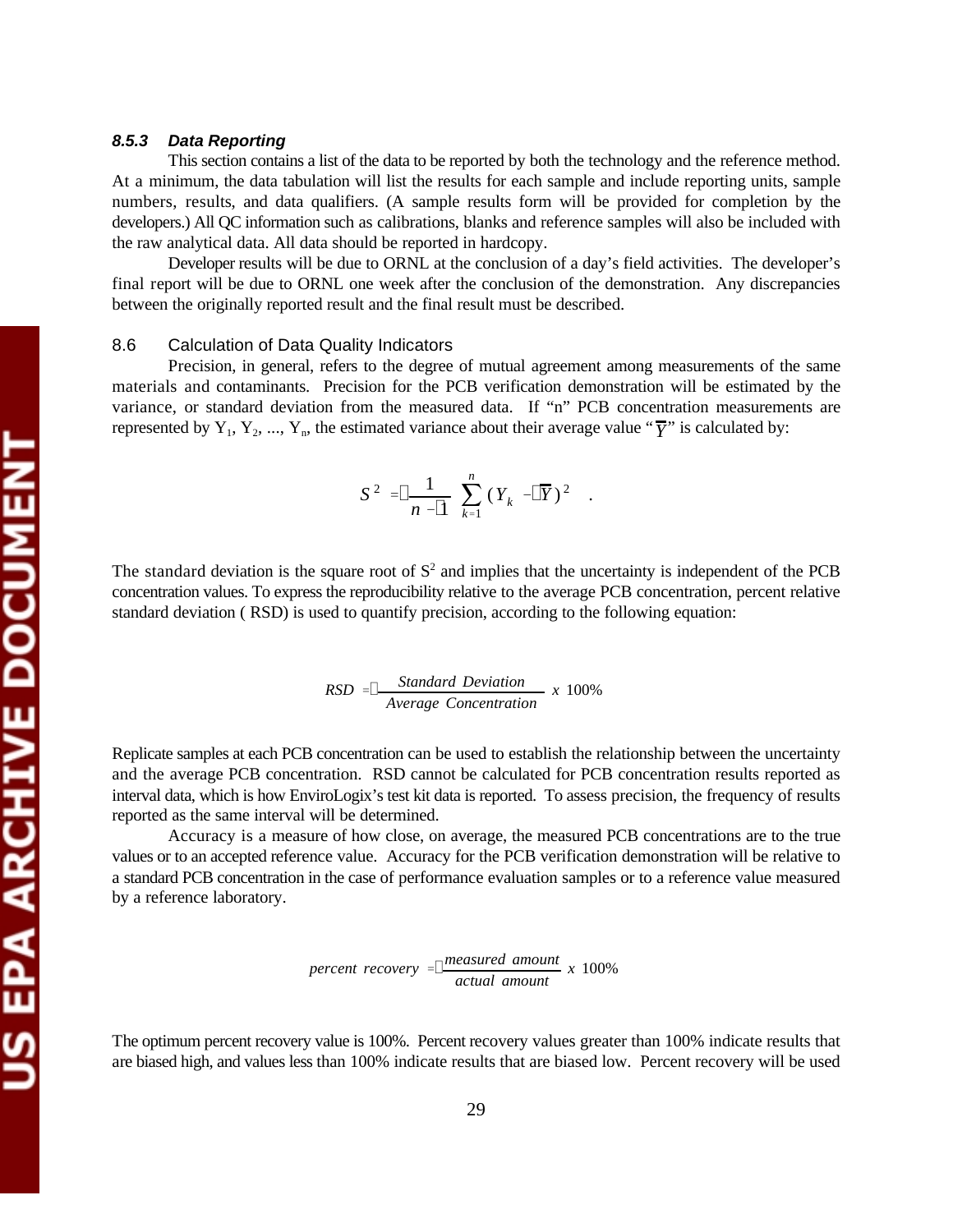to assess the accuracy of the reference laboratory measurements relative to the certified PE concentrations (or the spiked concentrations for the extract samples). Because the test kit produces interval results, accuracy will be evaluated in terms of the percentage of samples which agree with, are above (i.e., biased high), and are below the certified values (i.e., biased low).

Inaccuracies or biases are the result of systematic differences between measured and true values. These biases may be due to limited calibration range, systematic errors, standards preparation, storage and homogeneity of the soil samples either at the PCB verification demonstration or at the reference laboratory. Consequently every effort will be made by ORNL, the technology developers and the reference laboratory to identify specific sources of inaccuracies. The demonstration includes blanks, replicates, and performance evaluation samples that should provide substantiating evidence to support this partitioning of sources of bias when results become available.

# 8.7 Performance and System Audits

The following audits will be performed during this demonstration. These audits will determine if this demonstration plan is being implemented as intended.

#### *8.7.1 Performance Audit*

Performance evaluation (PE) samples will be submitted to the PCB field analytical technology for analysis. The certified concentrations of the PE samples will be used to evaluate the PCB field analytical technology. The PCB field analytical technology will analyze the PE samples periodically during the demonstration. PE samples will be obtained from Environmental Resource Associates and the U. S. EPA's Office of Solid Waste and Emergency Response's Analytical Operations and Data Quality Center.

#### *8.7.2 On-Site System Audits*

On-site system audits for field operations will be conducted as requested by the EPA project manager or technical lead. These audits will be performed by the EPA Project Manager, EPA technical lead, DOE, and/or ORNL.

## 8.8 Quality Assurance Reports

QA reports provide the necessary information to monitor data quality effectively. It is anticipated that the following types of QA reports will be prepared as part of this demonstration.

#### *8.8.1 Status Reports*

Through brief morning meetings on each day of the demonstration, the developer and ORNL will regularly inform the EPA and DOE project managers of the status of the project. They should discuss project progress, problems and associated corrective actions, and future scheduled activities associated with the demonstration. When problems occur, the developer and ORNL will discuss them with EPA and/or DOE, estimate the type and degree of impact, and describe the corrective actions taken to mitigate the impact and to prevent a recurrence of the problems.

#### *8.8.2 Audit Reports*

Any QA audits or inspections that take place in the field while the demonstration is being conducted will be formally reported by the auditors to EPA and DOE project managers who will forward them to the developer, Janet Wagner (CASD QA Specialist), and the ORNL program manager for appropriate actions. Informal reporting of audit results will be reported immediately to EPA and DOE.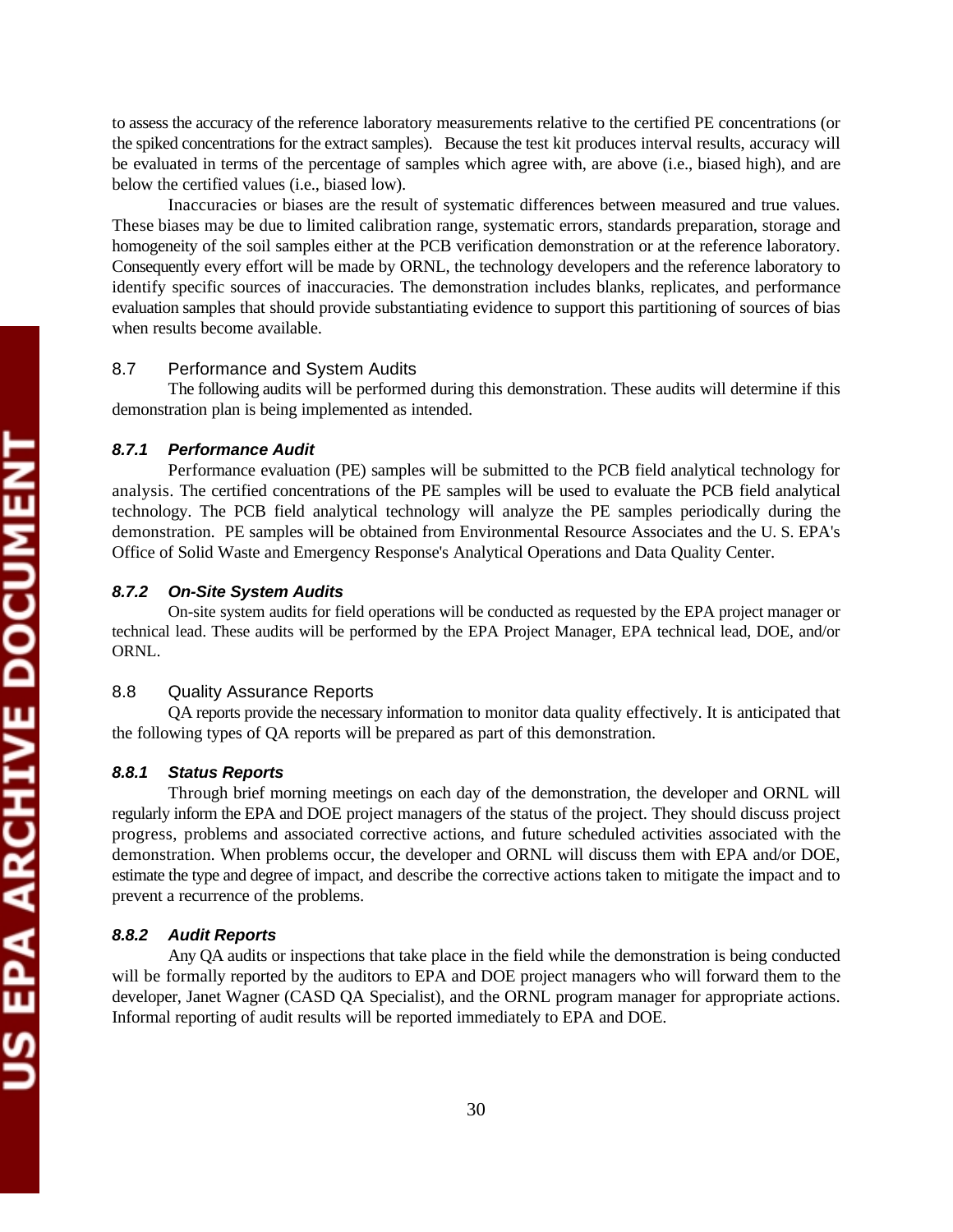US EPA ARCHIVE DOCUMENT

# 8.9 Corrective Actions

Routine corrective action may result from common monitoring activities, such as:

- Performance evaluation audits
- Technical systems audits
- Calibration procedures

If the problem identified is technical in nature, the individual developers will be responsible for seeing that the problem is resolved. If the issue is one that is identified by ORNL, DOE, or EPA, the identifying party will be responsible for seeing that the issue is properly resolved. All corrective actions will be documented. Any occurrence that causes discrepancies from the demonstration plan will be noted in the technology verification report. The reference laboratory's SOP (See Appendix B) describes the corrective action plan for not meeting minimum QC requirements.

# **9.0 DATA MANAGEMENT AND ASSESSMENT**

The developer, ORNL, DOE, and EPA each have distinct responsibilities for managing and analyzing demonstration data. ORNL is responsible for managing all the data and information generated during the demonstration. The developer is responsible for furnishing those records generated by the technology developer. EPA, DOE, and ORNL are responsible for analysis and verification of the data*.* 

There are a variety of pieces of data and information that will be generated during a demonstration. Each piece of data or information identified for collection in the demonstration plan will need to be provided to ORNL.

**Innovative Technology Data:** The developer is responsible for obtaining, reducing, interpreting, validating, and reporting the data associated with his technology's performance. These data should be reported on the chain-of-custody. Developer results will be due to ORNL at the conclusion of a day's field activities. The developer's final report will be due to ORNL one week after the demonstration. Any discrepancies between the originally reported result and the final result must be described.

**Reference Laboratory Analyses:** The raw data and the validated data has already been provided to ORNL.

Other items that must be provided include:

- field notebooks;
- photographs, slides and videotapes (copies);
- results from the use of other field analytical methods;
- profiles or traces

# **10.0 HEALTH AND SAFETY PLAN**

# 10.1 Introduction

This chapter describes the specific health and safety procedures that will be used during the field work at the Oak Ridge National Laboratory.

# 10.2 Contact Information

The ORNL project manager will be Roger Jenkins, (423) 576-8594.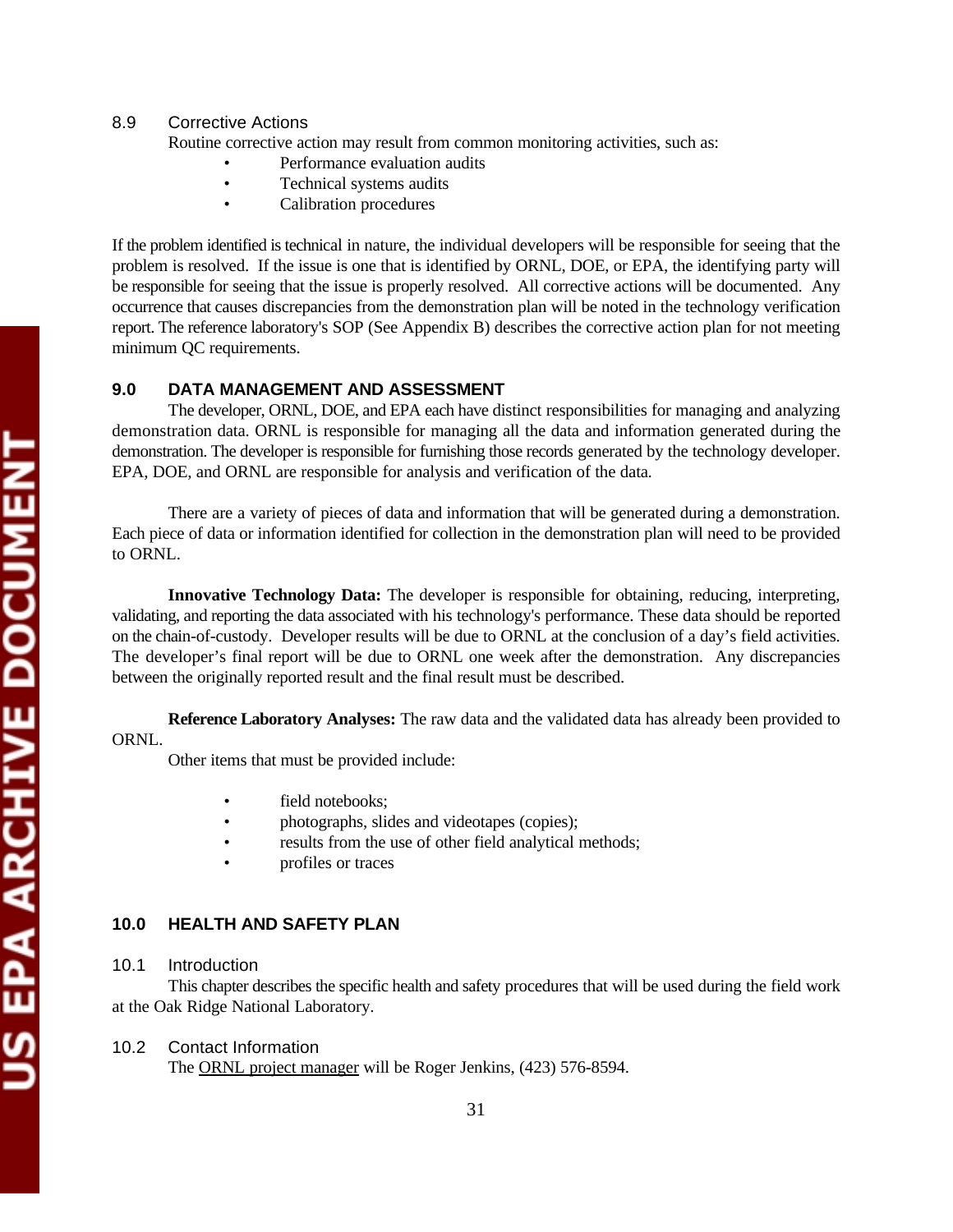The ORNL technical lead will be Amy Dindal, (423) 574-4863. The Site Health and Safety Officer will be Fred Smith, (423) 574-4945. The Environmental Protection Officer will be Kim Thomas, (423) 574-4947. The ORNL Office of Safety and Health Protection Director is Ann Shirley, (423) 576-8262. The Laboratory Shift Superintendent number is (423) 574-6606. The Emergency Communications Center number is (423) 574-6646. IN CASE OF ANY EMERGENCY, DIAL 9-1-1.

### 10.3 Health and Safety Plan Enforcement

ORNL project manager, field site supervisor, and site health and safety officer will be responsible for enforcing the health and safety plan. ORNL project manager will ultimately be responsible for ensuring that all demonstration participants abide by the requirements of this HASP. ORNL field site supervisor will oversee and direct field activities and is responsible for ensuring compliance with this HASP.

### 10.4 Site Background

The demonstration of PCB field analytical techniques will be conducted at the Oak Ridge National Laboratory (ORNL), which is managed by Lockheed Martin Energy Research Corporation, Oak Ridge, Tennessee. Oak Ridge is located a short distance from Gatlinburg and the Great Smoky Mountains National Park. Recreation areas include Big South Fork and several Tennessee Valley Authority rivers and dams. A new highway extension allows easier access to the airport, now within 20 miles of the three Oak Ridge facilities. The city of Oak Ridge is home to the American Museum of Science and Energy, the University of Tennessee Arboretum, Oak Ridge Associated Universities, and several hotels and restaurants to accommodate area visitors.

Field activities will occur at two sites at ORNL: the area west of Building 5507(outdoor site) and inside a controlled environmental atmosphere facility (chamber site) which is located in Building 5507. Building 5507 is located in a relatively secluded part of the Laboratory (see Figure 4-1). The controlled experimental atmosphere facility consists of a room-size, walk-in chamber ten feet wide and twelve feet in length with air processing equipment for temperature, humidity, and slightly subambient pressure control at air circulation flow rates up to five hundred cubic feet per minute.

### 10.5 Visitors

Visitors will be badged and escorted at all times by ORNL personnel. Visitors will follow standard ORNL safety and health policies and practices.

### 10.6 Demonstration-Specific Hazard Evaluation

The proposed demonstration activities have been evaluated by ORNL radiation protection personnel. No radiation protection hazards have been identified. PCBs issues and hazards will be controlled per ORNL procedures (Oak Ridge Reservation Polychlorinated Biphenyl Federal Facilities Compliance Agreement, ORR-PCB-FFCA). The Lockheed Martin Energy Research Corporation procedure, "EPP 3.1 Management of Polychlorinated Biphenyls" will also be followed and can be found at the following web site address: http://www-internal.ornl.gov/ORNL/directives/data/EP/WSS/eppr04a.htm.

The hazards associated with this demonstration include worker exposure to volatile organic compounds (VOCs), semivolatile organic compounds (SVOCs), and additional physical hazards associated with the technology's equipment. Plastic ground covers will be placed underneath each technology set-up, in order to collect any spills of soil or solvent. Ground covers will be replaced as necessary.

All hazardous waste generated by the technology developers will be properly disposed of by the Environmental Protection Officer. The technology developers will assist with this process by providing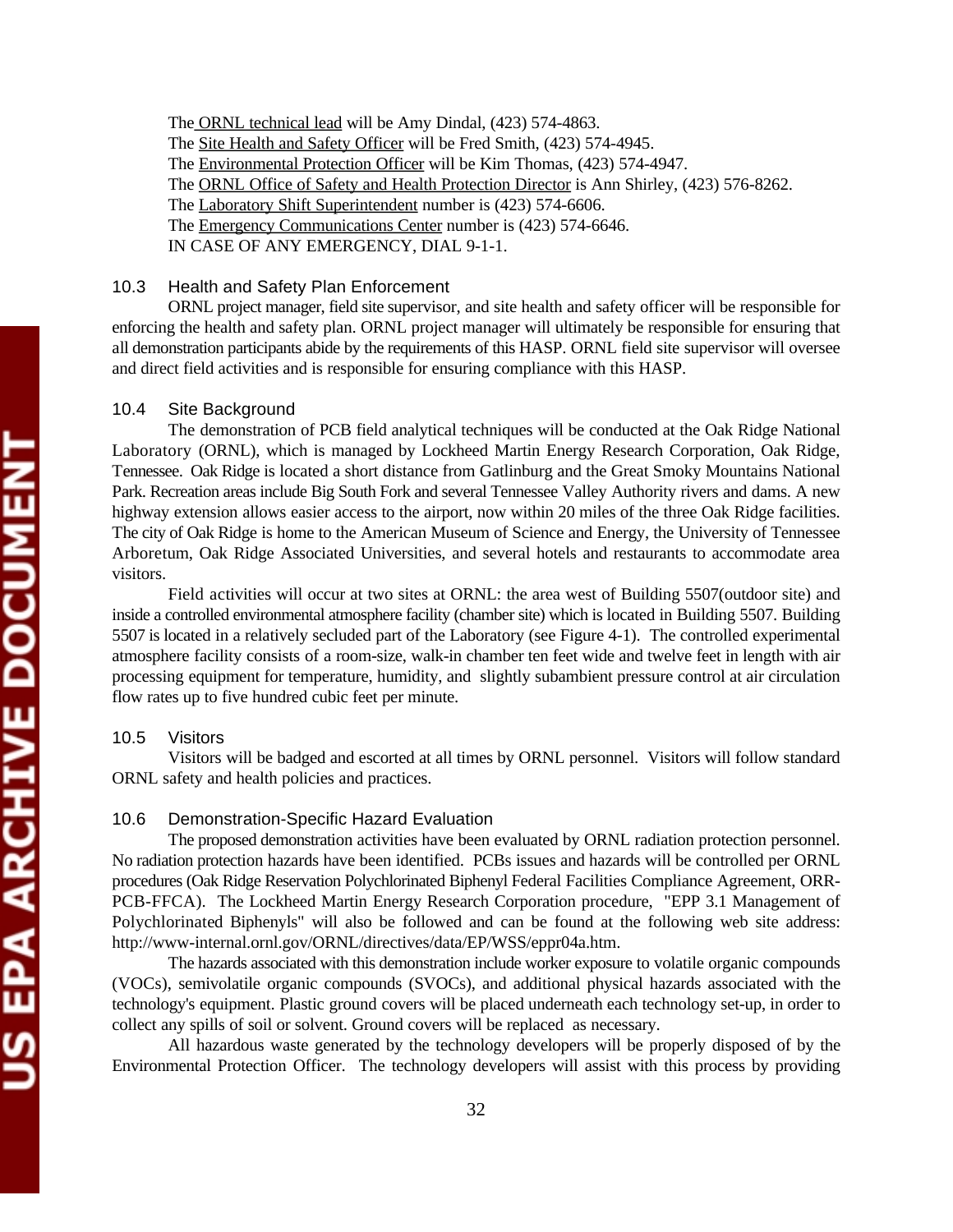### 10.7 Training Requirements

All technology developers must be badged and escorted by ORNL personnel at all times. The developers will be escorted in lieu of additional site-specific training.

## 10.8 Exposure Pathways

Exposure to VOCs and SVOCs during field activities may occur through inhalations or ingestion. The most likely exposure to VOCs and SVOCs during the demonstration will be through dermal contact. Dermal contact with contaminated soil will be prevented through the use of personal protective equipment (PPE), such as gloves. The technology developers must provide their own PPE. Although unlikely to be necessary, visitors will be provided with PPE if warranted.

# 10.9 Health Effects

PCBs will be the most prevalent chemical hazards at the demonstration. PCBs are:

- < Nonflammable liquids
- < Carcinogenic
- < Viscous liquids with a mild, hydrocarbon odor

Some possible health effects from exposure to PCBs are: (1) irritation to the eyes and skin, possibly forming an acne condition; and (2) liver damage. If PCBs contact the skin, immediately wash the contaminated skin with soap and water. If PCBs penetrate the clothing, immediately remove the clothing and wash the skin with soap and water. Get medical attention promptly.

## 10.10 Physical Hazards

Physical hazards associated with field activities present a potential threat to on-site personnel. Dangers are posed by unseen obstacles, noise, heat, and poor illumination. Injuries may results from the following:

- $\blacktriangleright$  Accidents due to slipping, tripping, or falling
- < Improper lifting techniques
- Moving or rotating equipment
- < Improperly maintained equipment

Injuries resulting from physical hazards can be avoided by adopting safe work practices and by using caution when working with machinery.

### *Fire*

The following specific actions will be taken to reduce the potential for fire during site activities:

- No smoking within 20 feet of the site.
- < Fire extinguishers will be maintained on-site.
- < All personnel will be trained on the location of the portable fire extinguishers.

### *Mechanical, Electrical, Noise Hazards*

Some technology-specific hazards may be identified once the developers set-up their equipment. Proper hazards controls (i.e., guarding or markings) or PPE (i.e., ear plugs for noise hazards) will be implemented as necessary.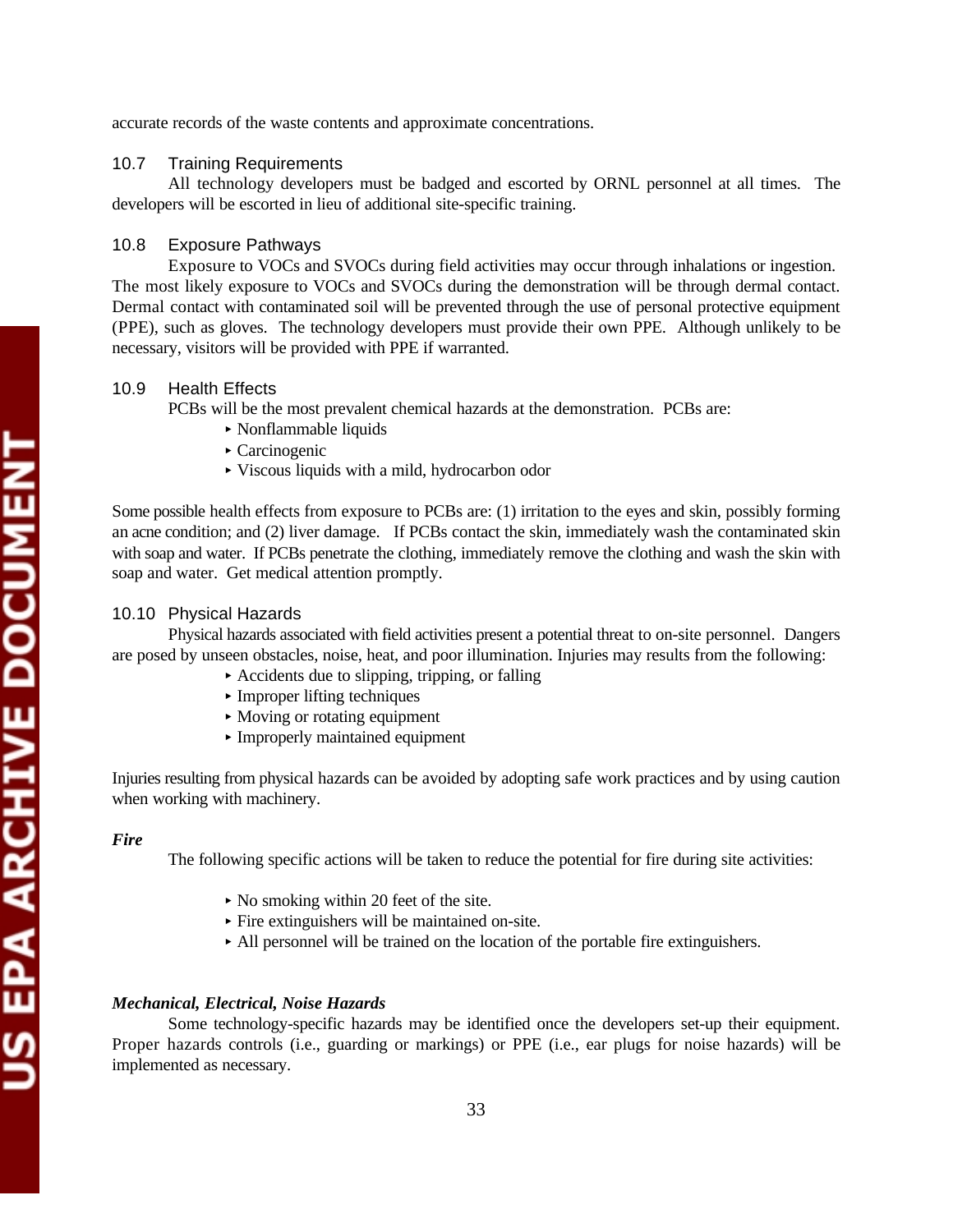Electrical cables represent a potential tripping hazards. When practical, cables will be placed in areas of low pedestrian travel. If necessary, in high pedestrian travel areas, covers will be installed over cables.

#### *Unstable/Uneven Terrain*

The terrain around Building 5507 is uneven and bumpy. Site personnel shall be aware of uneven terrain to avoid slips, trips, and falls.

#### *Inclement Weather*

The demonstration will occur the latter part of September. The possibility of inclement weather (particulary rain and thundershowers) exists. The developers should be prepared to deal with a possible inclement weather situation.

Operating temperatures in the chamber could be as low as  $50^{\circ}$ F. Developers should be prepared to work in those temperatures.

# *Heat Stress*

Since the demonstration will occur in September, the possibility of a heat-related injury during field work is possible. Heat stress symptoms include heat cramps, heat exhaustion, and heat stroke. Heat stroke is the most serious condition and can be life-threatening. To combat heat-related injuries, ORNL will:

- < Provide water to all demonstration participants;
- < Establish a work regimen that will provide adequate rest periods;
- ▶ Provide access to air-conditioned buildings;
- < Notify all workers of health hazards and the importance of adequate rest.

Some symptoms of heat-related injuries are pale clammy skin, sweating, headache, weakness, dizziness, and nausea. Signs of heat stroke include dry, hot, red skin, chills, and confusion. In the case of a suspected heatrelated injury, try to cool the person down and contact medical help.

#### *Insect and Other Animal Stings and Bites*

A potential for insect and other animal stings or bites exists during the technology demonstration. inspect repellent may be used to minimize insect bite hazards. In the event of snake or other large animal bite, the injury should be immobilized and immediately reported to medical personnel.

#### 10.11 Personal Protection

Personal Protective Equipment (PPE) shall be appropriate to protect against known and potential health hazards encountered during routine operation of the technology systems.

#### *Levels of Protection*

For this demonstration, Level D PPE is required. Level D provides minimal protection against chemical hazards. It consists only as a work uniform, with gloves worn, where necessary.

#### *Protective Equipment and Clothing*

Because the anticipated hazard level is low, field and chamber work will be performed using Level D protection. Level D PPE will be supplied by the individual technology developer. ORNL will provide visitors with PPE if necessary. If site conditions or the results of Industrial Hygiene monitoring indicates that additional hazards are present, PPE levels will be reconsidered.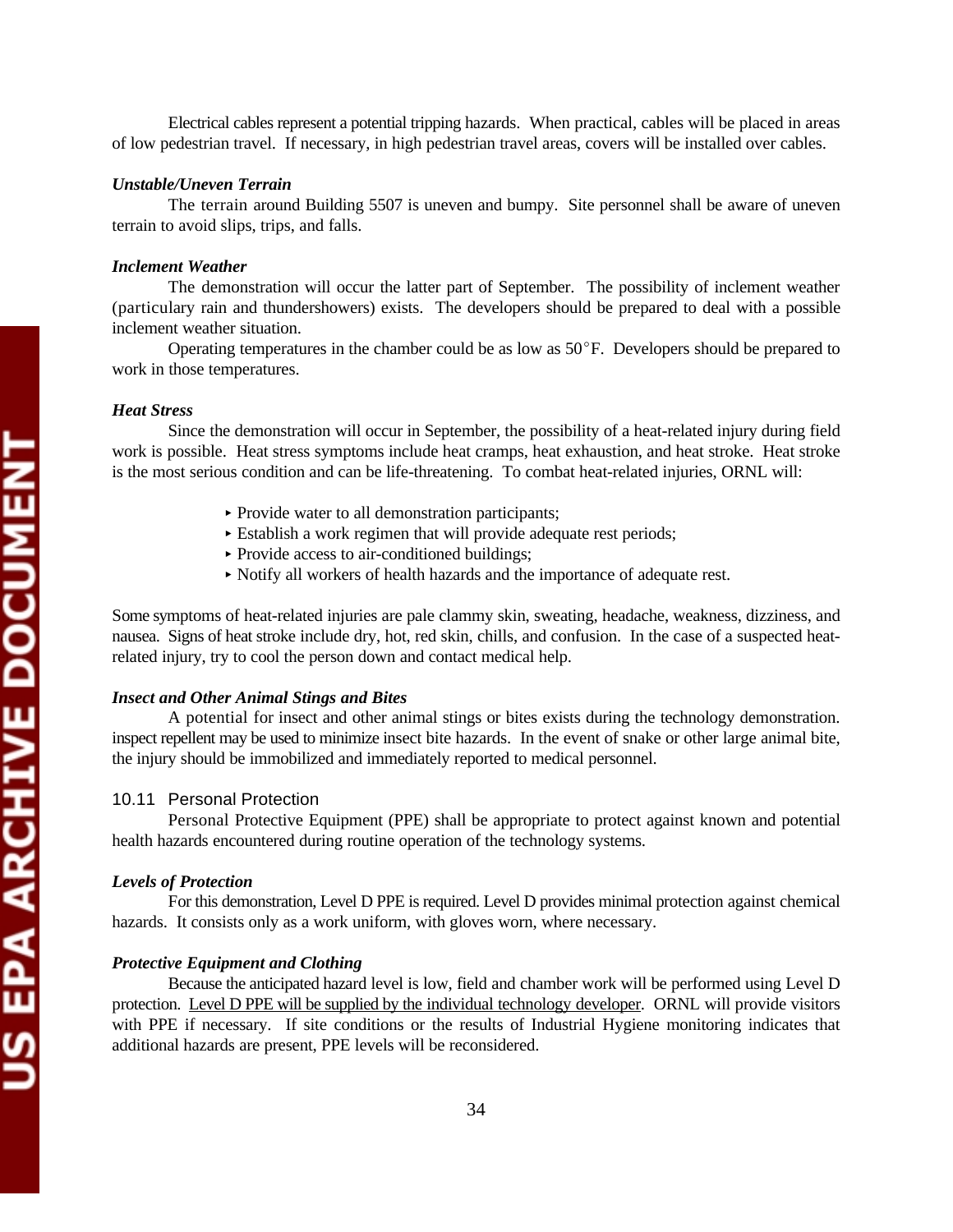The following is the list of protective equipment required for demonstration operations:

- ▶ Appropriate work clothes (no shorts or open-toed shoes)
- Disposable outer gloves.

### *Medical Support*

A complete medical facility is located on-site in Building 4500 North. Medical help can be summoned from any laboratory phone by dialing 9-1-1. The 911 system automatically contacts the Lab Emergency Response Center and Emergency Communications Center, and Medical. Pulling a fire alarm box will summon the fire department and the laboratory shift superintendent's office.

#### *Environmental Surveillance*

The Environmental Protection Officer will be responsible for surveying the site before, during, and after the demonstration. Appropriate personnel will be on-hand to assist all demonstration participants to deal with any health or safety concerns.

### 10.12 Site Control

### *Site Control Zones*

Access to the demonstration site will be unrestricted, but controlled. Any visitors to the site must be accompanied by ORNL personnel.

#### *Safe Work Practices*

Each company will provide the required training and equipment for their personnel to meet safe operating practice and procedures. The individual technology developer and their company are ultimately responsible for the safety of their workers.

The following safe work practices will be implemented at the site for worker safety:

- < Eating, drinking, chewing tobacco, and smoking will be permitted only in designated areas;
- $\triangleright$  Wash facilities will be utilized by all personnel before eating, drinking, or toilet facility use;
- ▶ PPE requirements (See Section 10.11) will be followed.

#### *Complaints*

All complaints should be filed with the ORNL Field Site Supervisor (Amy Dindal). All complaints will be treated on an individual basis and be dealt with accordingly.

### 10.13 Radiological Hazards

The PCB-contaminated samples that will be used in this demonstration have been analyzed and found not to be radioactive. However, if an issue concerning radioactivity would occur during the demonstration ORNL-radiation procedures will be applied, where applicable.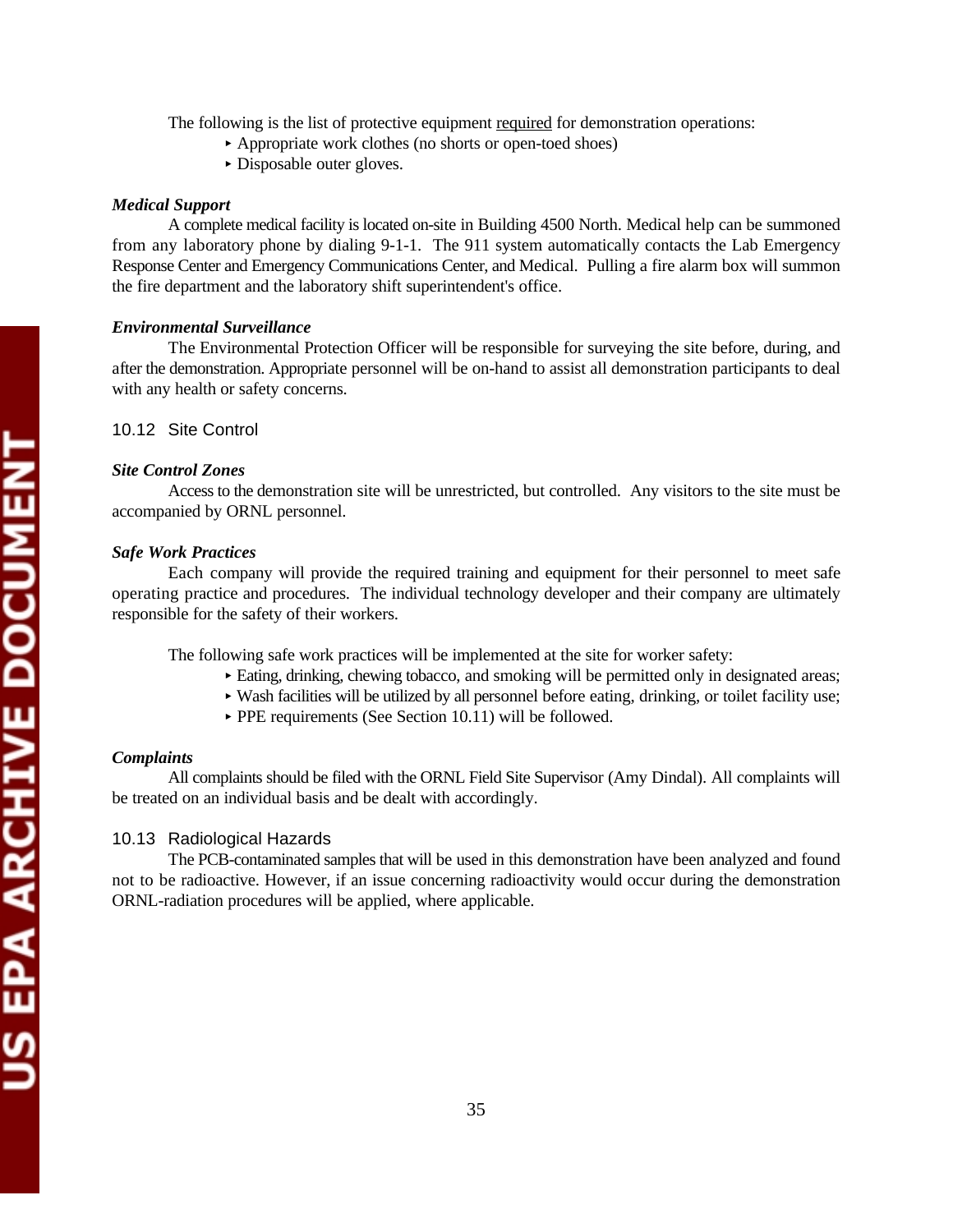## **REFERENCES**

- [1] Maskarinec, M.P., et al. *Stability of Volatile Organics in Environmental Soil Samples,* ORNL/TM-12128, Oak Ridge National Laboratory, Oak Ridge, Tenn., November 1992.
- [2] U.S. Environmental Protection Agency. "Method 8081: Organochlorine Pesticides and PCBs as Aroclors by Gas Chromatography: Capillary Column Technique," in *Test Methods for Evaluating Solid Waste: Physical/Chemical Methods (SW-846),* 3d ed., Final Update II, Office of Solid Waste and Emergency Response, Washington, D.C., September 1994.
- [3] U.S. Environmental Protection Agency. *Data Quality Objectives for Remedial Response Activities,*  EPA 540/G-87/003, EPA, Washington, D.C., March 1987.
- [4] Berger, Walter, Harry McCarty, and Roy-Keith Smith, Environmental Laboratory Data Evaluation, Genium Publishing Corporation, Schenectady, New York, 1996.